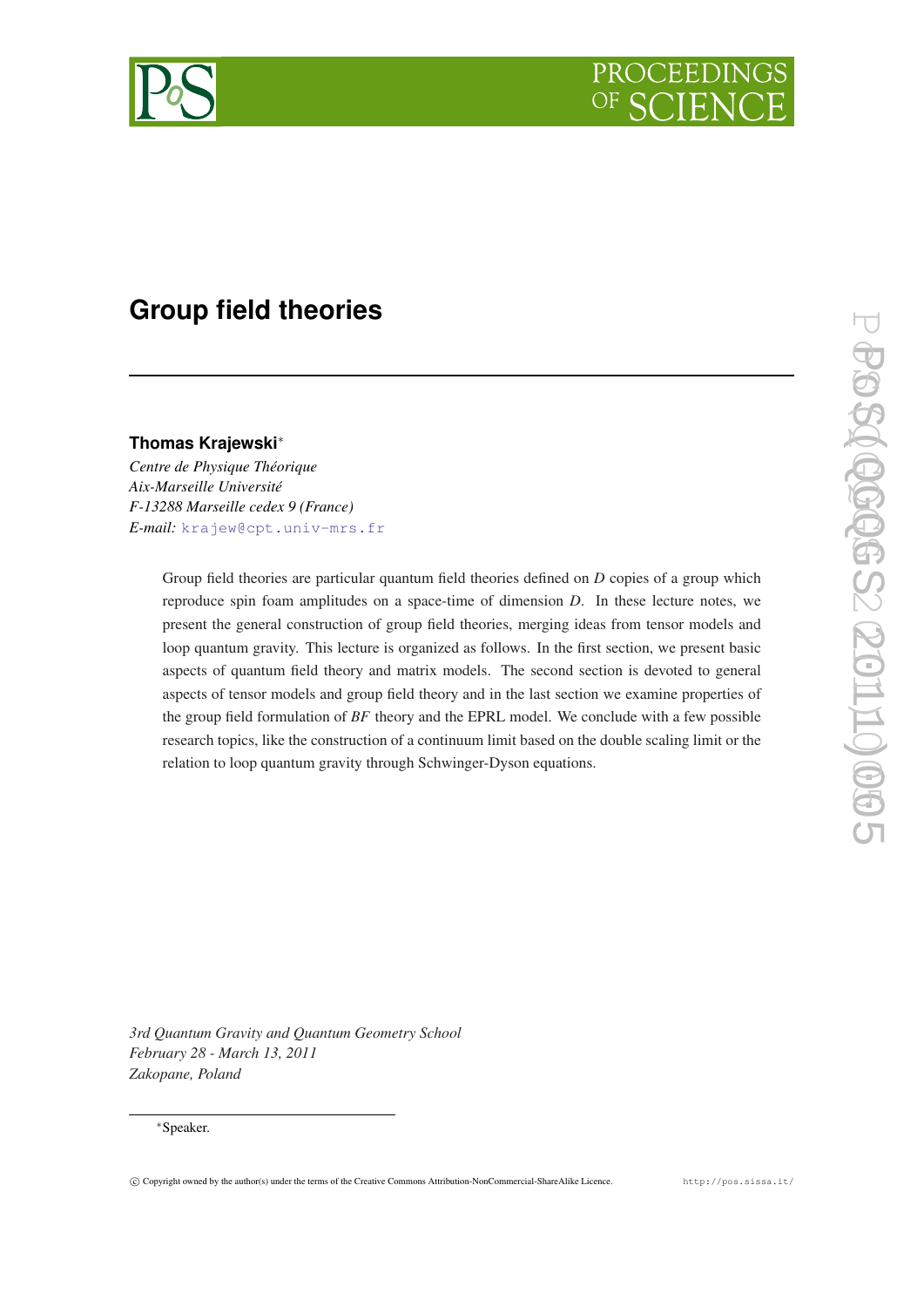# <span id="page-1-0"></span>1. Introduction

Despite decades of effort, constructing a quantum theory of gravity remains one of the most tantalizing open problems in fundamental physics. Indeed, the gravitational field encodes the geometry of space-time and conventional quantization techniques rely on a preexisting geometry such as Minkowski space. As soon as the geometry is promoted to a dynamical variable, its quantum fluctuations at the Planck scale  $l_P \simeq 10^{-33}$  cm ruin the consistency of standard quantum field theory based on perturbative renormalization.

Quantum gravity (see the books [[1](#page-53-0)] and [\[2\]](#page-53-0)) is an attempt at constructing a quantum theory (not necessarily based on fields) whose long distance limit should be general relativity coupled to matter fields, governed by the action

$$
S[g_{\mu\nu}, A_{\mu}, \phi, \psi] = \frac{1}{16\pi G} \int d^4x (R - 2\Lambda) + \int d^4x \sqrt{-g} L_{\text{matter}}(g_{\mu\nu}, A_{\mu}, \phi, \psi) \tag{1.1}
$$

with  $g_{\mu\nu}$  the metric,  $A_{\mu}$  a gauge connection including the electroweak and strong sectors,  $\psi$  the fermionic matter fields and  $\phi$  the Higgs boson. In the sequel, we restrict our attention to pure gravity. We only briefly mention extensions including a non trivial cosmological constant  $\Lambda$  or the matter fields.

Some approaches to a quantum theory of gravity interpret the failure of perturbative quantum field theory as an indication of new physics at the Planck scale, just as the non renormalizability of the Fermi theory signals new degrees of freedom encoded in the electroweak theory. These approaches may include new degrees of freedom on existing space-time, as is the case in string theory, or involve radically new ideas about the nature of space-time, as exemplified by non commutative geometry. The other approaches are more conventional. Some of them rely on renormalization group ideas by seeking for a non trivial UV fixed point, realizing Weinberg's asymptotic safety scenario. Renormalization group techniques are also essential in Hořava-Lifshitz gravity, based on an improved power counting obtained at the price of a breakdown of Lorentz invariance, the latter being only recovered in the low energy limit. One may also resort to discretizations, like dynamical triangulations that encode all the geometry of space-time in triangulations with simplexes of fixed shape. In this case, the quantum theory is constructed as a sum over these triangulations, Alternatively, in a canonical approach, one can triangulate the space manifold and consider the holonomies of the Ashtekar connection as the fundamental variables. This is the route followed by loop quantum gravity and its space-time counterpart, spin foam models. Since these last two approaches to quantum gravity lie at the root of the group field approach, let us give describe them shortly.

Dynamical triangulations and spin foam models rely on a path integral formulation of quantum gravity, which aims at defining the path integral over metrics

$$
\Psi(g|_{\partial \mathcal{M}}) = \sum_{\substack{\text{topologies} \\ \partial \mathcal{M} \text{ fixed}}} \int_{g|_{\partial \mathcal{M}}} [Dg] \exp \frac{\mathrm{i}S[g]}{\hbar}.
$$
 (1.2)

It involves an integration over metrics modulo diffeomorphisms on a space-time manifold  $\mathcal{M}$  which reduce to a fixed metric on the boundary. As a functional of the boundary metric, it can be considered as the wave function of the quantum gravitational field. Note that fluctuations of the topology of space-time are also allowed, even if these may be omitted in a first approximation.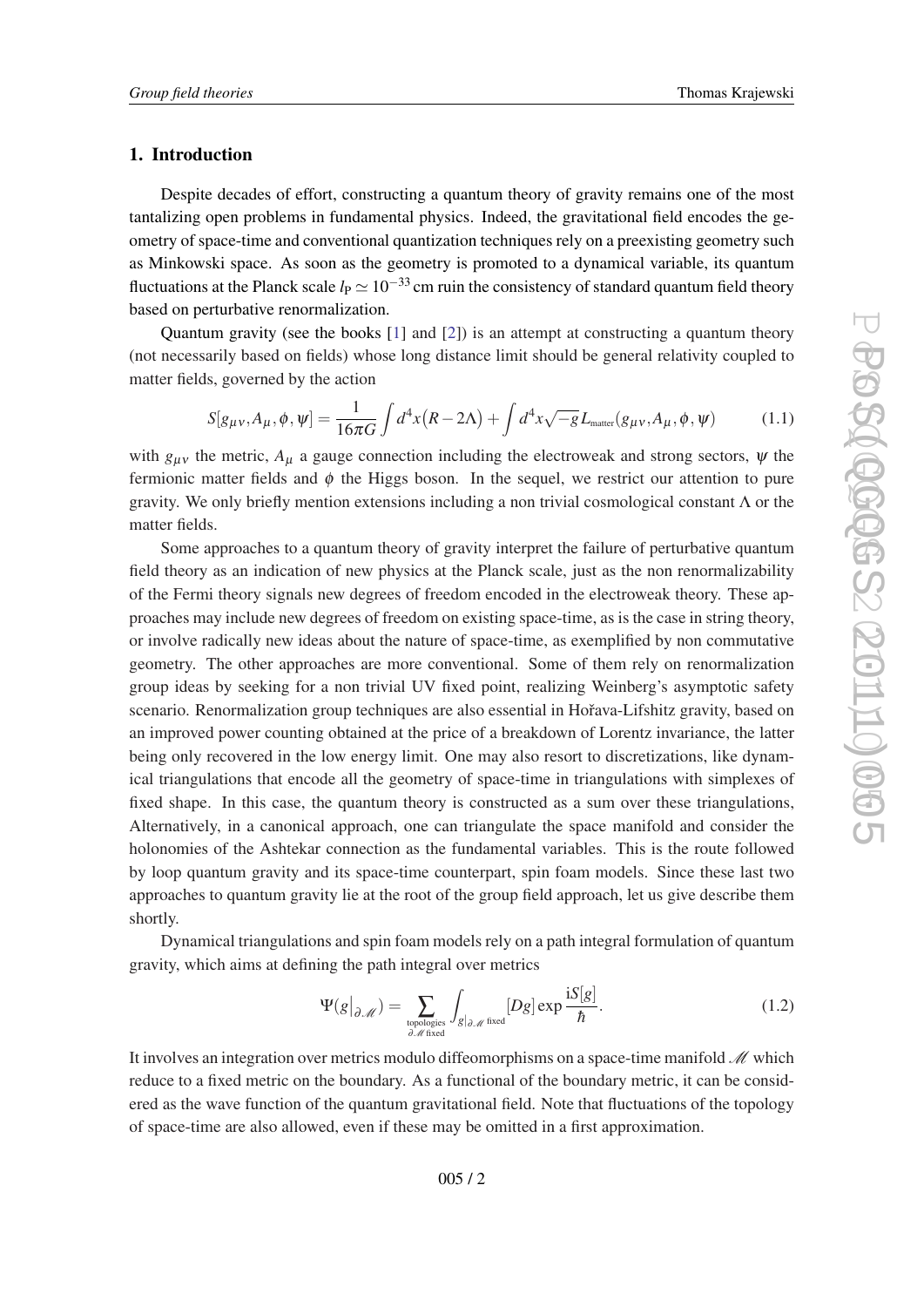In the context of dynamical triangulations (see the books [\[3\]](#page-53-0) and the review [\[4\]](#page-54-0), the path integral over metrics on a space-time of dimension *D* is replaced by a sum over all possible *D*dimensional triangulations with fixed boundary,

$$
\sum_{\text{topologies} \atop \partial \mathcal{M} \text{ fixed}} \int_{g|_{\partial \mathcal{M}}} [Dg] \exp \frac{\mathrm{i} S[g]}{\hbar} \quad \to \quad \sum_{\text{triangulations } T \atop \partial T \text{ fixed}} \frac{1}{C_T} \exp \frac{\mathrm{i} S_{\text{Regge}}[T]}{\hbar} \tag{1.3}
$$

The metric aspect of the geometry is recovered by assigning a fixed geometry to the simplexes of the triangulations, say regular simplexes of edge length *a*.  $S_{\text{Regge}}[T]$  is the Regge action of the triangulation, which is a discretized version of the Einstein-Hilbert action and *C<sup>T</sup>* a combinatorial factor accounting for the discrete automorphisms of the triangulation. Two remarks are in order. First, the sum over triangulations, to be understood as a sum over ways of gluing of *D*-simplexes along their boundaries, naturally implements a sum over topologies. Second, the sum over triangulations can also be obtained as the perturbative Feynman graph expansion of a tensor model, whose dynamical variable is a tensor  $M_{i_1,...,i_D}$ , extending to higher dimensions the relation between matrix models and two dimensional gravity.

On the other hand, in loop quantum gravity and spin foam models (see the books by Rovelli [\[5\]](#page-54-0) and Thiemann [\[6\]](#page-54-0), the lectures by Rovelli [[7](#page-54-0)] and by Giesel and Sahlmann at this school [[8](#page-54-0)], the lectures by Dona and Speziale [\[9\]](#page-54-0) and the recent review by Perez [[10\]](#page-54-0)) is rooted in the canonical quantization programme. We start by splitting the space-time manifold of dimension *D* as  $\mathcal{M} \sim \mathbb{R} \times \Sigma$  and consider the time evolution of triangulations of the space manifold Σ. In its simplest formulation, the loop quantum gravity Hilbert space is based on a triangulation of the space manifold by (*D*−1)-simplexes. The incidence relations of the triangulation are encoded in a graph  $\Gamma$  and the dynamical variables are SU(2) elements associated to links of  $\Gamma$  representing the holonomies of the Ashtekar connection. The dynamics is formulated in terms of spin foams which are 2-complexes made of vertices, edges and faces that describe histories of these boundary graphs. Spinfoams are dual to triangulations of space-time and their interaction vertices correspond to *D*-simplexes. The definition of a spin foam model is completed by assigning a weight to any spinfoam, which is a function of spins and intertwiners associated to its faces and edges, so that transition amplitudes can be computed by summing over all intermediate states as required by the superposition principle.

Group field theory arises from the marriage between tensor models and spin foam models. It is a quantum field theory whose Feynman graph expansion reproduces spin foam amplitudes

$$
\int [\mathcal{D}\Phi] \exp S[\Phi] = \sum_{\substack{\text{triangular} \\ \Leftrightarrow \text{ Feynman graphs}}} \frac{1}{C_T} \mathcal{A}_T \tag{1.4}
$$

The group field theory Feynman graphs are in one to one correspondence with 2-complexes dual to triangulations.  $C_T$  is the symmetry factor of the graph corresponding to *T* and  $\mathscr{A}_T$  the spin foam amplitude of the triangulation. The tensors in the models generating dynamical triangulations are replaced by functions over *D* copies of a group  $G = SU(2), SO(3), SO(4), SL(2, \mathbb{C}), M_{i_1, \dots, i_D} \rightarrow$ Φ(*g*1,...,*gD*). The action can be written symbolically as *S*[Φ] ∼ Φ2+Φ*D*+<sup>1</sup> . The field Φ represents a (*D*−1)-simplex, the interaction a *D*-simplex made of *D*+1 (*D*−1)-simplexes. The application of Wick's theorem implements the gluing of *D*-simplexes along their boundary (*D*−1)-simplexes.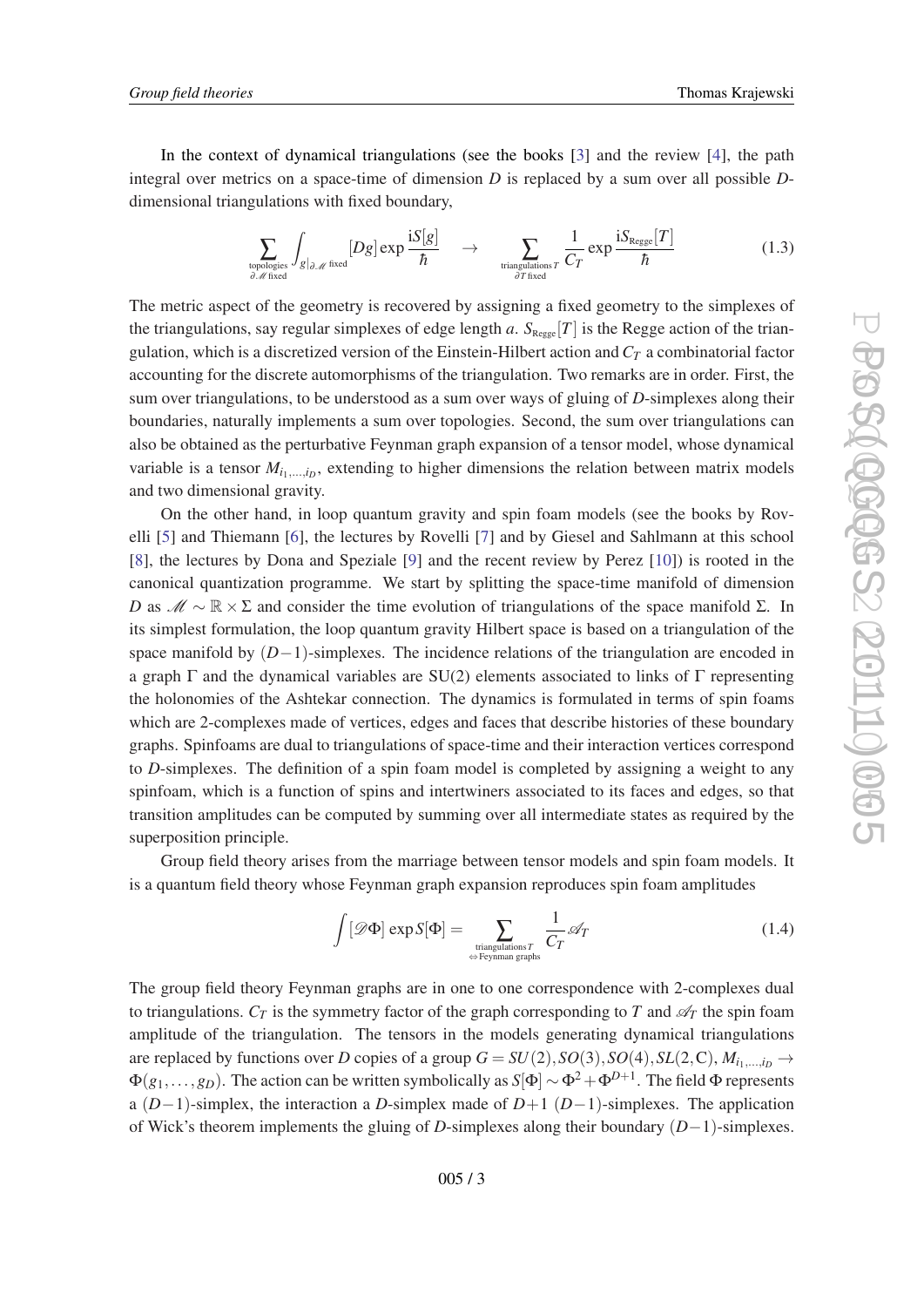<span id="page-3-0"></span>Finally, the Feynman graph amplitudes, expressed as an integral over group elements, reproduce the spin foam amplitudes.

The first group field theory has been proposed by Boulatov [\[11](#page-54-0)] for three dimensional quantum gravity, which is nothing but the topological *BF* theory, and then generalized to *BF* theory in four dimensions by Ooguri [[12](#page-54-0)]. The first four dimensional quantum gravity model has been formulated in group field theory by De Pietri, Freidel, Krasnov and Rovelli [[13\]](#page-54-0). Recent years have seen an outburst of new results, relying on two breakthroughs: the  $\star$ -product formulation of Baratin and Oriti [\[14](#page-54-0)] and the colored models introduced by Gurau [[15\]](#page-54-0), allowing Gurau to construct a 1/*N* expansion [\[16](#page-54-0)] and Ben Geloun and Rivasseau to define the first model renormalizable to all orders [[17\]](#page-54-0).

The reader should be warned that these notes are lectures notes as opposed to a review. No attempt is made at giving a detailed account of the field. Our goal is to present the subject in its simplest possible form, starting from basic quantum field theory and matrix models, as can be found in the first chapters of [\[18](#page-54-0)]. Almost all the material covered can be found in the literature, at the exception of the group field theory formulation of the lorentzian EPRL/FK model. This spin foam model is currently the best candidate for a quantum theory of gravity in dimension four and we refer the reader to the lectures by Rovelli at this school for an overview [\[7\]](#page-54-0). The reader is also advised to consult more advanced and/or specialized reviews on group field theory. First of all, the review by Freidel [\[19](#page-54-0)] had a profound influence on our presentation and presents interesting new ideas that can be the starting point for research in the field. The recent review by Oriti [\[20](#page-54-0)] presents general ideas about group field theory as well as an account of the  $\star$ -product formulation. State of the art of colored tensor models (as of mid 2011) is reviewed by Gurau and Ryan [\[22](#page-54-0)]. The renormalization program in group field theory is outlined by Rivasseau in [[23](#page-54-0)] and [[24\]](#page-54-0) (see also [[25\]](#page-54-0) for a up to date account). Finally, it is instructive to have a look at the review of Baratin and Oriti [\[26](#page-54-0)], discussing some fundamental issues in group field theory.

This lecture is organized as follows. In the first section, we present basic aspects of quantum field theory and matrix models. The second section is devoted to general aspects of tensor models and group field theory and in the last section we examine properties of the group field formulation of *BF* theory and of the EPRL/FK model. We conclude with a few possible research topics, like the construction of a continuum limit based on the double scaling limit or the relation to loop quantum gravity through Schwinger-Dyson equations. A few facts regarding the unitary irreducible representations of the Lorentz group and coherent states are collected in the appendix.

# 2. QFT and Feynman graphs

# 2.1 Feynman graph expansions

In its most general form, quantum field theory can be defined as the quantum theory of systems with continuous degrees of freedom. Its basic object of interest is the functional integral expectation value of observables

$$
\langle \mathcal{O} \rangle = \frac{\int [D\Phi] \mathcal{O}[\Phi] \exp \frac{iS[\Phi]}{\hbar}}{\int [D\Phi] \exp \frac{iS[\Phi]}{\hbar}}
$$
(2.1)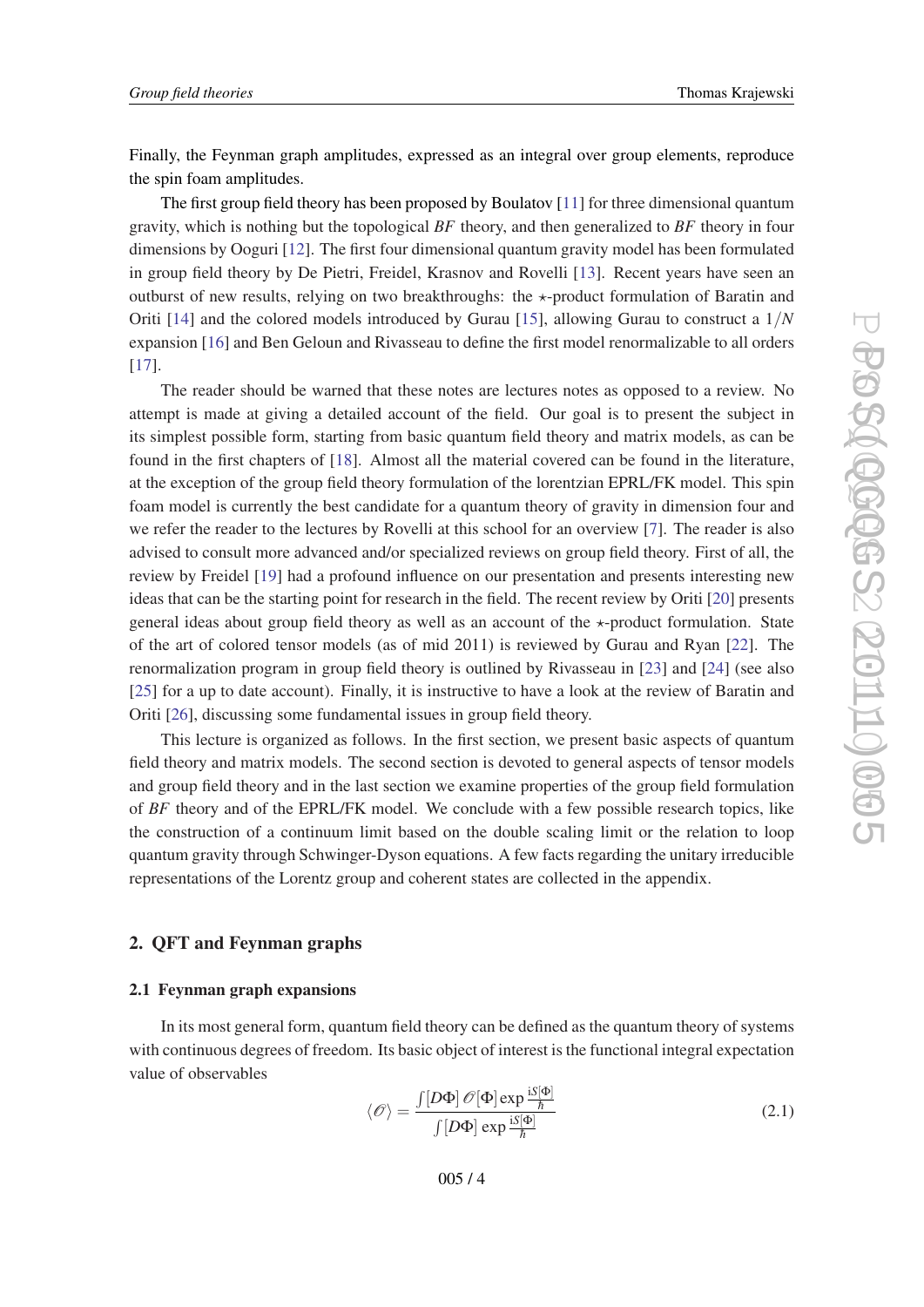<span id="page-4-0"></span>The integration is over a suitable space of fields, which are functions Φ defined on a manifold. The observable  $\mathcal O$  belongs to a certain class of functionals of the fields which may be taken as products of fields evaluated at different points  $\mathcal{O}[\Phi] = \Phi(x_1) \cdots \Phi(x_n)$  to define *n*-point Green's functions  $G(x_1,\ldots,x_n)$ .

The dynamics of the theory is encoded in the action functional, which we often split  $S[\Phi]$  =  $S_0[\Phi] + S_{\text{int}}[\Phi]$  as the sum of a free action

$$
S_0[\Phi] = \frac{1}{2} \int dx dy \Phi(x) \mathcal{K}^{-1}(x, y) \Phi(y)
$$
 (2.2)

and an interaction term

$$
S_{\text{int}}[\Phi] = \sum_{n\geq 2} \frac{\lambda_n}{n!} \int dx_1 \cdots dx_n \mathcal{V}_n(x_1,\ldots,x_n) \Phi(x_1) \cdots \Phi(x_n)
$$
 (2.3)

The kernel  $\mathscr{K}^{-1}$  is the matrix inverse of a more fundamental object  $\mathscr{K}$  that appears in the Feynman rules. When X is invertible, it is defined by  $\int dz \mathcal{K}(x, z) \mathcal{K}^{-1}(z, y) = \int dz \mathcal{K}^{-1}(x, z) \mathcal{K}(z, y)$  $\delta(x, y)$ .

For instance, for a scalar field on Minkowski space with a local polynomial interaction

$$
S[\Phi] = \frac{1}{2} \int dx dy \, \delta(x - y) \Phi(x) (\Box - m^2) \Phi(y) - \sum_{n} \frac{\lambda}{n!} \int dx \, \Phi^n(x) \tag{2.4}
$$

with  $\Box = \eta^{\mu\nu}\partial_{\mu}\partial_{\nu}$  the d'Alembertian and  $\eta_{\mu\nu} = \text{diag}(1,-1,\dots,-1)$  the Minkowski metric. It is sometimes convenient to work in the euclidian setting where  $(2.1)$  $(2.1)$  $(2.1)$  is replaced by (setting  $\hbar = 1$ )

$$
\langle \mathcal{O} \rangle = \frac{\int [D\Phi] \mathcal{O}[\Phi] \exp - S[\Phi]}{\int [D\Phi] \exp - S[\Phi]} \tag{2.5}
$$

where  $S[\Phi]$  is the euclidian action,

$$
S[\Phi] = \frac{1}{2} \int dx dy \Phi(x) \delta(x - y) (-\Delta + m^2) \Phi(y) + \sum_{n \ge 2} \frac{\lambda_n}{n!} \int dx \Phi^n(x)
$$
 (2.6)

with  $\Delta$  is the Laplacian.

It is convenient to collect all Green's functions into their generating functional

$$
\mathscr{Z}[J] = \int [D\Phi][\Phi] \exp i \{ S[\Phi] + J \cdot \Phi \}
$$
 (2.7)

with  $J \cdot \Phi = \int dx j(x) \Phi(x)$ . Green's functions are recovered by functional differentiation of  $\mathscr{L}[J]$ ,

$$
G(x_1,...,x_n) = (-i)^n \frac{\delta^n \mathscr{Z}}{\delta J(x_1) \cdots \delta J(x_n)}\bigg|_{J=0}
$$
\n(2.8)

To compute  $\mathscr{Z}[J]$ , one resorts to perturbation theory by expanding the result around the free field theory. For free fields the integral is Gaußian and the result is given by Wick's theorem

$$
\int [D\Phi] \Phi(x_1) \cdots \Phi(x_{2n}) \exp \mathrm{i} S_0[\Phi] = \sum_{\substack{\text{pairings of} \\ \{1,2,\ldots,2n\}}} i^n \mathcal{K}(x_{i_1}, x_{i_2}) \cdots \mathcal{K}(x_{i_{2n-1}}, x_{i_{2n}})
$$
(2.9)

005 / 5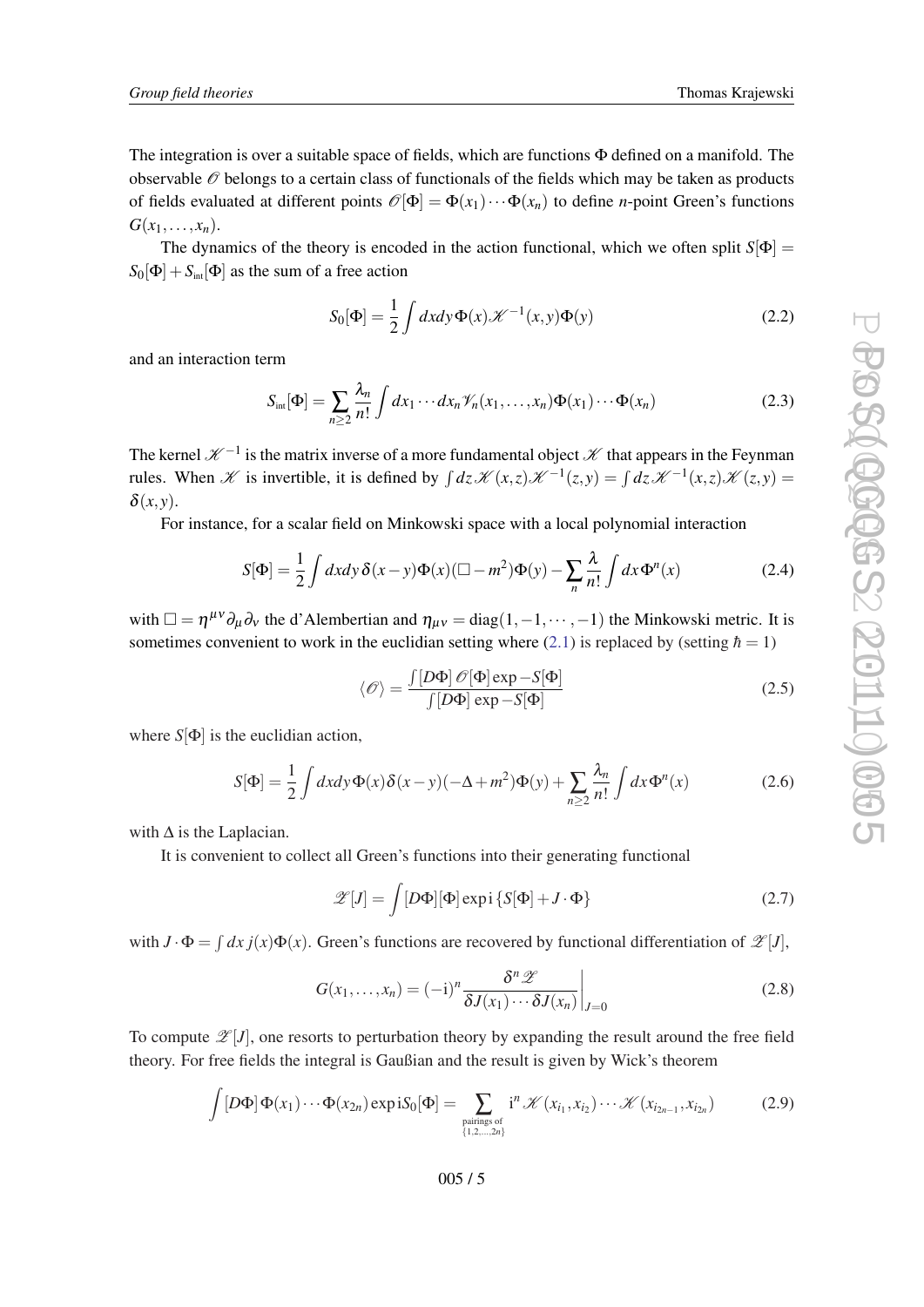<span id="page-5-0"></span>

Figure 1: Examples of Feynman graphs

where a pairing is a partition of  $\{1,2,\ldots,2n\} = \{i_1,i_2\} \cup \cdots \cup \{i_{2n-1},i_{2n}\}$  into pairs and vanishes for an odd number of fields. The free field functional integral is normalized in such a way that  $\int [D\Phi] \exp {\rm i}S_0[\Phi] = 1.$ 

The perturbative expansion is obtained by expanding  $\exp iS_{int}[\Phi]$  in powers of  $\Phi$  and applying Wick's theorem to all the monomials. Let us first consider the vacuum function (or partition function) expanded as

$$
\mathscr{Z} = \int [D\Phi] \exp \mathrm{i} S[\Phi] = \sum_{\substack{\gamma \text{ vacuum } \text{Feynman graph}}} \frac{1}{C_{\gamma}} \mathscr{A}_{\gamma} \tag{2.10}
$$

A vacuum Feynman graph is just a graph (i.e. a set of vertices *V* joined by edges *E*) such that each vertex has valence at least 2. The combinatorial factor  $C_{\gamma}$  is the cardinal of the group of transformations of the half-edges that leave the graph unchanged. The amplitude is computed according to the following Feynman rules:

- assign variables  $x_i$  to the half-edges of  $\gamma$
- associate every vertex of valence *n* with  $-i\lambda_n \mathcal{V}_n(x_{i_1},...,x_{i_n})$
- associate every edge with  $i\lambda \mathcal{K}(x_i, x_j)$
- $\bullet$  integrate over  $x_i$  the product of the vertex and edge contributions

$$
\mathscr{A}_{\gamma} = \int \prod_{\text{half-edges}} dx_i \prod_{\text{vertices}} i \lambda_n \mathscr{V}_n(x_{i_1}, \dots, x_{i_n}) \prod_{\text{edges}} i \lambda \mathscr{K}(x_i, x_j)
$$
(2.11)

Note that in a theory invariant under translations, one integrates on all but one of the vertices.

The expansion of the generating functions of Greens functions is obtained similarly

$$
\mathscr{Z}[J] = \int [D\Phi] \exp i \{ S[\Phi] + J \cdot \Phi \} = \sum_{\substack{\gamma \text{ Feynman graph} \\ \text{Feynman graph}}} \frac{1}{C_{\gamma}} \mathscr{A}_{\gamma} \tag{2.12}
$$

The Feynman graphs in this expansion involve also univalent vertices. The same Feynman rules are applied except for univalent vertices that contribute as  $iJ(x)$ . Because of the normalization by  $\mathscr{Z}[J]$ , the Feynman graphs involves in the expansion of  $\mathscr Z$  are such that any connected component contains at least one univalent vertex. Then, the n-point Green's functions are obtained by differentiating with respect to  $J(x)$ . In this case, the univalent vertices, known in the particle physics terminology as external legs, carry fixed space-time arguments  $x_n$ .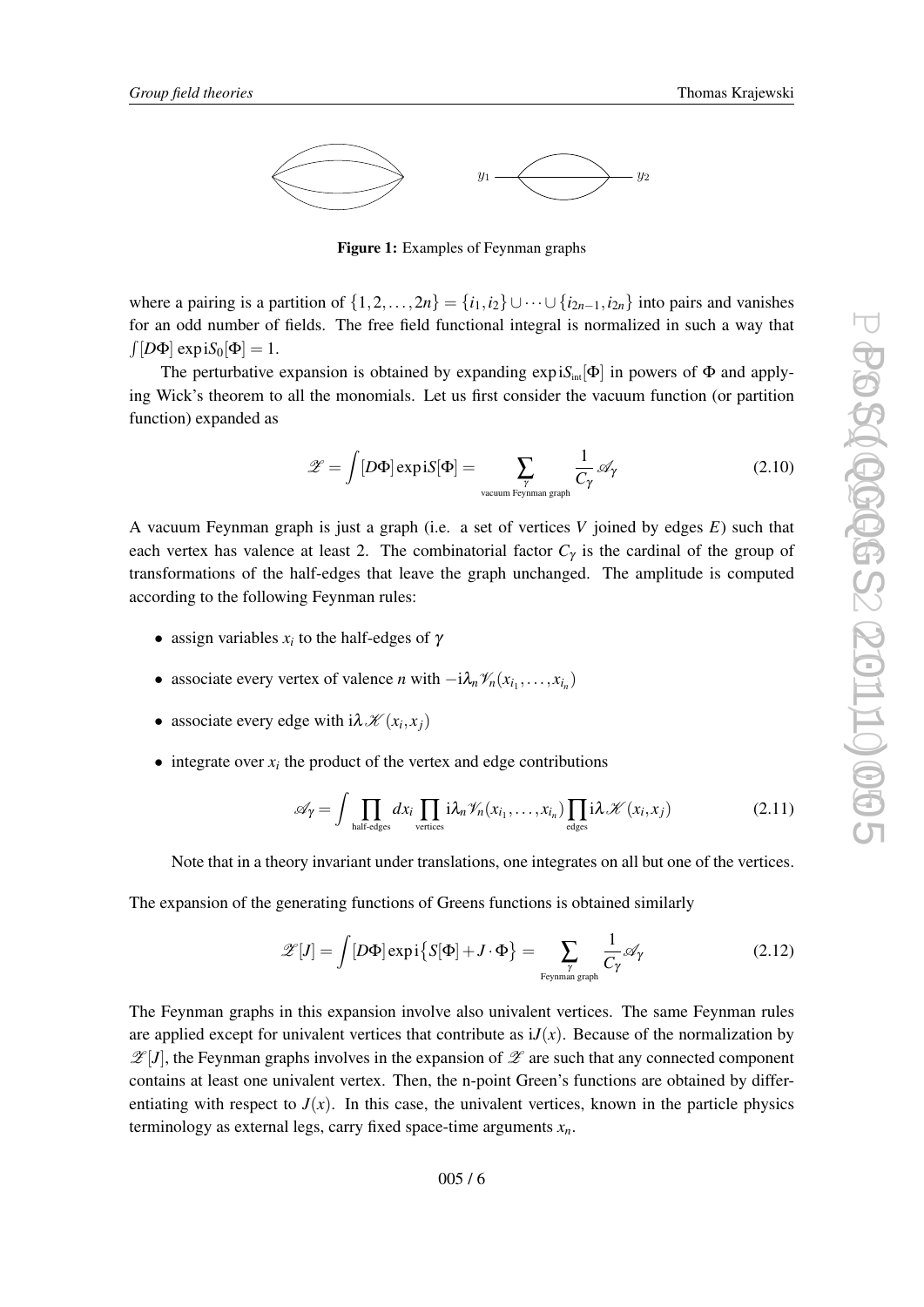To illustrate the Feynman rules, let us evaluate the two examples drawn on figure [1.](#page-5-0) For the first graph

$$
\frac{(-i\lambda_4)^2}{2\times4!} \int dx_1 \cdots dx_8 \, V_4(x_1,\ldots,x_4) \mathcal{K}(x_1,x_5) \mathcal{K}(x_2,x_6) \mathcal{K}(x_3,x_7) \mathcal{K}(x_4,x_8) V_4(x_5,\ldots,x_8)
$$
\n(2.13)

while the second one evaluates to

$$
\frac{(-i\lambda_4)^2}{3!} \int dx_1 \cdots dx_8 \, \mathcal{K}(y_1, x_1) V_4(x_1, \ldots, x_4) \mathcal{K}(x_2, x_6) \mathcal{K}(x_3, x_7) V_4(x_5, \ldots, x_8) \mathcal{K}(x_8, y_2) \tag{2.14}
$$

Let us conclude this section by a few remarks that will be useful in the sequel.

• At the combinatorial level, it is simpler to work with  $\log \mathscr{Z}$  and  $\log \mathscr{Z}[J]$  whose expansion only involve connected graphs. Furthermore, when dealing with renormalization, it is convenient to introduce the Legendre Γ[Φ] transform of log  $\mathscr{Z}[J]$ , with the classical field  $\Phi(x) = -\; {\rm i} \frac{\delta \log \mathscr{Z}[J]}{\delta J(x)}$  $\frac{\partial g}{\partial J(x)}$ , whose lowest order term is nothing but the action *S*[ $\Phi$ ]. In many modern treatments of quantum field theory, one also uses the background field effective action defined in the euclidian setting as

$$
S_{\text{background}}[\Phi] = -\log \int [D\chi] \exp - S[\Phi + \chi] \tag{2.15}
$$

where  $\Phi$  is a background field and  $\chi$  a fluctuating field.

- We have been working with a real field that involves a symmetric kernel  $\mathcal{K}(x, y) = \mathcal{K}(y, x)$ . In the case of a complex field, the quadratic part of the action reads  $\int dx dy \mathscr{K}^{-1}(x,y) \Phi(x) \Phi^*(y)$ . The kernel only has hermitian symmetry  $\mathscr{K}(x, y) = \mathscr{K}^*(y, x)$  so that the resulting graphs have oriented edges. For fields having a more complicated structure, like matrix models or non commutative fields, it may also be useful to write the interaction using vertices with less symmetry than all permutations. In the example of matrix models, we formulate the theory in terms of vertices only invariant under circular permutations.
- We have emphasized the role of the covariance  $\mathcal{K}(x, y)$  (or propagator in the particle physics language) as opposed to the kernel  $\mathscr{K}^{-1}(x, y)$  involved the free field action. This is because all we need to define the perturbative expansion is a Gaußian measure with covariance  $\mathscr{K}(x, y)$ . This is defined even if  $\mathscr{K}$  is not invertible since possible zero modes of  $\mathscr{K}$  are set to zero. This can be seen by regularizing  $\mathscr{K}(x, y) \to \mathscr{K}(x, y) + \varepsilon \delta(x, y)$ . As  $\varepsilon \to 0$ , the zero modes of  $K$  are subject to a Gaußian measure of width  $\varepsilon$  that set them to 0.
- There are many equivalent formulations of the same quantum field theory that differ by a change of variable in the functional integral,  $\Phi \rightarrow \Phi'$  where we express  $\Phi$  in terms of a new field  $\Phi'$ . The functional integrals are equal

$$
\int [D\Phi] \mathscr{O}[\Phi] \exp iS[\Phi] = \int [D\Phi] \mathscr{O}'[\Phi] \exp iS'[\Phi]
$$
 (2.16)

with  $\mathscr{O}'[\Phi'] = \mathscr{O}[\Phi(\Phi')]$  and  $S'[\Phi'] = S[\Phi(\Phi')] - i \log \det \frac{\delta \Phi}{\delta \Phi'}$ , this last term arising form the Jacobian of the transformation.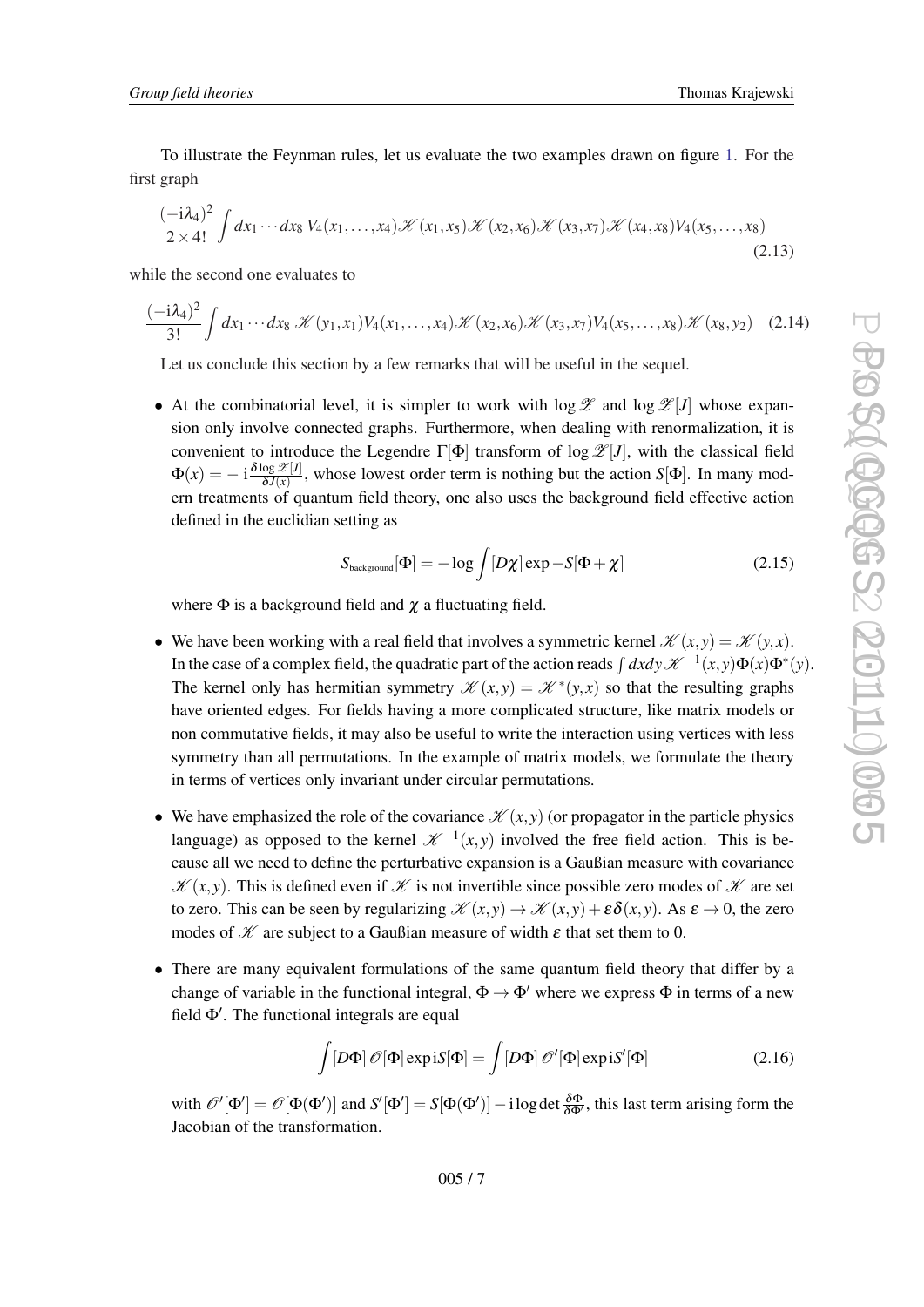<span id="page-7-0"></span>

Figure 2: Schwinger-Dyson equation for a  $\Phi^5$  interaction

## 2.2 Schwinger-Dyson equations

Schwinger-Dyson equations are quantum analogues of the classical equations of motion. They follow from the invariance of the path integral representation of  $\mathscr{L}[J]$  under the change of variable  $\Phi(x) \to \Phi(x) + \varepsilon(x)$ , with  $\varepsilon(x)$  an arbitrary infinitesimal function. Performing explicitly the infinitesimal change of variable and using  $\Phi(x) = i \frac{\delta \exp(i \cdot \Phi)}{\delta J(x)}$  $\frac{\exp(D, \Phi)}{\delta J(x)}$ , it yields a functional differential equation for  $\mathscr{Z}[J]$ 

$$
\frac{\delta \mathscr{Z}[J]}{\delta J(x)} = \left( \int dx_1 \mathscr{K}(x, x_1) J(x_1) \right) \mathscr{Z}[J] \n+ \sum_{n \ge 2} \frac{\lambda_n}{(n-1)!} \int dx_1 \cdots dx_n \mathscr{K}(x, x_1) \mathscr{V}_n(x_1, \dots, x_n) \frac{\delta^n \mathscr{Z}[J]}{\delta J(x_1) \cdots \delta J(x_n)}
$$
\n(2.17)

Graphically, (2.17) can be interpreted as follows: Choose a univalent vertex and follow the edge it is attached to. This edge may either end on another univalent vertex or on a vertex of higher degree. For instance, for a  $\Phi^5$  interaction, it can be illustrated on figure 2.

When translated into an equation for the classical field  $\Phi(x) = -i \frac{\delta \log \mathcal{Z}[J]}{\delta J(x)}$  $\frac{\log z}{\delta J(x)}$ , they reduce to lowest order in  $\hbar$  to the classical equations of motion. Indeed, if we restore  $\hbar$  and define the generating function of connected graphs

$$
\exp\frac{i}{\hbar}\mathscr{W}[j] = \int [D\Phi] \exp\frac{i}{\hbar} \{ S[\Phi] + J \cdot \Phi \}
$$
 (2.19)

Then, we get in the limit  $\hbar \rightarrow 0$ 

$$
\Phi(x) = -\sum_{n\geq 2} \frac{\lambda_n}{(n-1)!} \int dx_1 \cdots dx_n \mathcal{K}(x, x_1) \mathcal{V}_n(x_1, \dots, x_n) \Phi(x_1) \cdots \Phi(x_n)
$$
(2.20)

The most salient aspect of the Schwinger-Dyson equations is that they provide an equivalent formulation of quantum field theory. Indeed, at the formal perturbative level we are working at for the time being, the path integral representation for  $\mathscr{Z}[J]$  in [\(2.7\)](#page-4-0) is the unique solution to (2.17), up to a multiplicative constant to be determined by the normalization. This is natural since a recursive resolution of (2.17) generates all the Feynman graphs as a power series in the coupling constants  $\lambda_n$ . We refer to [\[18\]](#page-54-0) for a slick functional proof.

#### 2.3 Ultraviolet divergences and renormalization

Let us consider a scalar field in *D*-dimensional Minkowski space with a local polynomial interaction, as given by [\(2.6\)](#page-4-0). It is convenient to work in momentum space by Fourier transforming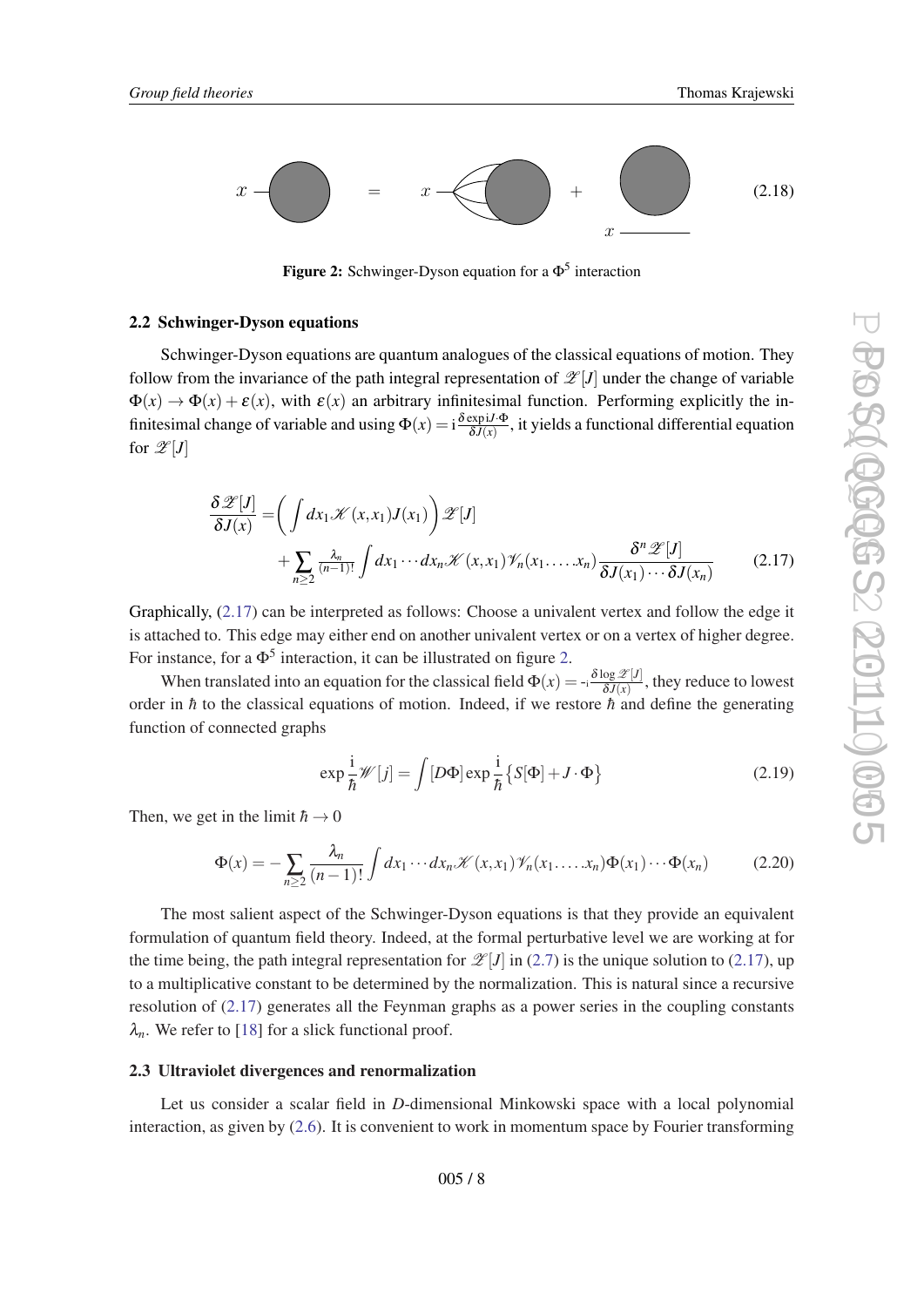all fields and Green's functions. A *n*-point connected Green's function  $G_n(p_1,\ldots,p_n)$  depends on external momenta and can be expressed as a sum over all connected graphs with *n* external legs. Each edge of such a graph is given an arbitrary orientation and comes equipped with a momentum  $k_e$ . Vertices enforce a momentum conservation law while external legs are equipped with external momenta *p<sup>i</sup>* . A global momentum conservation law can be factored as

$$
G_n(p_1,\ldots,p_n) = \delta(p_1+\cdots+p_n)\tilde{G}_n(p_1,\ldots,p_n)
$$
\n(2.21)

 $G_n(p_1,..., p_n)$  is computed by assigning a momentum space propagator to each edge

$$
\frac{\mathrm{i}}{k_e^2 - m^2 + \mathrm{i}\varepsilon} \tag{2.22}
$$

and integrating over all independent momenta after taking into account momentum conservation at the vertices. The momentum space propagator is the Fourier transform of the kernel of the Klein-Gordon equation  $(\Box_y - m^2)K(x, y) = \delta(x, y)$ , computed using Feynman's prescription as

$$
\mathcal{K}(x, y) = \lim_{\varepsilon \to 0^+} \int \frac{dk}{(2\pi)^D} \frac{e^{ik(x-y)}}{k^2 - m^2 + i\varepsilon}
$$
(2.23)

Consider a connected graph with *e* edges, *n* external legs and  $v_{n'}$  vertices of valence *n'*. Since there is one momentum per edge and one conservation law per vertex, there are  $l = e - \sum_{n'} v_{n'} + 1$ independent momenta. Therefore, the degree of divergence  $\omega$ , defined as the leading power of the integral as we rescale all momenta by *s*, with  $s \to \infty$ , is  $\omega = lD - 2e + \sum_{n'} \delta v_{n'}$ . Since each edge is either connected to an external leg or to a vertex, we also have  $2e = n + \sum_{n'} n'v_{n'}$ . Altogether, the degree of divergence reads

$$
\omega = \sum_{n'} \left( \frac{n'D}{2} - D - n' \right) v_{n'} + n + D - \frac{nD}{2}
$$

It is obvious that a graph with  $\omega > 0$  is divergent. It is less obvious that a graph with  $\omega < 0$  for all its (1 particle irreducible, i.e. that cannot be disconnected by cutting a single line) subgraphs is convergent (see the book [[27\]](#page-55-0) for a proof). Theories that involve only interactions with  $n' \leq \frac{D}{2-1}$ in dimension *D* are especially nice: The only divergent Green's functions are those for which  $n \leq \frac{D}{\frac{D}{2}-1}$ . The divergences correspond to the vertices already present in the action and can be removed by suitably choosing the coupling constants and rescaling the field. In the system of units we have adopted, the action is dimensionless so that the field has mass dimension  $\frac{D}{2} - 1$ . Therefore, a theory is renormalizable if and only if its coupling have positive mass dimension. This is not the case for gravity, whose coupling constant *G* has mass dimension 2−*D*.

Ultraviolet divergences occur because the virtual particles propagating in the loops of a graph can have arbitrarily high momenta, even if the real particles on the external legs have fixed low momenta. To deal with this problem, one restricts the internal momenta to lie below a cut-off  $\Lambda_0$ . In a renormalizable theory, the parameters  $\lambda_n^{\text{bare}}(\Lambda_0,\mu,\lambda_{n^{\text{ren}}})$  can be chosen in such a way that, once they have been fixed at a low energy scale  $\mu$  to take the value  $\lambda^{\text{ren}}$ , all Green's functions remain finite, order by order in  $\lambda_n^{\text{ren}}$ . For a  $\lambda \Phi^n$  interaction,  $\lambda_n^{\text{bare}}$  is the sum of the divergent part of all graphs with *n* external legs, once their possible subdivergences have been taken into account. The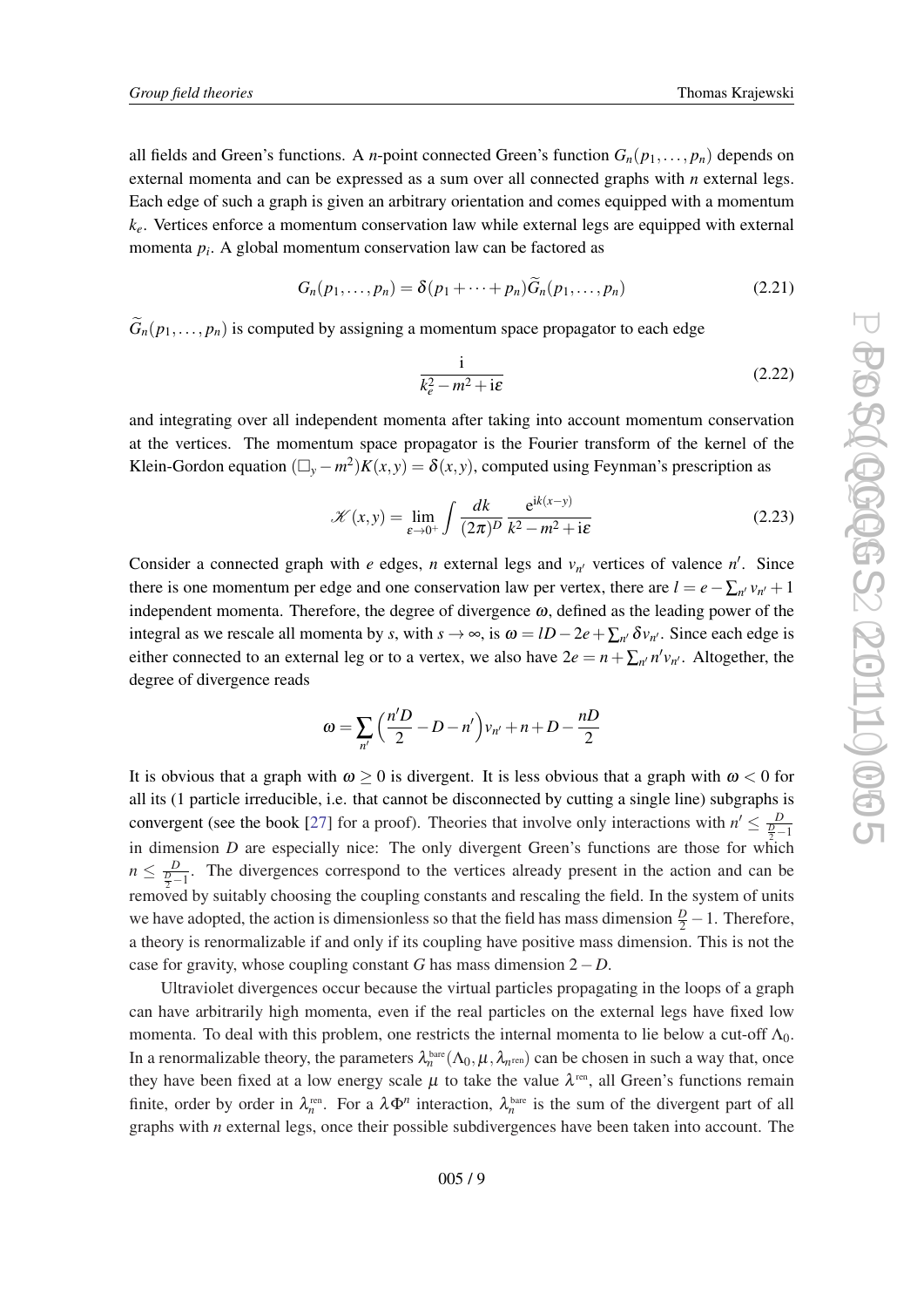<span id="page-9-0"></span>precise recursion relation is encoded in the Bogoliubov-Parasiuk-Hepp-Zimmermann formula (see the book  $[27]$  $[27]$  $[27]$ ).

More in general, renormalization stipulates that at a lower scale  $\Lambda$  one should use an effective action  $S_\Lambda$  obtained by integrating all the modes between  $\Lambda$  and  $\Lambda_0$ 

$$
S_{\Lambda}[\Phi]=-\log\int[D\chi]_{\Lambda, \Lambda_0}\exp{-S_{\Lambda_0}[\Phi+\chi]}
$$

where the background field  $\Phi$  has all its momenta below  $\Lambda$  while the fluctuating field has momenta between  $\Lambda$  and  $\Lambda_0$ . Performing the path integral, we obtain all types of interaction, including non renormalizable ones, even if we started with only renormalizable ones at scale  $\lambda_0$ . The strength of an interaction with mass dimension  $\delta < 0$  is of order  $\lambda(\Lambda) = \Lambda^{\delta} u(\log \Lambda)$ , with  $u(\log \Lambda)$  a dimensionless function that varies slowly with the energy scale. Accordingly, effective field theories involve non renormalizable couplings obeying the previous scaling law, provided the cut-off remains finite. Moreover, these couplings are not all independent: Being obtained by integration over fast modes of a single action, they all belong to a single renormalization group trajectory. From this point of view, the non renormalizable Einstein-Hibert action is perfectly acceptable as an low energy effective action. However, it necessarily involves an ultraviolet cutoff that cannot be taken to infinity.

## 2.4 The propagator in Schwinger's proper time as one dimensional gravity with matter

For our purposes, it is also fruitful to view quantum field theory on Minkowski space with action ([2.4\)](#page-4-0) as a second quantization of relativistic particles interacting locally. The classical dynamics of a relativistic particle with space-time trajectory  $x^{\mu}(s)$  is governed by the action  $S[x] =$ *dx*  $\sqrt{-\dot{x}^2}$  with  $\dot{x}^\mu = \frac{dx^\mu}{ds}$  and  $\dot{x}^2 = \eta_{\mu\nu} \dot{x}^\mu \dot{x}^\nu$ . At the classical level, this action is equivalent to

$$
S[x,e] = \frac{1}{2} \int ds \left( e^{-1} \dot{x}^2 - e m^2 \right) \tag{2.24}
$$

with  $e(s)$  an auxiliary function. This action is invariant under reparametrizations of the worldline  $s \to s'$  provided we transform  $\dot{x}^\mu \to \dot{x}^\mu \frac{ds}{ds'}$  and  $e \to e \frac{ds'}{ds}$ . The dynamics of a relativistic point particle can be considered as a theory of gravity in one space-time dimension coupled to matter, where the auxiliary function  $e$  is the einbein and  $x^{\mu}$  a quantum field with *D* components. Note that in this interpretation, the mass *m* is a cosmological constant. A mass term for the one dimensional field  $x^{\mu}$  can be included as an harmonic oscillator potential  $\frac{1}{2}\omega^2 \eta_{\mu\nu} x^{\mu} x^{\nu}$ .

To evaluate the path integral  $\int [De][Dx] \exp iS[e, x]$ , one has to deal with reparametrization invariance in order not to overcount equivalent configurations. It is convenient to fix this ambiguity by imposing that  $e(s) = \alpha > 0$  is a constant that can be understood as the proper time. Then, the path integral reads

$$
\int [De][Dx] \exp iS[e,x] = \mathcal{N} \int_0^\infty d\alpha \int [Dx] \exp i\left\{\frac{1}{2} \int ds \left(\alpha^{-1} \dot{x}^2 - \alpha m^2\right)\right\} \tag{2.25}
$$

with  $\mathcal N$  a normalizing factor. The path integral over  $x^{\mu}$  is the standard quantum mechanical path integral for a free particle

$$
\int [Dx] \exp i\left\{\frac{1}{2} \int ds \,\alpha^{-1} \dot{x}^2\right\} = \frac{\mathcal{N}'}{(2\pi\alpha)^{\frac{D}{2}}} \exp i\frac{(x-y)^2}{2\alpha} \tag{2.26}
$$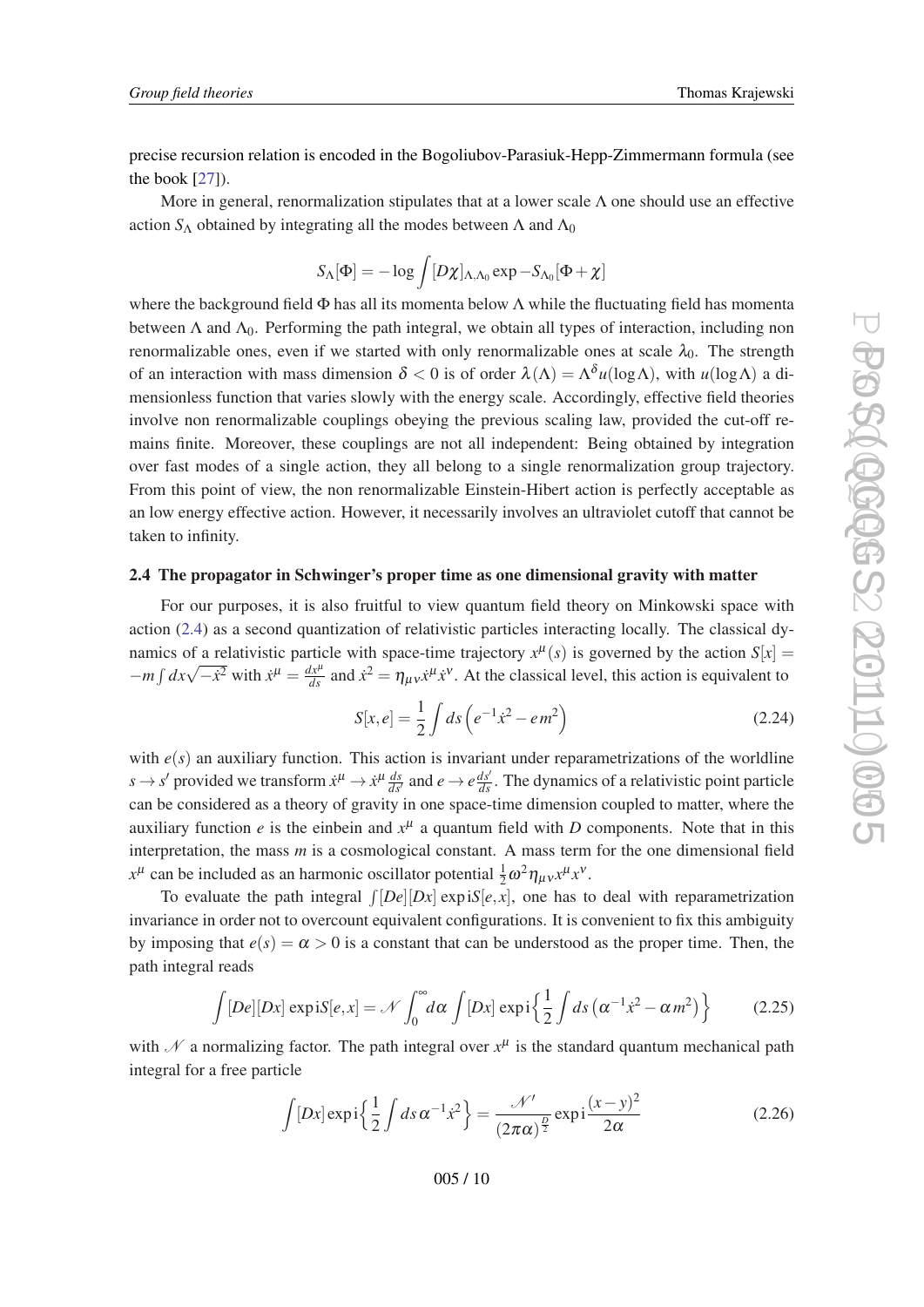with x and y the endpoints of the worldline. After a rescaling of  $\alpha$  and an appropriate choice of the normalizing factors, we find

$$
\int [De][Dx] \exp iS[e,x] = \lim_{\varepsilon \to 0^+} \frac{1}{(2\pi)^D} \int_0^\infty d\alpha \int dk \exp i \left\{ k(x-y) + \alpha (k^2 - m^2 + i\varepsilon) \right\} \tag{2.27}
$$

which is the Fourier transform of the Klein-Gordon propagator. Note that the Feynman prescription +i $\varepsilon$  with  $\varepsilon > 0$  ensures the convergence of the integral.

Thus, it is possible to understand the Feynman graph amplitudes in *D*-dimensional Minkowski space as one dimensional quantum gravity amplitudes with *D* matter fields. The analogy goes on to the hamiltonian framework and we recover the Klein-Gordon equation as the constraint to be fulfilled by the wave function of the one dimensional system,  $(\Box - m^2)\psi(x) = 0$ . A two dimensional version of this construction also exists: The point particle is replaced by a string and the corresponding quantum field theory that generates all string theory amplitudes is known under the name of string field theory. In that respect, the task of finding a quantum field theory whose Feynman graphs describe four dimensional quantum gravity amplitudes seems hopeless. We will adopt an easier approach based on matrix models and their generalizations.

## 2.5 Matrix models and 2*d* gravity

Two dimensional gravity is a very interesting arena for testing some ideas that may be helpful in constructing a four dimensional theory of quantum gravity, in spite of the topological nature of the Einstein-Hilbert action in dimension two. For our purposes, the interesting aspect of this theory lies in the possibility of defining a continuum limit, including a sum over topologies, as the Feynman graph expansion of matrix models. We refer the reader to the review by Di Francesco, Ginsparg and Zinn-Justin [[28\]](#page-55-0) for a thorough survey of matrix models applied to two dimensional gravity.

Let  $\Sigma_h$  be a closed surface with *h* handles. For instance,  $\Sigma_0$  is a sphere and  $\Sigma_1$  a torus, as illustrated on figure [3](#page-11-0). Up to homeomorphism, there is a single surface for each genus *h*. If we equip  $\Sigma_h$  with a metric, then the Einstein-Hilbert action is nothing but the Euler characteristics  $\chi(\Sigma_h) = 2 - 2h$ 

$$
\frac{1}{2\pi} \int_{\Sigma_h} \sqrt{|g|} R = \chi(\Sigma_h)
$$
\n(2.28)

We discretize the surface by assuming that it has been obtained by gluing together euclidian triangles along their sides to define a triangulation *T* made of vertices *v*, edges *e* and triangles *t*. Then the discrete analogue of the Einstein-Hilbert action is the Regge action

$$
S_{\text{Regge}} = \frac{1}{2\pi} \sum_{v} \delta_{v} \qquad \text{with} \qquad \delta_{v} = 2\pi - \sum_{t \ni v} \alpha_{v,t} \tag{2.29}
$$

 $\alpha_{v,t}$  is the angle at vertex *v* in the triangle *t* and  $\delta_v$  the deficit angle at *v* (see figure [4\)](#page-11-0).  $\delta_v$  is a discrete analogue of the curvature: If the triangles lie flat in the plane we have  $\delta_v=0$ , otherwise  $\delta_v>0$  for positively curved spaces and  $\delta_v < 0$  for negatively curved ones. Taking into account  $\sum_{v \in t} \alpha_{v,t} = \pi$ , we recover the Euler characteristics  $S_{\text{Regge}} = t(T) - e(T) + v(T) = \chi(T)$ , with  $f(T)$ ,  $e(T)$  and  $v(T)$ the number of triangles, edges and vertices in *T* and  $\chi(T) = \chi(\Sigma_h)$  if *T* is a triangulation of a genus *h* surface.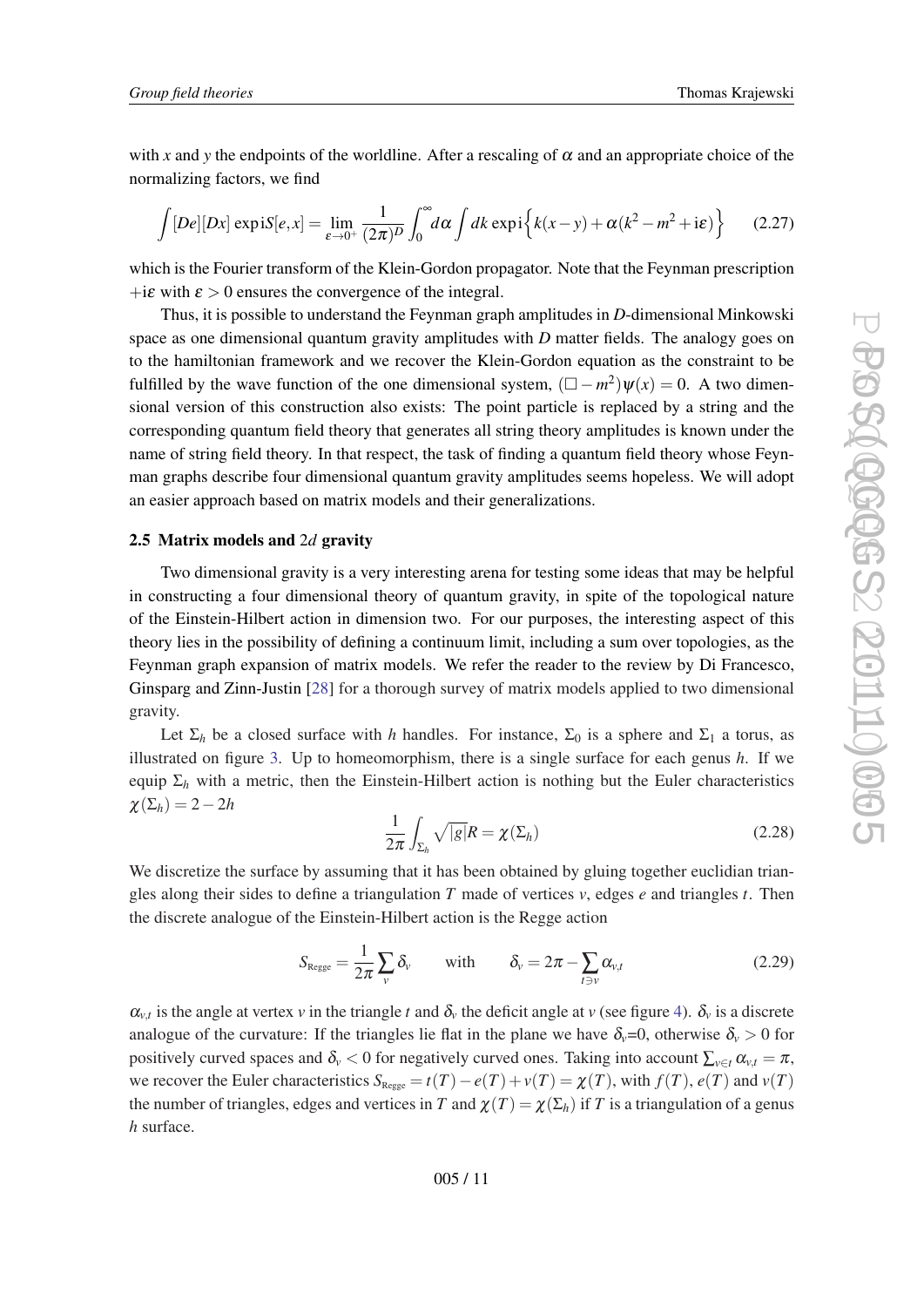<span id="page-11-0"></span>

Figure 3: Sphere, torus and genus two surface



Figure 4: Deficit angle in dimension two



Figure 5: Triangulation of a sphere with 2 triangles

The sum over triangulations weighted by exp – κS<sub>Regge</sub> is generated by the following Feynman graph expansion of

$$
\mathcal{F}(\lambda, N) = \log \int [DM] \exp \left\{ -\frac{N}{2} \text{Tr} M^2 + \frac{\lambda N}{3} \text{Tr} M^3 \right\} = \sum_{\substack{T \text{ triangulations} \\ \text{triangulations}}} \frac{\lambda^{t(T)} N^{\chi(T)}}{C_T} \tag{2.30}
$$

where the integral is over hermitian  $N \times N$  matrices with the measure  $\prod_{i \leq j} d\text{Im}(M_{ij}) \prod_{i \leq j} d\text{Re}(M_{ij})$ , with a suitable normalizing factor. For instance, the graph depicted in figure 5 yields  $\frac{\lambda^2 N^2}{2}$  $\frac{2N^2}{2}$ .

Let us explain how this follows from a Feynman graph expansion. Wick's theorem for matrices relies on the following normalized Gaußian integral

$$
\int [DM] \exp - \left\{ \frac{N}{2} \text{Tr} M^2 \right\} M_{ij} M_{kl} = \frac{1}{N} \delta_{il} \delta_{jk}
$$
 (2.31)

as well as generalization to products of an even number of matrix elements involving sums of pairings as in ([2.9](#page-4-0)). Note that one can use  $M_{ji} = M_{ij}^*$  to compute pairings that involve complex conjugate matrix elements.

The basic variable is the matrix  $M_{ij}$  associated with the edges of the triangulation. The trivalent vertex  $Tr M^3 = \sum_{i,j,k} M_{ij} M_{jk} M_{ki}$  represents the three sides of a triangle (see figure [6\)](#page-12-0) and the propagators implement the gluing of the triangles along their sides. Since matrices carry two indices, the perturbative expansion of the matrix model (2.30) involves Feynman graphs whose edges are made of two lines. These graphs are ribbon graphs  $\gamma$  which possess, in addition to edges  $e(\gamma)$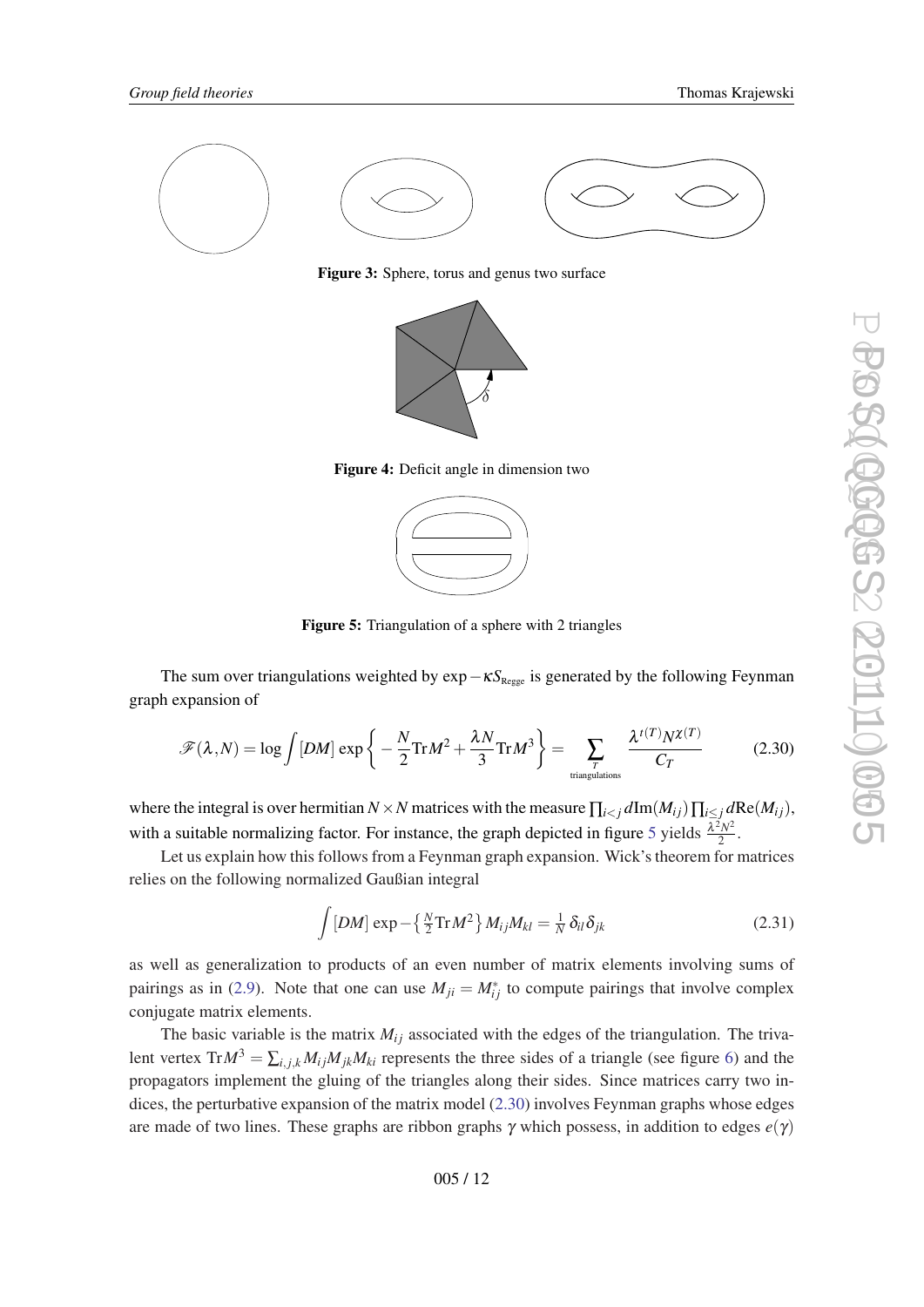

Figure 6: Matrix model interaction dual to a triangle

<span id="page-12-0"></span>and vertices  $v(\gamma)$ , faces  $f(\gamma)$  made of closed lines of matrix indices. Ribbon graphs are dual to triangulations of orientable surfaces through the correspondence  $v(\gamma) \leftrightarrow t(T)$ ,  $e(\gamma) \leftrightarrow e(T)$  and  $f(\gamma) \leftrightarrow v(T)$ . The combinatorial factor  $C_T$  is the symmetry factor of the dual graph and the logarithm restricts the summation to connected graphs. We have been working with complex hermitian matrices  $M_{ji} = M_{ij}^*$ , which correspond to orientable surfaces, but several other choices are possible. For instance, if we work with real symmetric matrices, we have to sum over triangulations of possibly non orientable surfaces. This is reflected in the fact that for a real symmetric matrix, the propagator involves an extra term with a twist in the matrix indices. Note what we called triangulation is in fact a generalization of what is called triangulation in mathematics. The latter are defined as simplicial complexes (see [3.1\)](#page-13-0), while the triangulations we are talking about may fail to be simplicial complexes when the graphs have self-loops (edges with both ends attached to the same vertex) of multiple edges (pairs of vertices joined by several edges in parallel).

To define the continuum limit, we collect terms having the same genus, so that

$$
\mathscr{F}(\lambda, N) = \sum_{h} N^{2-2h} \mathscr{F}_h(\lambda)
$$
\n(2.32)

The sum defining  $\mathcal{F}_h(\lambda)$  can be shown to be convergent for  $\lambda$  below a critical value  $\lambda_c$  and exhibits a scaling behavior of the type

$$
\mathscr{F}_h(\lambda) \underset{\lambda \to \lambda_c}{\sim} (\lambda_c - \lambda)^{(1 - \frac{\gamma}{2})(2 - 2h)} \tag{2.33}
$$

with  $\gamma$  a fixed critical exponent ( $\gamma = -\frac{1}{2}$  $\frac{1}{2}$  for pure gravity, as considered here). Therefore, in the double scaling limit  $N \to \infty$  and  $\lambda \to \tilde{\lambda}_c$  with  $N(\lambda_c - \lambda)^{1-\frac{\gamma}{2}} = e^{-\kappa}$  fixed, the matrix model expansion can be considered as a definition of the path integral of quantum gravity ([1.3](#page-1-0)) for closed manifolds.

To deal with surfaces with boundaries, it is convenient to expand the connected expectation values of products of *b* traces

$$
\left\langle \text{Tr}\left(z_1 - M\right)^{-1} \cdots \text{Tr}\left(z_b - M\right)^{-1} \right\rangle_c = \sum_{\substack{T \text{ triangulations} \\ b(T) = b}} \frac{1}{C_T} \frac{\lambda^{t(T)} N^{\chi(T)}}{z_1^{n_1(T) + 1} \cdots z_b^{n_b(T) + 1}} \tag{2.34}
$$

where the sum is over triangulations with  $b(T) = b$  connected components and  $\chi(T) = t(T)$  –  $e(T) + v(T) = 2 - 2h - b$  its Euler characteristics. Connected correlations are defined using the cumulants, for instance

$$
\left\langle \text{Tr}\left(z_1 - M\right)^{-1} \text{Tr}\left(z_2 - M\right)^{-1} \right\rangle_c = \left\langle \text{Tr}\left(z_1 - M\right)^{-1} \text{Tr}\left(z_2 - M\right)^{-1} \right\rangle - \left\langle \text{Tr}\left(z_1 - M\right)^{-1} \right\rangle \left\langle \text{Tr}\left(z_2 - M\right)^{-1} \right\rangle \tag{2.35}
$$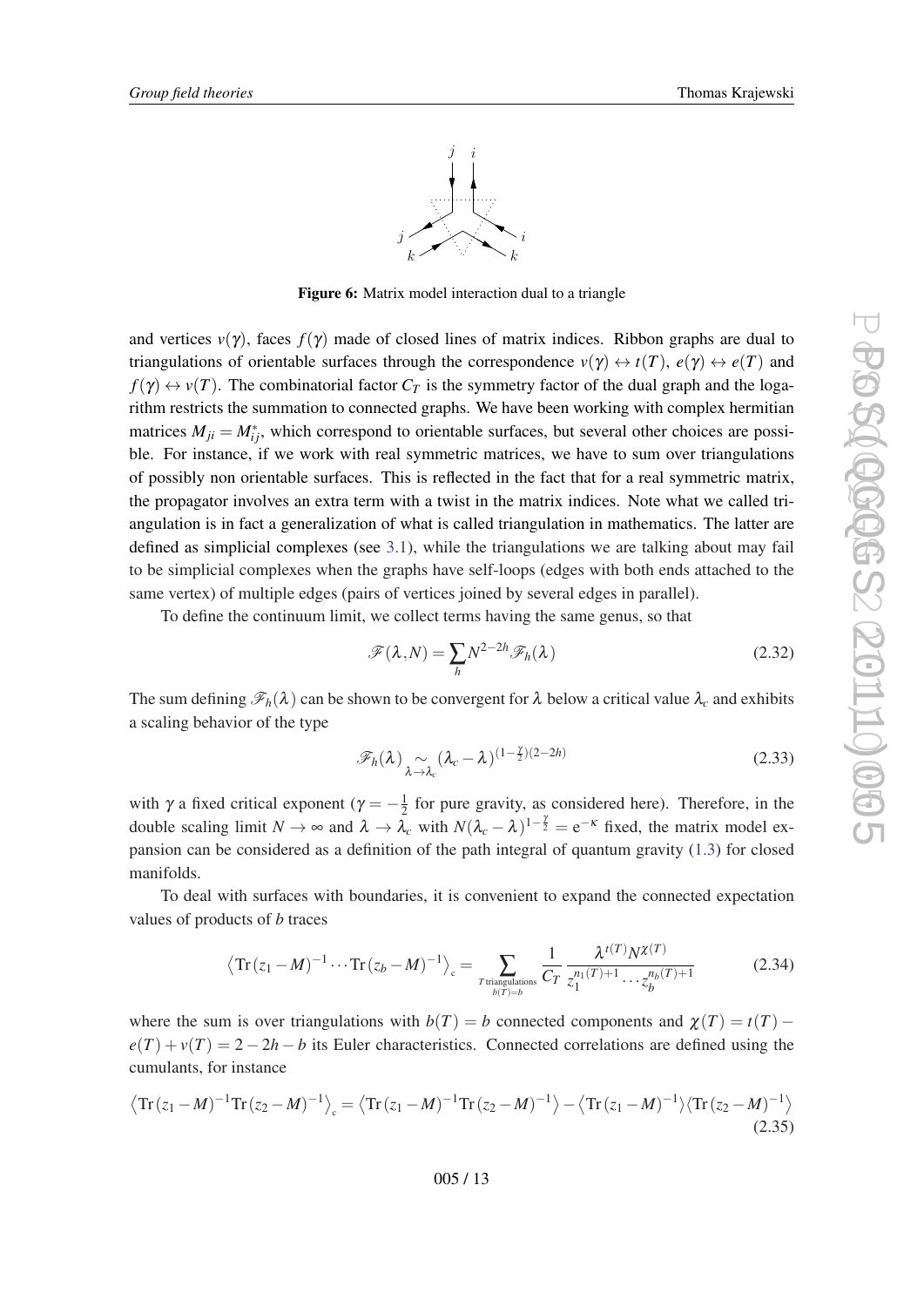<span id="page-13-0"></span>They obey Schwinger-Dyson equations which translate into the loop of 2d quantum gravity.

Finally, let us sketch how matter can be included in the matrix model formulation of quantum gravity. We choose the *q*-state Potts model as a simple form of matter. On a given triangulation, it is defined by assigning a spin  $\sigma_t \in \{1, 2, ..., q\}$  to each triangle. Two spins interact if and only if they belong to nearby triangles and the partition function is

$$
\mathscr{Z}_{\text{Potts}}(T) = \sum_{\{\sigma_t\}} \exp{-\beta H(\{\sigma_t\})} \quad \text{with} \quad H = -J \sum_{e \text{ edges of } T} \delta_{\sigma_{t(e)}, \sigma_{t'(e)}} \quad (2.36)
$$

with  $t(e)$  and  $t'(e)$  the two triangles sharing the edge  $e$  in  $T$ . Gravity coupled to the Potts model is generated by the following multi-matrix model

$$
\log \int [DM] \exp \left\{ -\frac{N}{2} \sum_{1 \le \alpha, \beta \le q} Q_{\alpha,\beta} \text{Tr} M_{\alpha} M_{\beta} + \frac{\lambda N}{3} \sum_{1 \le \alpha \le q} \text{Tr} M_{\alpha}^3 \right\} = \sum_{\text{triangulations}} \frac{\lambda^{t(T)} N^{\chi(t)} \mathcal{Z}_{\text{Potts}}(T)}{C_T}
$$
\n(2.37)

where  $Q_{\alpha,\beta}$  is the quadratic form

$$
Q_{\alpha,\beta} = -\frac{1}{(e^{-\beta J} - 1)^2 (e^{-\beta J} + q - 1)} \left(1 - \delta_{\alpha,\beta}\right) + \frac{e^{-\beta J} + q - 2}{(e^{-\beta J} - 1)^2 (e^{-\beta J} + q - 1)} \delta_{\alpha,\beta}
$$
(2.38)

Thus, the spin degrees of freedom are encoded in a extra index in the matrix  $M_{ij} \rightarrow M_{ij,\alpha}$  which obeys it own dynamics governed by the matrix  $Q_{\alpha,\beta}$ .

## 3. From simplicial gravity to group field theory

#### 3.1 Simplexes and triangulations

In order to present in a self-contained form tensor models and group field theories, let us introduce some mathematical terminology following [\[3\]](#page-53-0). A *n*-simplex is the convex hull of  $n + 1$ points in  $\mathbb{R}^d$  with  $d \ge n$ 

$$
\sigma_n = \langle x_1 \dots x_n \rangle = \left\{ \sum_i \lambda_i x_i \, | \, \lambda_i \in [0, 1] \quad \text{with} \quad \sum_i \lambda_i = 1 \right\} \tag{3.1}
$$

We assume that these points dot not belong to a  $n-1$  dimensional subspace of  $\mathbb{R}^d$ , otherwise the simplex would be degenerate. Note that at this stage there is no metric assigned to  $\sigma_n$  and any realization of  $\sigma_n$  may be taken. A standard choice is to take the subspace of  $\mathbb{R}^{n+1}$  made of points with all coordinates positive and summing to 1. For instance, a 0-simplex is a vertex, a 1-simplex is a segment, a 2-simplex is a triangle, a 3-simplex is a tetrahedron and a 4-simplex is sometimes referred as a pentachoron, see figure [7](#page-14-0). An *m* dimensional face of a simplex  $\langle x_1 ... x_n \rangle$  is the convex hull of a subset of *m* points  $\langle x_{i_1} \dots x_{i_m} \rangle$ . The boundary ∂ of a *n*-simplex  $\sigma$  is the set of its *n* − 1 dimensional faces,

$$
\partial \langle x_0 \cdots x_n \rangle = \{ \langle x_1 \cdots x_n \rangle, \langle x_0 x_2 \cdots x_n \rangle, \ldots, \langle x_0 \cdots x_{i-1} x_{i+1} \cdots x_n \rangle, \ldots, \langle x_0 \cdots x_{n-1} \rangle \}
$$
(3.2)

A simplicial complex is a finite collection of simplexes  $K = \{\sigma\}$  such that: *i*) If  $\sigma'$  is a face of  $\sigma \in K$  then  $\sigma' \in K$ . *ii*) If  $\sigma, \sigma' \in K$  with  $\sigma \cap \sigma' \neq \emptyset$  then  $\sigma \cap \sigma'$  is a face of  $\sigma$  and of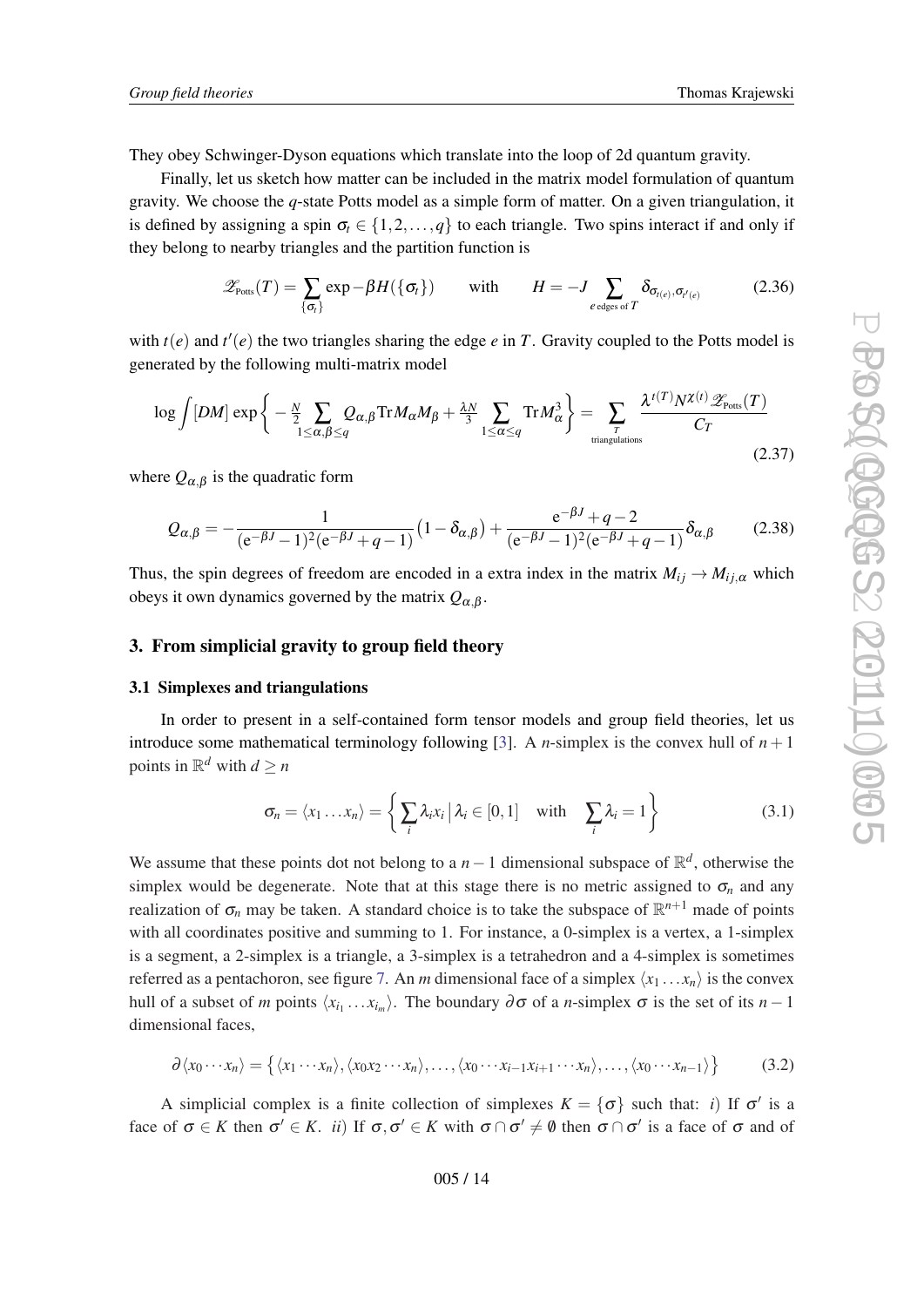<span id="page-14-0"></span>

Figure 7: Simplexes of dimension two, three and four

σ 0 . Its dimension is the dimension of its top dimensional simplex. Two simplicial complexes are isomorphic if there is a bijection between them preserving the incidence relations. An abstract triangulation (i.e. a triangulation not associated to any a priori given space) is an isomorphism class of simplicial complexes. An abstract triangulation is a triangulation of a topological space  $\mathscr X$ if there is an homeomorphism from the simplicial complex *K* to  $\mathscr X$ .

An abstract triangulation is associated to a pseudo-manifold of dimension *n* if: *i*) For any  $\sigma \in K$ , there is  $\sigma' \in K$  of dimension *n* such that  $\sigma \subset \sigma'$ . *ii*) Any  $\sigma \in K$  of dimension *n* − 1 is contained in one or two simplexes of dimension *n*. In the first case  $\sigma$  is a boundary simplex while in the second case it is an inner one. *iii*) Any two simplexes of dimension *n* are connected by a sequence of simplexes of dimension *n* that share a simplex of dimension  $n - 1$ . The first axiom excludes lower dimensional pieces, the second one states that there is no branching and the third one is a kind of connectedness.

To understand how a pseudo-manifold may fail to be a manifold, let us introduce some more terminology. Two simplicial complexes are combinatorially equivalent if they can be included in finer simplicial complexes that are isomorphic. For any vertex  $v$ , we define the star of  $v$  in  $K$  as the simplicial complex made of all the faces of the simplexes in  $K$  that contain  $v$ . The link of  $v$ in  $K$  is obtained from its star by removing all simplexes that contain  $v$ . Then a pseudo-manifold of dimension *n* defines a (combinatorial) manifold if the link of any vertex is combinatorially equivalent to the boundary of a of a *n*-simplex.

The simplexes we have defined up to now are not oriented and  $\langle x_{\tau(0)} \cdots x_{\tau(n)} \rangle = \langle x_0 \cdots x_n \rangle$  for any permutation  $\tau$ . To orient the simplexes, we introduce for each ordered set of vertices  $x_0, \dots, x_n$ two simplexes  $\langle x_0 \cdots x_n \rangle$  and  $\langle x_0 \cdots x_n \rangle^*$  that differ by their orientations

$$
\langle x_{\tau(0)} \cdots x_{\tau(n)} \rangle = \begin{cases} \langle x_0 \cdots x_n \rangle & \text{if } \tau \text{ is even} \\ \langle x_0 \cdots x_n \rangle^* & \text{if } \tau \text{ is odd} \end{cases}
$$
(3.3)

This notion is useful to define oriented triangulations. We also define the oriented boundary  $\partial \sigma$  of an oriented *n*-simplex  $\sigma$  as the set of its oriented *n* − 1 dimensional faces,

$$
\partial \langle x_0 \cdots x_n \rangle = \left\{ \langle x_1 \cdots x_n \rangle, \langle x_0 x_2 \cdots x_n \rangle^*, \ldots, \langle x_0 \cdots x_{i-1} x_{i+1} \cdots x_n \rangle^{*^i}, \ldots, \langle x_0 \cdots x_n \rangle^{*^{n-1}} \right\}
$$
(3.4)

where  $*^n = 1$  if *n* is even and  $*^n = *$  if *n* is odd.

#### 3.2 Simplicial gravity

In general, the most natural way of attempting a non-perturbative definition of the quantum gravity path integral ([1.3\)](#page-1-0) consists of discretizing the geometry. This is also the approach used in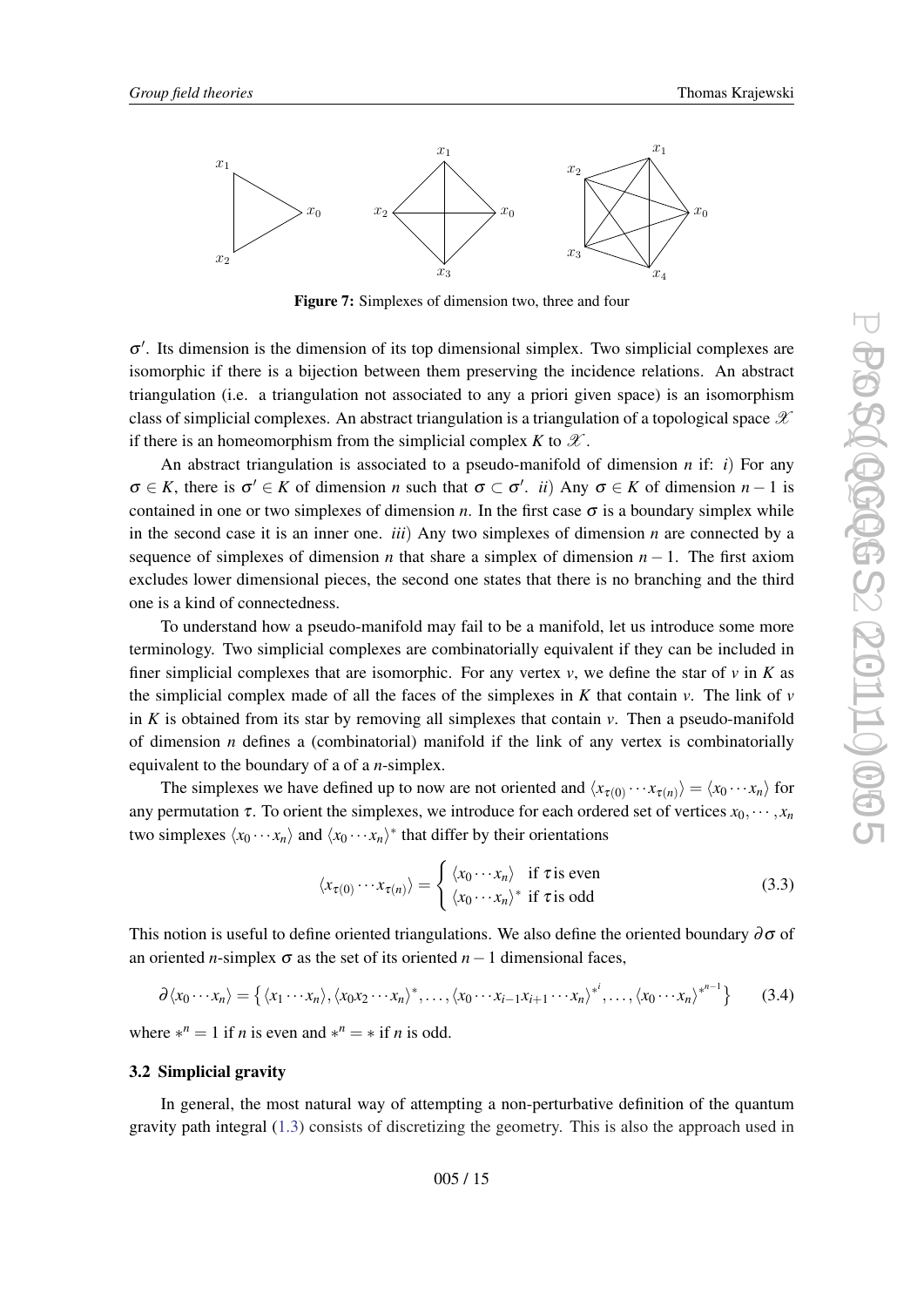<span id="page-15-0"></span>elementary quantum mechanics and lattice gauge theory. Therefore, we choose a triangulation *T* of a *D* dimensional space-time M made of *n*-simplexes  $\sigma_n \in \mathscr{S}_n$  for  $n \in \{o, \ldots, D\}$ . Working in the euclidian setting for simplicity, metric degrees of freedom are captured by assigning lengths to the edges of the *D*-simplexes. This specifies completely the embedding of the simplex in  $\mathbb{R}^D$ up to rotation, translation and reflection, as can be checked by the counting of degrees of freedom:  $\frac{D(D+1)}{2} = D(D+1) - D^2 - \frac{D(D-1)}{2}$  $\frac{2^{n}-1}{2}$ . Thus, the *n*-volume of any *n*-simplex is known. In particular, the cosmological constant term in the gravity action [\(4.47](#page-1-0)) is proportional to the sum over *D*-simplexes weightrf by their volumes,

$$
\frac{\Lambda}{G} \int_{\mathcal{M}} d^D x \sqrt{|g|} \to \lambda \sum_{\sigma_D \in \mathcal{S}_D} V_{\sigma_D} \tag{3.5}
$$

Because Newton's constant *G* has mass dimension 2−*D*, a discretization of the Einstein-Hilbert action involves volumes of (*D*−2)-simplexes. This leads to the *D*-dimensional version of Regge's action

$$
\frac{1}{G} \int_{\mathcal{M}} d^D x \sqrt{|g|} R \to \kappa \sum_{\sigma_{D-2} \in \mathcal{S}_{D-2}} V_{\sigma_{D-2}} \delta_{\sigma_{D-2}} \tag{3.6}
$$

with curvature measured by the deficit angle  $\delta_{\sigma_{D-2}}$  defined as follows. In any *D*-dimensional simplex containing the  $(D-2)$ -dimensional simplex  $\sigma_{D-2}$ , consider the two distinguished  $(D-1)$ dimensional simplexes  $\sigma_{D-1}$  and  $\sigma'_{D-1}$  that contain  $\sigma_{D-2}$ . If we further assume all simplexes to be oriented, the embedding of  $\sigma_D \in \mathbb{R}^D$  allows us to associate  $\sigma_{D-1}$  and  $\sigma'_{D-1}$  with outward pointing normals *N* and *N'*. Then we define the angle  $\alpha_{\sigma_D, \sigma_{D-2}}$  of  $\sigma_D$  at  $\sigma_{D-2}$  as the angle between *N* and N'. Then, the deficit angle is defined as

$$
\delta_{\sigma_{D-2}} = 2\pi - \sum_{\sigma_D \supset \sigma_{D-2}} \alpha_{\sigma_D, \sigma_{D-2}} \tag{3.7}
$$

To define discretized path integrals, there are two alternative choices. Following Ponzano and Regge, we may fix a triangulation and sum over the lengths associated to its edges. Alternatively, we may fix the size of the simplexes and sum over triangulations. In this case, the choice of the triangulation encodes all the degrees of freedom of the theory. This is the approach known as dynamical triangulations. From now one, we focus on the latter approach and defer a brief overview of the Ponzano-Regge model to the section [4.1](#page-30-0) devoted to spin foam models .

If we restrict our attention to regular euclidian simplexes of size  $a$ , the deficit angle only counts how many *D* simplexes contain a given *D*-2 simplex  $\sigma_{D-2}$ . Then, the discretized Einstein-Hilbert action with cosmological constant reads

$$
S(T) = \frac{a^{D-2}}{G'} n_{D-2}(T) + \left(\frac{\Lambda' a^D}{G'} + \frac{a^{D-2}}{G''}\right) n_D(T) \tag{3.8}
$$

where  $n_k(T)$  is the number of *k*-dimensional simplexes in the triangulation and  $\Lambda'$ ,  $G'$  and  $G''$  are proportional to  $\Lambda$  and  $G$ . An arbitrary metric is approximated by a sufficiently fine triangulation. Because the length *a* is fixed, the only degrees of freedom lie in the choice of the triangulations. Therefore, the path integral ([1.3\)](#page-1-0) becomes a sum over triangulations with fixed boundary,

$$
\sum_{\text{topologies} \atop \partial \mathcal{M} \text{ fixed}} \int_{g|_{\partial \mathcal{M}}} [Dg] \exp iS[g] \quad \to \quad \sum_{T \text{ triangulations}} \frac{1}{C_T} \exp iS(T) \tag{3.9}
$$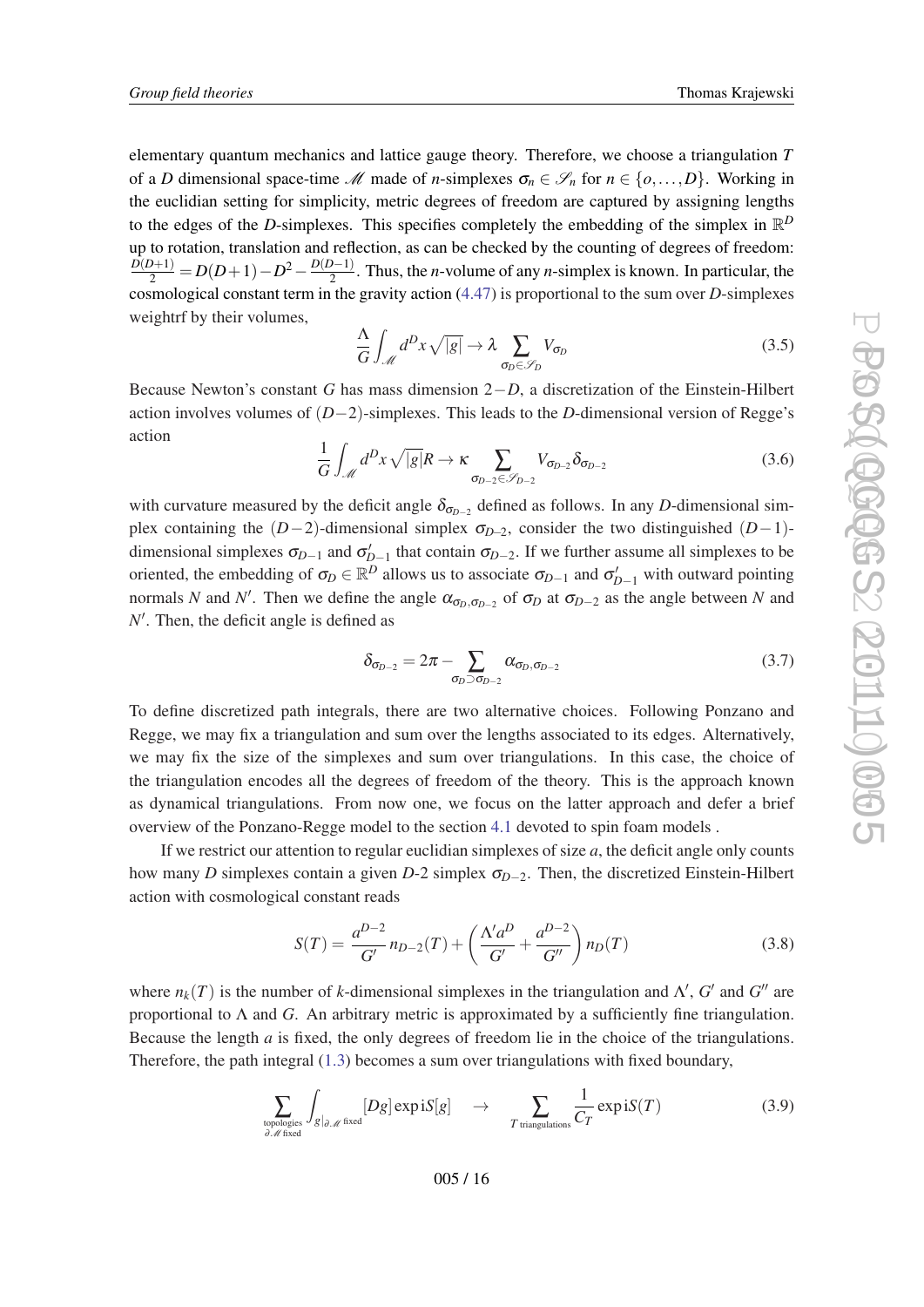<span id="page-16-0"></span>

Figure 8: Propagation of a tetrahedron



Figure 9: A tetrahedron and its four triangles

with *C<sup>T</sup>* a combinatorial factor, usually chosen to be the cardinal of the automorphism group of *T*. In this sum, we do not necessarily restrict ourselves to triangulations with a fixed topology. In this way, it implements a sum over topologies. When  $D = 2$ , we recover the matrix model expansion ([2.30](#page-11-0)). This remains true in  $D > 2$ , provided one uses tensor models.

## 3.3 Tensor models as generalized matrix models

We aim at generalizing matrix models to higher dimensions as tensor models. Recall that in matrix model formulation of quantum gravity in  $D = 2$  dimensions, the matrix  $M_{ij}$  represents a (*D*−1)-simplex (edge), its indices *i* and *j* two (*D*−2)-simplexes (points) and the interaction Tr*M*<sup>3</sup> the boundary of a *D*-simplex (triangle). Detailed proofs of the following results can be found in an article by De Pietri and Petronio [[29](#page-55-0)].

The generalization to  $D > 2$  dimensions goes as follows:

- The basic field  $M_{i_1...i_D}$  is a tensor with *D* indices. It represents a  $(D-1)$ -simplex and its indices stand for the *D* (*D*−2)-simplexes on the boundary of this (*D*−1)-simplex, as illustrated on figure 9. The indices belong to an index set *I* which is for the time being left arbitrary.
- As for matrix models, the tensor  $M_{i_1...i_D}$  may be real or complex and obey different transformation laws under permutations of its indices. To fix the notations, we momentarily choose the one analogous to hermitian matrices

$$
M_{i_{\tau(1)}\cdots i_{\tau(D)}} = \begin{cases} M_{i_1\cdots i_D} & \text{if } \tau \text{ is even} \\ (M_{i_1\cdots i_D})^* & \text{if } \tau \text{ is odd} \end{cases}
$$
(3.10)

Many other choices are also possible and lead to summations over different classes of triangulations. For instance, for a real symmetric tensor, we are no longer able to assign an orientation to the simplexes. In this case, the sum involves possibly non orientable triangulations. If we do not impose any invariance under permutations, we are led to colored tensor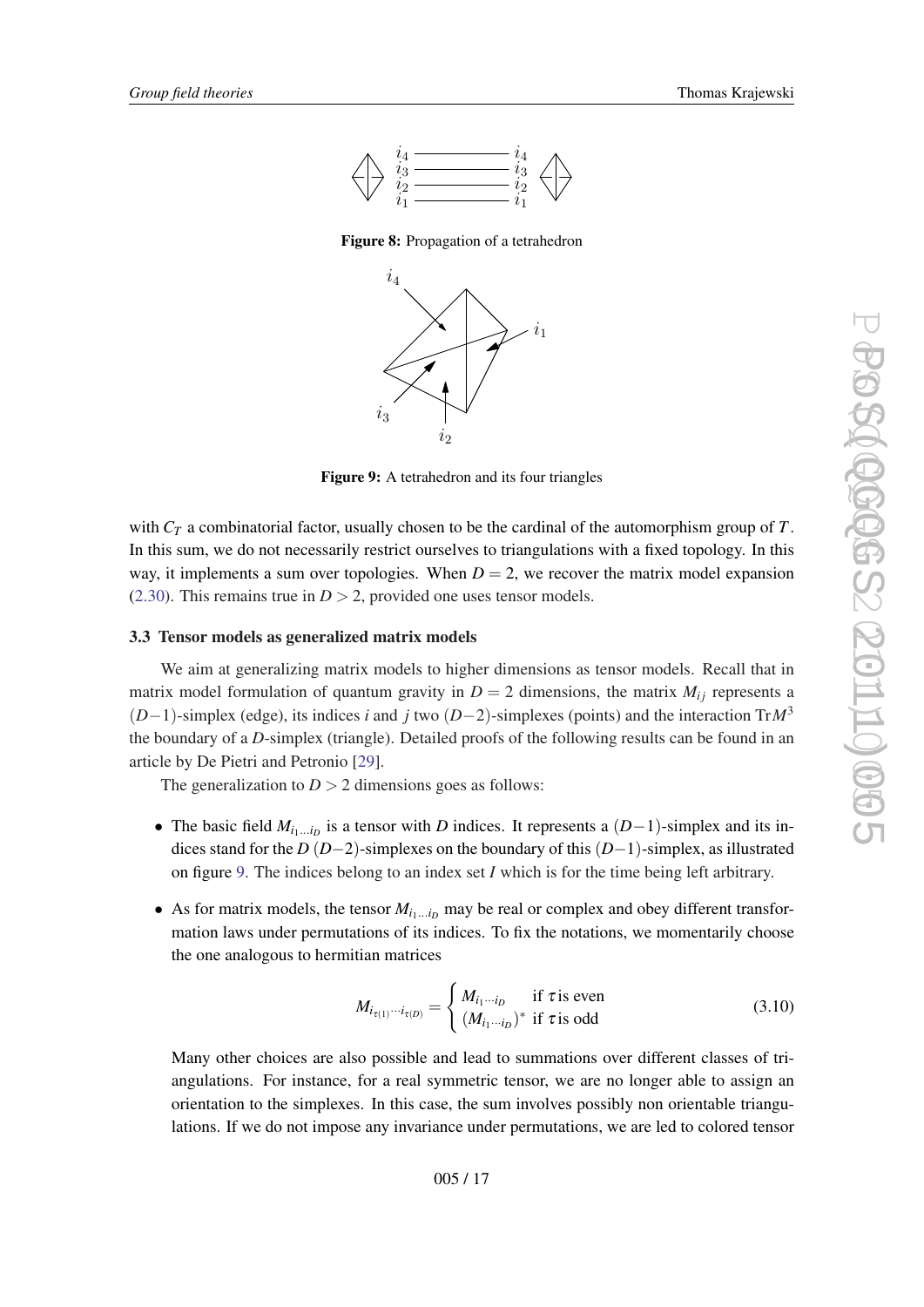<span id="page-17-0"></span>

**Figure 10:** Vertex in  $D = 3$  and  $D = 4$ 

models (see [[22\]](#page-54-0)) which we will briefly discuss in section [4.4](#page-38-0) in the context of group field theory.

• The quadratic term in the action enforces the gluing of two  $(D-1)$  simplexes with opposite orientations

$$
\frac{1}{2}|M|^2 = \frac{1}{2} \sum_{i_1,\dots,i_D} M_{i_1\cdots i_D} (M_{i_1\cdots i_D})^*
$$
\n(3.11)

It represents the propagation of a (*D*−1)-simplex through an edge made of *D* strands that stand for the (*D*−2)-simplexes. For example, in four dimensions, we have four strands corresponding to the four faces of a tetrahedron, as illustrated in [8](#page-16-0).

• The interaction term reproduces the  $D+1$  ( $D-1$ )-simplexes that form the boundary of an oriented *D*-simplex, given in the oriented boundary $(3.4)$  $(3.4)$ 

$$
V(M) = \frac{\lambda}{D+1} \sum_{\substack{i_{k,l} \text{ with } \\ 1 \le k \ne l \le D+1}} \left\{ \prod_{0 \le k \le D} (M_{i_{k,1},\ldots,i_{k,k-1},i_{k,k+1},\ldots,i_{k,D}})^{*^k} \prod_{0 \le k < l \le D} \delta_{i_{k,l},i_{l,k}} \right\} \tag{3.12}
$$

 $M^{*k}$  is the complex conjugate of *M* if *k* is odd and *M* if *k* is even. There is a sum over the indices  $i_{k,l}$  associated to the  $(D-2)$ -simplexes obtained by removing the vertices  $k$  and *l* from the *D*-simplex. These (*D*−2)-simplexes arise from the boundaries of each of the (*D*−1)-simplexes in the boundary of the *D*-simplex. Since each of these (*D*−2)-simplexes appears twice in the boundary, we identify  $i_{k,l}$  and  $i_{l,k}$ . It is also worthwhile to note that the symmetry properties of the tensor ensure the reality of the action. Finally, the factor  $\frac{1}{D+1}$ reflects the invariance under cyclic permutations of the labels.

To illustrate the general formula, let us treat in detail the cases  $D = 2,3,4$ . We use the invariance of the field [\(3.10](#page-16-0)) to rewrite the interaction in more conventional form, depicted in dimension three and four in picture 10.

• D=2: the boundary of a triangle

$$
\partial \langle x_0 x_1 x_2 \rangle = {\langle x_1 x_2 \rangle, \langle x_0 x_2 \rangle^*, \langle x_0 x_1 \rangle}
$$
\n(3.13)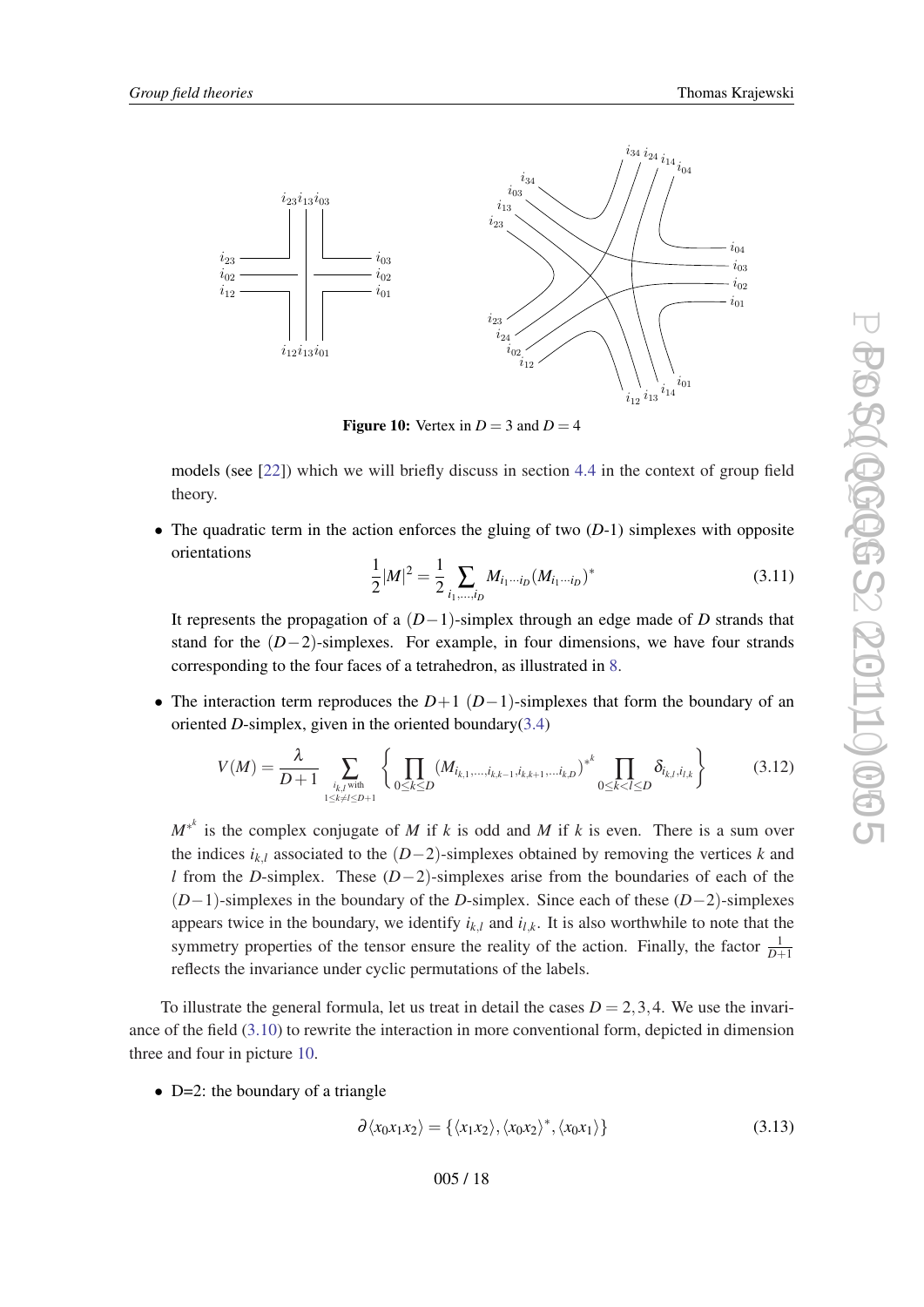so that the interaction is the matrix model interaction

$$
V(M) = \frac{\lambda}{3} \sum_{\substack{i_{01}, i_{02}, i_{12} \\ i_{10}, i_{20}, i_{21}}} M_{i_{01}, i_{02}} (M_{i_{10}, i_{21}})^* M_{i_{20} i_{21}} \, \delta_{i_{01}, i_{10}} \delta_{i_{21}, i_{12}} \delta_{i_{20}, i_{02}}
$$
\n
$$
= \frac{\lambda}{3} \sum_{i_{01}, i_{02}, i_{12}} M_{i_{12} i_{02}} M_{i_{02} i_{12}} M_{i_{12} i_{01}} \tag{3.14}
$$

• D=3: the boundary of a tetrahedron is

$$
\partial \langle x_0 x_1 x_2 x_3 \rangle = \{ \langle x_1 x_2 x_3 \rangle, \langle x_0 x_2 x_3 \rangle^*, \langle x_0 x_1 x_3 \rangle, \langle x_0 x_1 x_2 \rangle^* \}
$$
(3.15)

Each of these four terms correspond to a triangle, which is itself made of three edges. This leads to the interaction, after the identifications provided by the Kronecker symbols

$$
V(M) = \frac{\lambda}{4} \sum_{i_{01}, i_{02}, i_{03}, i_{12}, i_{13}, i_{23}} M_{i_{01}i_{02}i_{03}} (M_{i_{01}i_{12}i_{13}})^* M_{i_{02}i_{12}i_{23}} (M_{i_{03}i_{13}i_{23}})^*
$$
  
= 
$$
\frac{\lambda}{4} \sum_{i_{01}, i_{02}, i_{02}, i_{12}, i_{13}, i_{23}} M_{i_{01}i_{02}i_{03}} (M_{i_{03}i_{13}i_{23}})^* M_{i_{23}i_{02}i_{12}} (M_{i_{12}i_{02}i_{01}})^*
$$
(3.16)

• D=4: the boundary of a 4-simplex is

$$
\partial \langle x_0 x_1 x_2 x_3 x_4 \rangle = \{ \langle x_1 x_2 x_3 x_4 \rangle, \langle x_0 x_2 x_3 x_4 \rangle^*, \langle x_0 x_1 x_3 x_4 \rangle, \langle x_0 x_1 x_2 x_4 \rangle^*, \langle x_0 x_1 x_2 x_3 \rangle \}.
$$
 (3.17)

Each of these five terms correspond to a tetrahedron, which is itself made of four triangles. Accordingly, the interaction reads, after the identifications provided by the Kronecker symbols

$$
V(M) = \frac{\lambda}{5} \sum_{i_{ab}} M_{i_{01}i_{02}i_{03}i_{04}} (M_{i_{01}i_{12}i_{13}i_{14}})^* M_{i_{02}i_{12}i_{23}i_{24}} (M_{i_{03}i_{13}i_{23}i_{34}})^* M_{i_{04}i_{14}i_{24}i_{34}}
$$
  
= 
$$
\frac{\lambda}{5} \sum_{i_{ab}} M_{i_{01}i_{02}i_{03}i_{04}} M_{i_{04}i_{14}i_{24}i_{34}} M_{i_{34}i_{03}i_{13}i_{23}} M_{i_{23}i_{24}i_{02}i_{12}} M_{i_{12}i_{13}i_{14}i_{01}}
$$
(3.18)

In complete analogy with matrix models, we compute the path integral for a tensor model as

$$
\mathscr{Z}(\lambda, N) = \int DM \exp\left\{-\frac{1}{2}|M|^2 + V(M)\right\} = \sum_{\text{stranded graph}} \frac{\lambda^{\nu(\mathscr{G})} N^{f(\mathscr{G})}}{C(\mathscr{G})}
$$
(3.19)

The expansion is over stranded graphs, i.e. graphs whose edges are made of *D* strands. *N* is the cardinal of the index set *I* of the tensor,  $C(\mathscr{G})$  the symmetry factor of the graph and  $v(\mathscr{G})$  the number of vertices of  $\mathcal G$ . The number of faces  $F(\mathcal G)$  is the number of cycles obtained by following the strands through the edges and the vertices. In  $D = 2$  it coincides with the notion of face of a ribbon graph. We integrate over the real and imaginary parts of the tensor

$$
DM = \prod_{i_1 < i_2 < \cdots < i_D} d\text{Im}(M_{i_1 \cdots i_D}) \prod_{i_1 \leq i_2 \leq \cdots \leq i_D} d\text{Re}(M_{i_1 \cdots i_D}) \tag{3.20}
$$

with a suitable normalizing factor.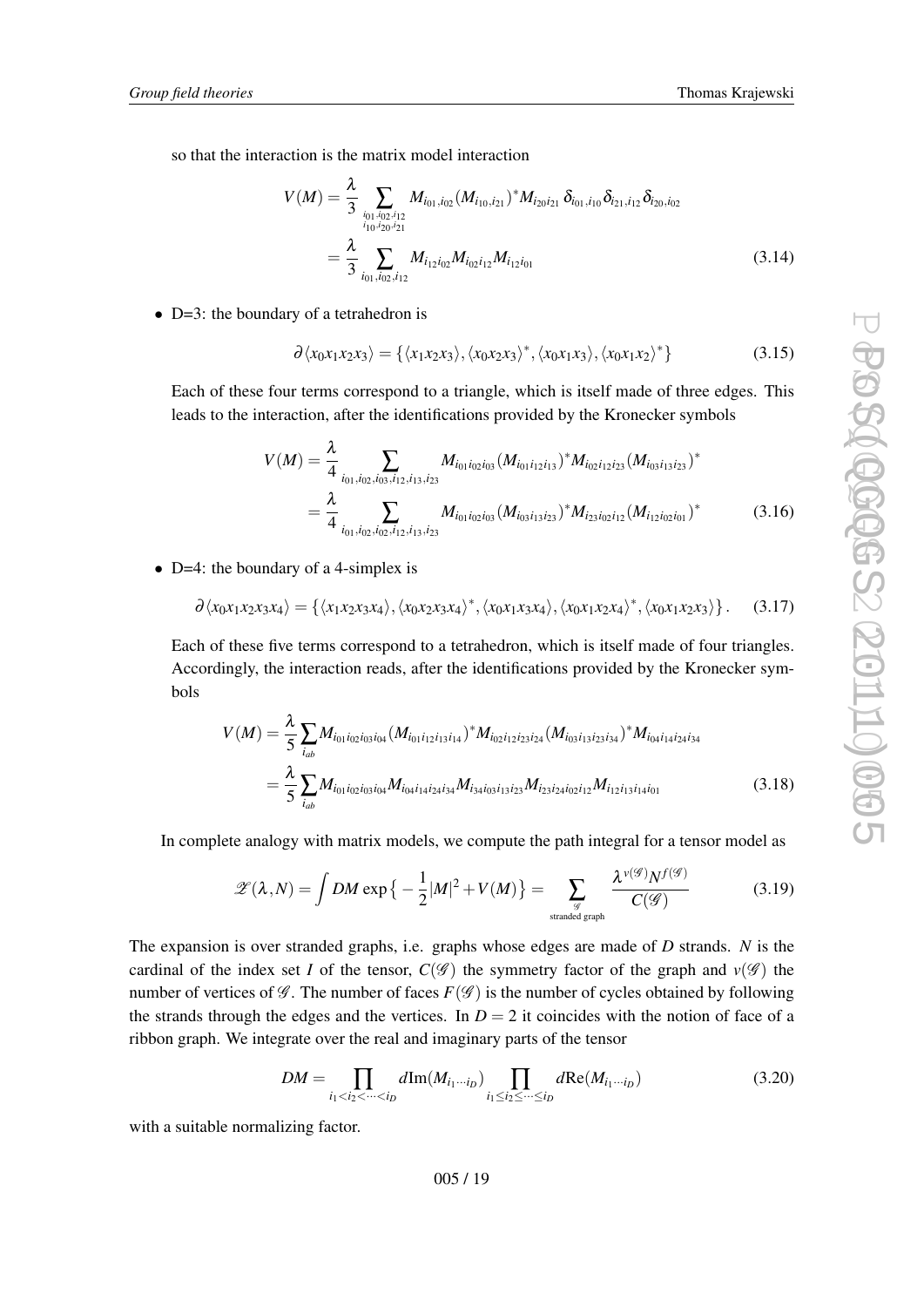

Figure 11: Triangulation of a 3d sphere with 2 tetrahedra

This expansion relies on the tensor model generalization of Wick's theorem for matrices [\(2.31](#page-11-0)) given by the Gaußian integral

$$
\int [DM] \exp - \left\{ \frac{1}{2} |M|^2 \right\} M_{i_1 \cdots i_D} M_{j_1 \cdots j_D} = \frac{1}{D!} \sum_{\substack{\tau \\ \text{odd permutation}}} \delta_{i_1, j_{\tau(1)}} \cdots \delta_{i_D, j_{\tau(D)}} \tag{3.21}
$$

supplemented by a sum over pairings if more tensors are involved. As for matrix models, pairings involving complex conjugate fields can be computed using the reality conditions ([3.10\)](#page-16-0), for instance

$$
\int [DM] \exp - \left\{ \frac{1}{2} |M|^2 \right\} M_{i_1 \cdots i_D} M_{j_1 \cdots j_D}^* = \frac{1}{D!} \sum_{\substack{\tau \\ \text{even permutation}}} \delta_{i_1, j_{\tau(1)}} \cdots \delta_{i_D, j_{\tau(D)}} \tag{3.22}
$$

This ensures that two  $(D-1)$ -simplexes have opposite orientations when identified, as requested by the orientability of the space we triangulate.

Alternatively, every vertex of the graph represents a *D* simplex and the edges with their strands yield a prescription for gluing these *D*-simplexes along their (*D*−1)-simplexes by an identifications of their (*D*−2)-simplexes. Loosely speaking, any such gluing can be viewed as a triangulation, so that we can also write

$$
\mathscr{Z}(\lambda, N) = \int DM \exp\left\{-|M|^2 + V(M)\right\} = \sum_{\substack{T \text{ triangulation} \\ \text{triangular}}} \frac{\lambda^{n_D(D)} N^{n_{D-2}(T)}}{C_T} \tag{3.23}
$$

in complete analogy with the two dimensional case [\(2.30](#page-11-0)). We recover the path integral of sim-plicial quantum gravity [\(3.9](#page-15-0)) by analytical continuation of  $\mathscr{L}(\lambda,N)$ . For instance, the stranded graph in figure 11 evaluates to  $\lambda^2 N^6$  which correspond to the six edges and two tetrahedra. It is the 3-dimensional analogue of the ribbon graph given in figure [5.](#page-11-0)

However, there is a notable difference between matrix and tensor models. In the former case, the Feynman graphs only yield triangulations of surfaces (apart from self-loops and and graphs with multiple edges), which are orientable for hermitian matrices and non orientable for real symmetric matrices. In the case of tensor models, the situation is more involved and the summation also contains triangulations of pseudo-manifolds. Moreover, many possible field contents are available: the field may be real or complex and may obey various invariance properties under permutations of its indices. This generates sums over different kind of triangulations. In the sequel, we leave open the field content of the theory and focus on the construction of a vertex suitable for spin foam models.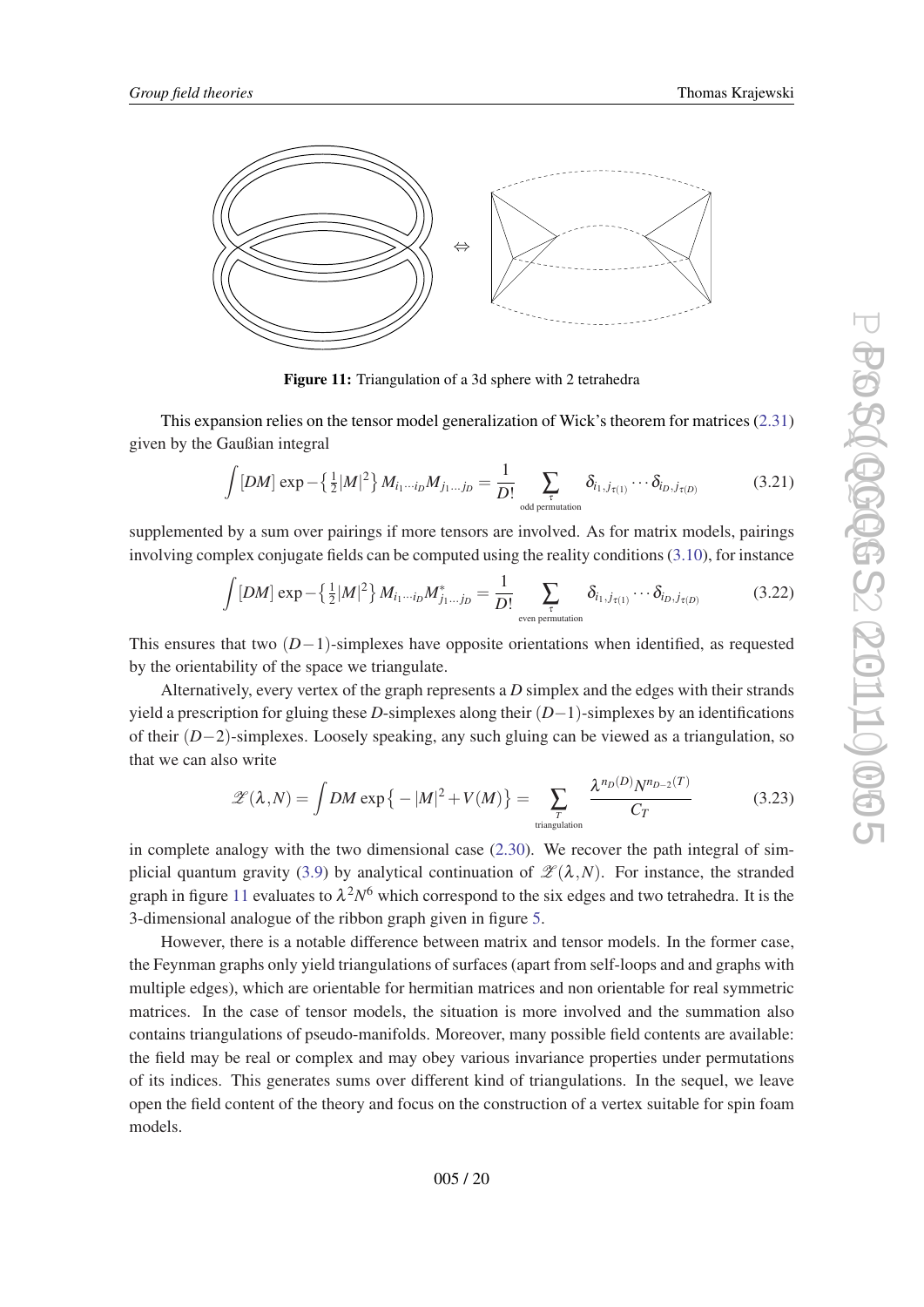#### 3.4 Spin foam models of quantum gravity

Spin foam models are discretized versions of the path integral of quantum gravity, devised in order to define the scalar product between spin network states in loop quantum gravity. The latter is an approach to quantum gravity rooted in the canonical formalism. Space-time is assumed to be decomposed as  $\mathcal{M} = \mathbb{R} \times \Sigma$  and the basic degrees of freedom are the holonomies of the Ashtekar connection *A*, an SU(2) connection on Σ. Let Γ be a graph defined by its links *L* and nodes *N* as well as source  $s: L \to N$  and target  $t: L \to N$  maps<sup>1</sup>. This graph is obtained from a triangulation of space by tetrahedra: a node is associated to each tetrahedron and there is a link between two nodes if the corresponding tetrahedra share a triangle.

The gauge invariant graph Hilbert space is defined as

$$
\mathcal{H}_{\Gamma} = L^2 \left( \text{SU}(2)^L / \text{SU}(2)^N \right) =
$$
\n
$$
\left\{ \psi_{\Gamma}(h_l) \text{ such that } \psi_{\Gamma}(g_{s_l} h_l g_{t_l}^{-1}) = \psi_{\Gamma}(h_l) \text{ for all } g_n \in \text{SU}(2) \right\}
$$
\n(3.24)

with  $s_l$  and  $t_l$  the source and target nodes of the link *l*. This is reminiscent of lattice gauge theory, with gauge fields on the links subjected to gauge transformations associated with the nodes. Note that the graphs have to be oriented, but reversing the orientation of the edge *l* yields an isomorphic Hilbert space, provided we trade  $h_l$  for  $h_l^{-1}$ . Moreover, the graph need not to be connected, if  $\Gamma = \Gamma_1 \cup \Gamma_2$ , then  $\mathscr{H}_{\Gamma} = \mathscr{H}_{\Gamma_1} \otimes \mathscr{H}_{\Gamma_1}$ .

The gravitational wave function  $\psi_{\Gamma}(h_l)$  depends on the SU(2) link variables  $h_l$  which represent the holonomies of the Ashtekar connection. On these wave functions, *A* acts by multiplication and its canonically conjugate momentum, the densitized triad *E*, by functional differentiation. Moreover, physically relevant operators, like area and volume operators, are well defined on this Hilbert space and have a discrete spectrum in a basis built on spin networks, which are graphs whose links are labeled by SU(2) representations and nodes by intertwiners between the representations associated to the incoming and outgoing links.

In the canonical formalism, the dynamics of general relativity is equivalent to three sets of constraints associated with symmetries. The first one is the Gauß law, associated with the SU(2) gauge symmetry of the connection *A*. Since states in  $\mathcal{H}_{\Gamma}$  are gauge invariant, it is already implemented. The second one is the vector constraint that implements space diffeomorphism invariance. Roughly speaking, if we think of the graph as embedded in  $\Sigma$ , one may take the vector constraint into account by declaring that two graphs are equivalent if one can be obtained from the other by the action of a diffeomorphism of  $\Sigma$ . Thus the precise location of  $\Gamma$  in  $\Sigma$  does not matter and the only relevant information is of combinatorial nature. Again, it can be considered as implemented in our construction because we only used abstract graphs that do not refer to any embedding.

Lastly, the scalar constraint supplements the vector constraint to recover space-time diffeomorphism invariance. It is implemented through the definition of a new scalar product in  $\mathcal{H}_{\Gamma}$  that modifies the canonical scalar product in  $L^2(SU(2)^L/SU(2)^N)$ . This procedure is similar to the one encountered in the dynamics of a relativistic particle: enforcing the mass-shell condition, associated to reparametrization of the trajectories, forces us to modify the scalar product on the wave function by inserting  $\delta(k^2 - m^2)$ .

<sup>&</sup>lt;sup>1</sup>We use the word links and nodes instead of edges and vertices because we reserve the latter for spin foams.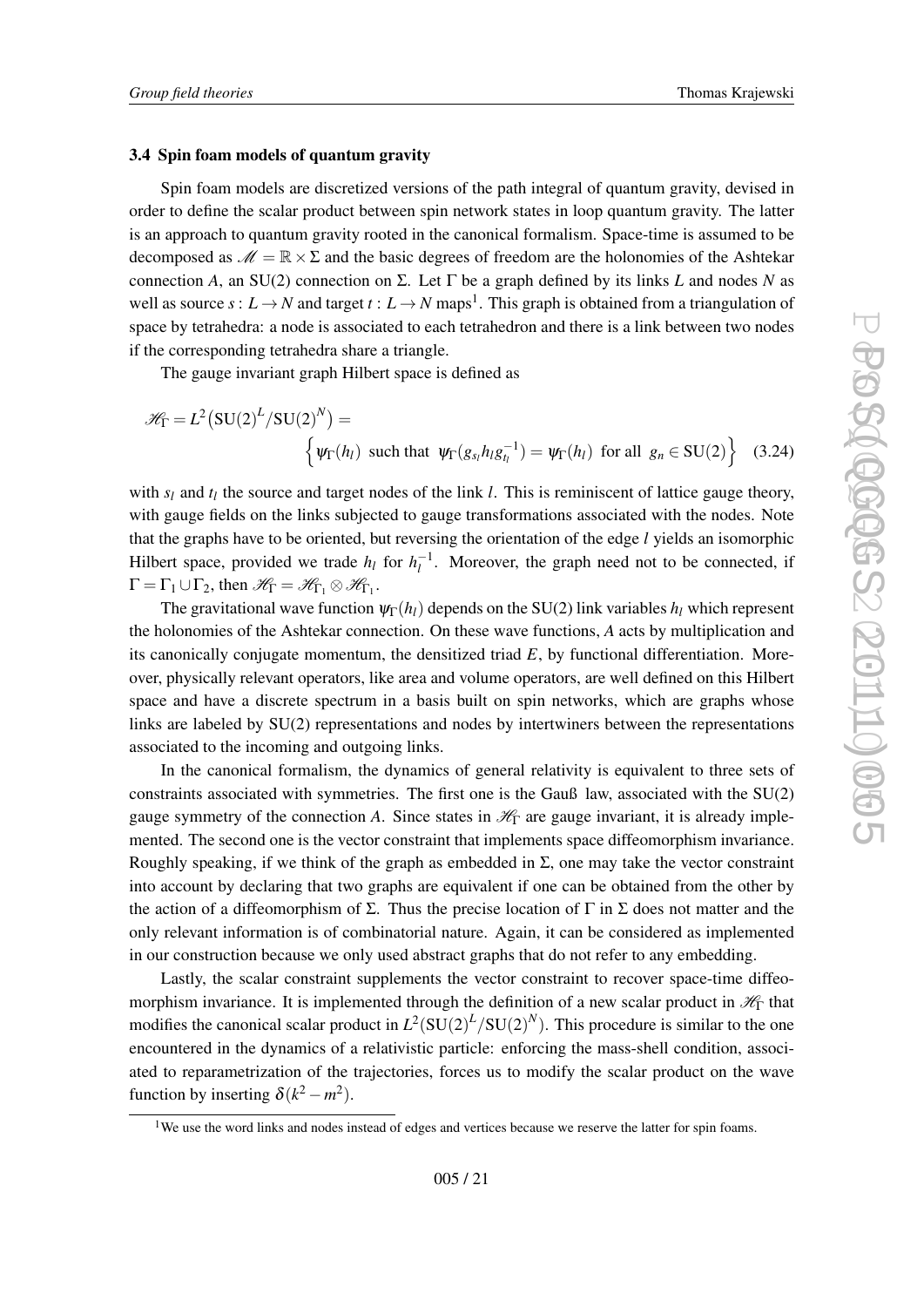<span id="page-21-0"></span>

Figure 12: Simple evolution of a triangulation of the sphere

Inspired by Feynman's path integral, the scalar product implementing the hamiltonian constraint is defined by inserting sums over intermediate states

$$
\langle \psi_{\Gamma'} | \psi_{\Gamma} \rangle = \sum_{\Gamma_1, \dots, \Gamma_k} \langle \psi_{\Gamma'} | \psi_{\Gamma_k} \rangle \cdots \langle \psi_{\Gamma_{i+1}} | \psi_{\Gamma_i} \rangle \cdots \langle \psi_{\Gamma_1} | \psi_{\Gamma} \rangle \tag{3.25}
$$

Here,  $\Gamma_i$  differs form  $\Gamma_{i+1}$  by some elementary operations like splitting or joining nodes. This sequence of graphs defines a two dimensional object  $\mathscr{C}$ . Its vertices encode the elementary operations on the nodes to obtain  $\Gamma_{i+1}$  from  $\Gamma_i$ . If the graphs are spin networks, edges and faces of  $\mathscr C$ are decorated by interwiners and representations and define a spin foam.

Following closely Rovelli's lecture notes at this school [\[7\]](#page-54-0), let us give a purely combinatorial definition of spin foam models. An oriented 2-complex is defined as a set of faces *F*, edges *E* and vertices *V* together with two incidence relations. The first incidence relation defines, for each  $e \in E$ , its the source  $s(e) \in V$  and target  $t(e) \in V$ . The second one defines the boundary of any face  $\partial f$  as a cyclically ordered set of edges that bound the face. We assume that each edge belongs to the boundary of at least one face. The edges that belong to the boundary of a single face are the boundary edges. They are called links and we retain the term edge only for the edges that are not links. We also assume that the vertices incident to at least a link are incident to exactly one edge. These boundary vertices are the nodes and we call vertices only the inner vertices. These restrictions allows us to think of the boundary of a 2-complex as a graph  $\partial \mathscr{C} = \Gamma$  and of  $\mathscr{C}$  as an history of graphs whose nodes join and split, as illustrated in figure 12.

The amplitude associated to  $\mathscr C$  is the state in  $\mathscr H_{\partial\mathscr C}$  defined as

$$
\mathscr{A}_{\mathscr{C}}(h_l) = \int_{SU(2)} \prod_{v,f} dh_{v,f} \prod_f \delta(h_f) \prod_v \mathscr{A}_v(h_{v,f}, h_l)
$$
(3.26)

with a group variable  $h_l$  associated to every link on the boundary graph and an integration over group variables  $h_{v,f}$  for each pair of a vertex  $v$  and a face  $f$  incident to  $v$ . By isolating vertices, we decompose  $\mathscr{C} = \cup_{v \in V} \mathscr{C}_v$  into elementary 2-complexes made of single vertices, whose amplitude  $\mathscr{A}_v$ must be given a priori. Each of these elementary 2-complexes defines a boundary graph  $\Gamma_v = \partial C_v$ , whose link variables are  $h_{v,f}^{\pm}$  depending on the orientation. For every face of  $\mathscr{C}$ ,  $h_f$  is the product around  $\partial f$  of the link variables  $h_l^{\pm}$  $\frac{d}{dt}$  and  $h_{v,f}^{\pm}$  and the sign  $\pm$  depend on the relative orientation of the links and the faces. The Dirac distribution  $\delta(h_f)$  ensures the proper gluing of all the variables around the face.

The explicit expression of the vertex amplitudes  $\mathcal{A}_{\nu}(h_{\nu,f},h_l)$  can be found in section [4.1](#page-30-0) for BF theory and in section [4.5](#page-44-0) for the EPRL/FK model. In these cases, the explicit expressions involve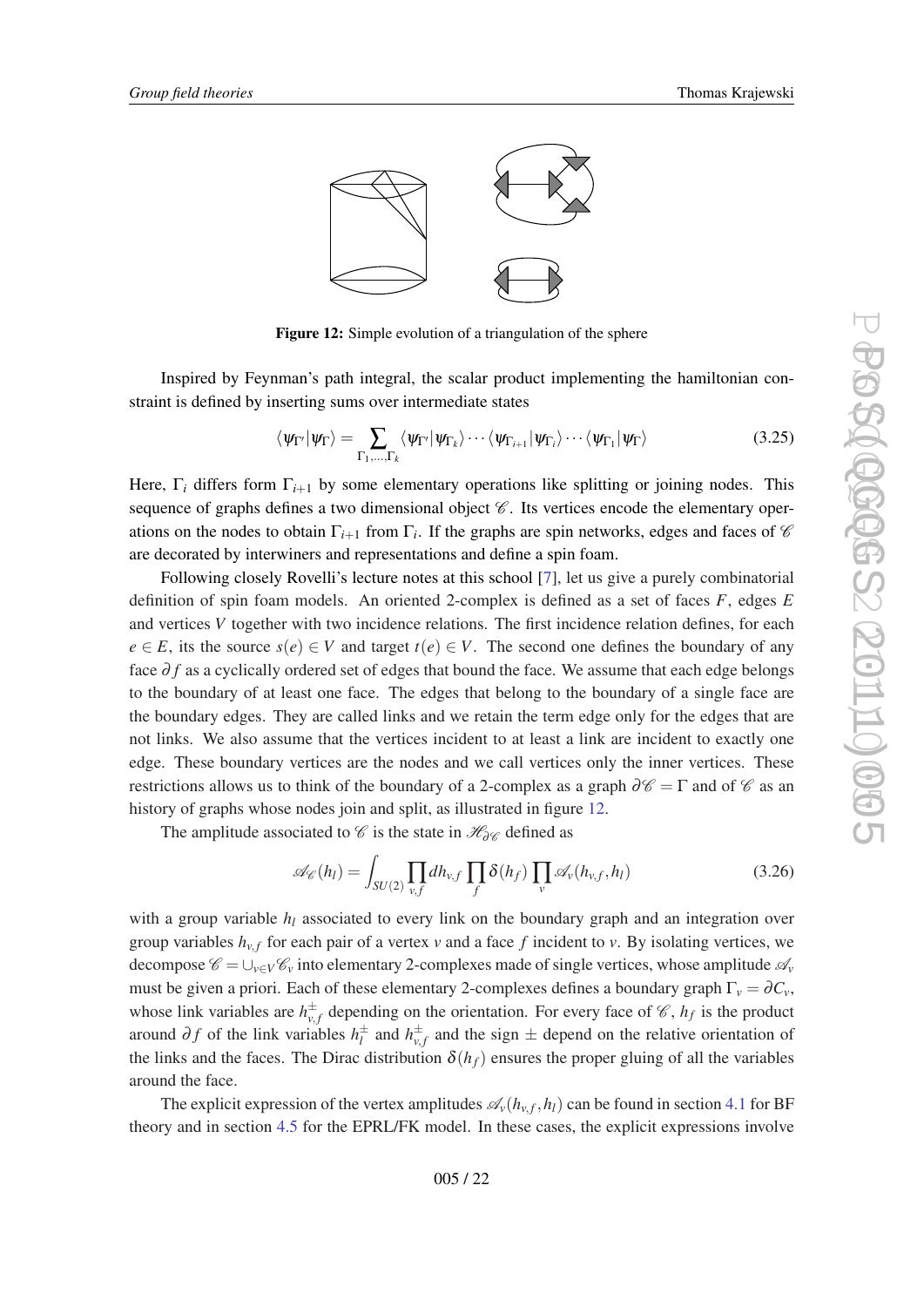<span id="page-22-0"></span>sums over spins attached to the faces and intertwiners attached to the edges so that we recover the previous definition of spin foam models. In the general case, the vertex amplitude is constrained by gauge invariance on the nodes. If we denote by  $g_{n_v}$  gauge transformations on the nodes of  $\Gamma_v$ , gauge invariance reads

$$
\mathscr{A}_{\nu}(g_{s_{l_{\nu}}}h_{l_{\nu}}g_{t_{l_{\nu}}}^{-1}) = \mathscr{A}_{\nu}(h_{l_{\nu}}).
$$
\n(3.27)

These 2-complexes and spin foams are related to triangulations of space-time as follows. If *T* is a triangulation of a space-time  $\mathcal M$  of dimension *D*, we define a 2-complex  $\mathcal C$  as the dual 2-skeleton of *T*. The vertices of *C* are the *D*-simplexes of *T*, edges (*D*−1)-simplexes and faces (*D*−2)-simplexes. Two vertices are joined by an edge if the corresponding *D*-simplexes share the (*D*−1)-simplex associated to the edge, oriented in an arbitrary way. In the models we consider, any change of orientation simply induces a replacement of a group variable by its inverse. To obtain the incidence relation between faces and edges, consider a generic slice of the triangulation by a plane. A (*D*−2)-simplex appears as a point surrounded by a cyclically ordered sequence of (*D*−1)-simplexes. By construction, in dimension *D* we recover only those 2-complexes for which every vertex has valence  $D+1$  and every edge belongs to the boundary of *D* faces. The orientation of the face is provided by the common orientation of the *D*-simplexes of the triangulation, if space-time is oriented. Although the orientation of the faces appears in the spin foam amplitudes [\(3.26\)](#page-21-0), it turns out that it does not play any role in the two models we consider *SU*(2) BF theory and the Lorentzian EPRL/FK. This is not a generic feature of spin foam models but a peculiarity of the finite dimensional representations of SU(2) and of the prinicpal series of irreducible representations of  $SL(2,\mathbb{C})$ , any of them being equivalent to its complex conjugate.

The boundary graph  $\partial\mathscr{C}$  is the 1-skeleton of the boundary triangulation  $\partial T$ . Its nodes correspond to (*D*−1)-simplexes and its links to (*D*−2)-simplexes. The basic variables are group elements *h<sup>l</sup>* attached to (*D*−2)-simplexes of the boundary triangulations. Then, the elementary amplitudes for a *D* simplex are glued together to reproduce the amplitude associated to the 2-skeleton of the triangulation. Finally, the spin foam amplitude ([3.26\)](#page-21-0), supplemented with a weighted sum over 2-compexes with fixed boundary is the spin foam definition of the quantum gravity path integral ([1.3\)](#page-1-0)

$$
\Psi(g|_{\partial \mathcal{M}}) = \sum_{\substack{\text{topologies} \\ \partial \mathcal{M} \text{ fixed}}} \int_{g|_{\partial \mathcal{M}}} [Dg] \exp \frac{iS[g]}{\hbar} \qquad \to \qquad \Psi_{\Gamma}(h_{l}) = \sum_{\substack{\text{2-complexs} \\ \partial \mathcal{C} = \Gamma}} w_{\mathcal{C}} \mathcal{A}_{\mathcal{C}}(h_{l}) \qquad (3.28)
$$

with  $w_{\mathscr{C}}$  a suitable combinatorial weight that may also include powers of a coupling constant.

## 3.5 General definition of a group field theory

Let us now give a general definition of a group field theory by combining the combinatorics of tensor models with the group theoretical definition of quantum gravity amplitudes provided by spin foam models. The basic field of the theory is a function  $\Phi(g_1,...,g_D)$  on *D* copies of the group *G*. It represents a  $(D-1)$ -simplex and the group elements  $g_1, \ldots, g_D$  are associated with its *D* faces of dimension *D*−2. Intuitively, the group elements define a connection whose curvature is concentrated on the (*D*−2)-simplexes, as is the case in Regge calculus.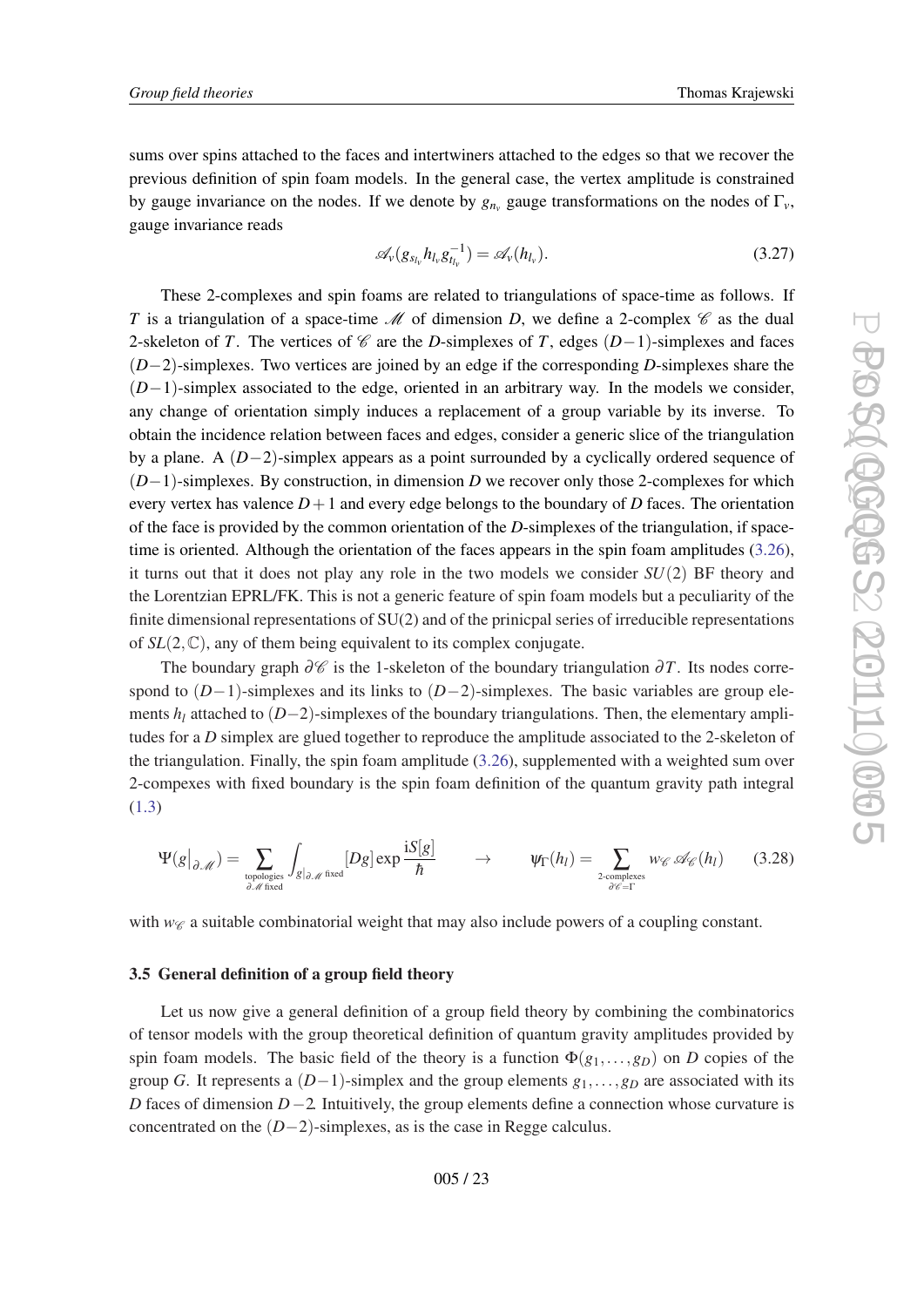

<span id="page-23-0"></span>**Figure 13:** Propagation of a tetrahedron in a four dimensional group field theory

For definiteness, we assume that the field obeys the reality conditions

$$
\Phi(g_{\tau(1)},\ldots,g_{\tau(D)}) = \begin{cases} \Phi(g_1,\ldots,g_D) & \text{if } \tau \text{ is even} \\ \Phi^*(g_1,\ldots,g_D) & \text{if } \tau \text{ is odd} \end{cases}
$$
(3.29)

but the field may as well be taken to be real or to obey different symmetry relations. An important alternative to these symmetry rules is provided by colored models, see section [4.4.](#page-38-0)

In complete analogy with tensor models, we choose the quadratic term to be the trivial one

$$
|\Phi|^2 = \int_{G^D} \prod dg_i \Phi(g_1, \dots, g_D) \Phi^*(g_1, \dots, g_D)
$$
\n(3.30)

This ensures an identification of the group elements associated to the (*D*−2)-simplexes in the gluing of the *D* simplexes (see figure 13). Alternative choices are discussed below.

The interaction vertex is required to reproduce the vertex amplitude  $\mathscr{A}_{\nu}(h_l)$  of the spin foam model associated with a *D*-simplex. The latter involves  $\frac{D(D+1)}{2}$  group elements  $h_l$  associated to the links of the complete graph which is the 1-skeleton of the dual of the boundary of the *D*-simplex. Labeling the vertices of the *D* simplex with letters  $a, b \in \{1, \ldots, D\}$ , the variables  $h_l$  are written as  $h_l = h_{ab}$  with the convention that  $h_{ba} = h_{ab}^{-1}$ . This means that we orient the links of the boundary from *a* to *b* if  $a < b$ . We introduce  $D(D+1)$  variables  $g_{a,b}$  such that  $h_{ab} = g_{ba}g_{ab}^{-1}$ . The variable *g*<sub>*a*,*b*</sub> is attached to the (*D*−2)-simplex which is the intersection of the (*D*−1)-simplexes associated to the nodes *a* and *b*. Then, the interaction term is built combining the tensor model interaction ([3.12](#page-17-0)) and the spin foam vertex amplitude

$$
V(\Phi) = \frac{\lambda}{D+1} \int_{G^{D(D+1)}} \prod_{0 \le a \ne b \le D} dg_{ab} \quad \left\{ \mathcal{A}_{\nu} (g_{ba} g_{ab}^{-1}) \prod_{0 \le a \le D} \Phi^{*^a} (g_{a,b \ne a}) \right\}
$$
(3.31)

where  $\Phi(g_{a,b\neq a})$  is a shorthand for  $\Phi(g_{a,1},\ldots,g_{a,a-1},g_{a,a+1},\ldots,g_{a,D+1})$ .  $\Phi^{*^a} = \Phi$  if *a* is even and Φ∗ if *a* is odd.

Let us note that we have made a specific choice of orientation of the boundary graph, which amounts to the choice of an orientation of the strands that meet at the vertex. This choice of orientation is irrelevant if the vertex amplitude is invariant under the inversion of any of its arguments *hl* . We assume that this invariance holds in the following discussion. This is the case for the two models we consider in the next sections. If this is not the case, the amplitude depends on the orientations of the faces and the group field must be supplemented with an extra  $\mathbb{Z}_2$  index  $\Phi_{\pm}$  conserved along the strands. This extra index allows one to distinguish the two orientations of the faces.

Working with real fields, this is nothing but the interaction term introduced in [[19\]](#page-54-0). Here, we are working with complex fields and the complex conjugation is necessary in order to have a real potential. The reality of the potential is necessary in order to make sense at a non perturbative level of a path integral of the type  $\int [D\Phi] \exp i({|\Phi|^2} + V(\Phi))$  since, in even space-time dimensions, the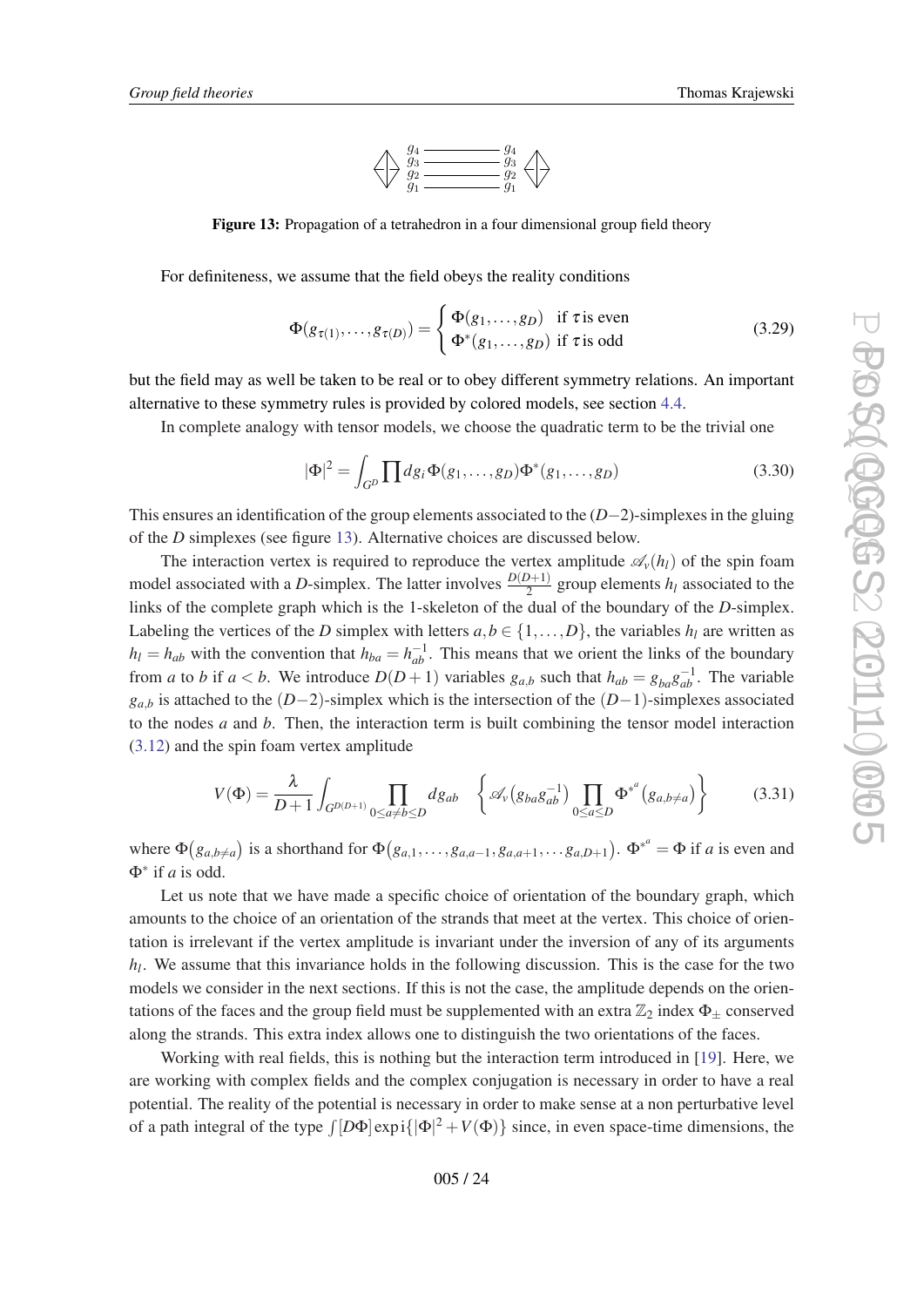

**Figure 14:** Two equivalent forms of the vertex in  $D = 3$ 



**Figure 15:** Vertex iand  $D = 4$ 

interaction is an odd monomial. The situation is similar to the case of Chern-Simons theory, the matrix models of  $D = 2$  quantum gravity or the theory of Airy functions: an integral like  $\int_{\mathbb{R}} dx e^{ix^3}$ may be defined as a semi-convergent one while  $\int_{\mathbb{R}} dx e^{\pm x^3}$  is meaningless.

By performing a circular permutation of the arguments of the fields, which is an odd permutation for *D* even and an even permutation for *D* odd, we can rewrite the interaction for *D* even as

$$
V(\Phi) = \frac{\lambda}{D+1} \int_{G^{D(D+1)}} \prod_{1 \le a \ne b \le D+1} dg_{ab} \left\{ \mathcal{A}_{\nu} (g_{ba} g_{ab}^{-1}) \prod_{0 \le a \le D} \Phi^{*a} (g_{a(a+1)}, \dots, g_{aD}, g_{a,0} \dots, g_{a(a-1)}) \right\}
$$
(3.32)

and for *D* odd

$$
V(\Phi) = \frac{\lambda}{D+1} \int_{G^{D(D+1)}} \prod_{1 \le a \ne b \le D+1} dg_{ab} \quad \left\{ \mathcal{A}_{\nu} (g_{ba} g_{ab}^{-1}) \prod_{0 \le a \le D} \Phi (g_{a(a+1)}, \dots, g_{aD}, g_{a,0} \dots, g_{a(a-1)}) \right\}
$$
(3.33)

For definiteness, let us explicitly list the interactions in low dimension, using the symmetry of the fields under permutations to rewrite these interactions in various forms. These are illustrated on figure 14 and 15.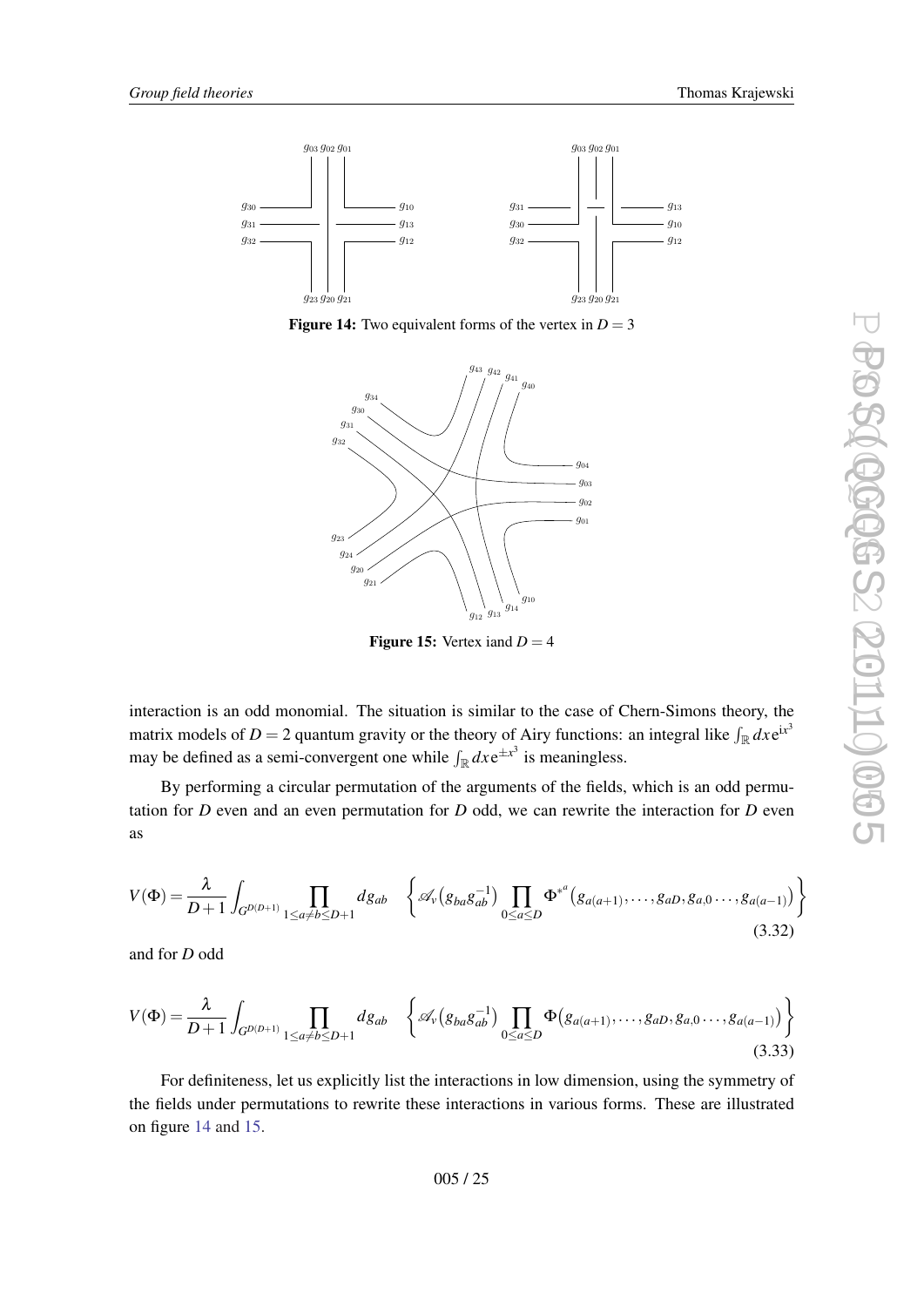<span id="page-25-0"></span> $\bullet$  D=2

$$
\frac{\lambda}{3} \int_{G} \prod_{0 \le a < b \le 2} dg_{ab} \quad \mathcal{A}_{\nu}(g_{ba}g_{ab}^{-1}) \quad \Phi(g_{01}, g_{02}) \Phi^*(g_{10}, g_{12}) \Phi(g_{20}, g_{21})
$$
\n
$$
= \frac{\lambda}{3} \int_{G} \prod_{0 \le a < b \le 2} dg_{ab} \quad \mathcal{A}_{\nu}(g_{ba}g_{ab}^{-1}) \quad \Phi(g_{01}, g_{02}) \Phi(g_{20}, g_{21}) \Phi(g_{12}, g_{10})
$$
\n(3.34)

 $\bullet$  D=3

$$
\frac{\lambda}{4} \int_{G} \prod_{0 \le a < b \le 3} dg_{ab} \mathscr{A}_{\nu}(g_{ba}g_{ab}^{-1}) \Phi(g_{01}, g_{02}, g_{03}) \Phi^*(g_{10}, g_{12}, g_{13}) \Phi(g_{20}, g_{21}, g_{23}) \Phi^*(g_{30}, g_{31}, g_{32})
$$
\n
$$
= \frac{\lambda}{4} \int_{G} \prod_{0 \le a < b \le 3} dg_{ab} \mathscr{A}_{\nu}(g_{ba}g_{ab}^{-1}) \Phi(g_{01}, g_{02}, g_{03}) \Phi^*(g_{30}, g_{31}, g_{32}) \Phi(g_{23}, g_{20}, g_{21}) \Phi^*(g_{12}, g_{13}, g_{10})
$$
\n
$$
= \frac{\lambda}{4} \int_{G} \prod_{0 \le a < b \le 3} dg_{ab} \mathscr{A}_{\nu}(g_{ba}g_{ab}^{-1}) \Phi(g_{01}, g_{02}, g_{03}) \Phi(g_{30}, g_{32}, g_{31}) \Phi(g_{23}, g_{20}, g_{21}) \Phi(g_{13}, g_{12}, g_{10})
$$
\n(3.35)

 $\bullet$  D=4

$$
\frac{\lambda}{5} \int_{G} \prod_{0 \le a < b \le 4} dg_{ab} \mathscr{A}_{\nu}(g_{ba}g_{ab}^{-1})
$$
\n
$$
\left\{ \Phi(g_{01}, g_{02}, g_{03}, g_{04}) \Phi^*(g_{10}, g_{12}, g_{13}, g_{14}) \Phi(g_{20}, g_{21}, g_{23}, g_{24}) \Phi^*(g_{30}, g_{31}, g_{32}, g_{34}) \Phi(g_{40}, g_{41}, g_{42}, g_{43}) \right\}
$$
\n
$$
= \frac{\lambda}{5} \int_{G} \prod_{0 \le a < b \le 4} dg_{ab} \mathscr{A}_{\nu}(g_{ba}g_{ab}^{-1})
$$
\n
$$
\left\{ \Phi(g_{01}, g_{02}, g_{03}, g_{04}) \Phi(g_{40}, g_{41}, g_{42}, g_{43}) \Phi(g_{34}, g_{30}, g_{31}, g_{32}) \Phi(g_{23}, g_{24}, g_{20}, g_{21}) \Phi(g_{12}, g_{13}, g_{14}, g_{10}) \right\}
$$

## (3.36)

As was already pointed out in [[19\]](#page-54-0), the interaction is invariant under a gauge symmetry and a global symmetry. The global symmetry is a consequence of the fact that the vertex amplitude only depends on the products  $g_{ba}g_{ab}^{-1}$ . Thus, the potential obeys

$$
V(T_g \Phi) = V(\Phi) \quad \text{with} \quad T_g \Phi(g_1, \dots, g_D) = \Phi(g_1 g, \dots, g_D g) \tag{3.37}
$$

Its analogue in electrodynamics is translation invariance under  $A(x) \rightarrow A(x-a)$ .

The gauge invariance is a consequence of the gauge invariance at the nodes of the spin foam vertex amplitude,  $\mathscr{A}(g_a h_{ab} g_b^{-1}) = \mathscr{A}_{\nu}(h_{ab})$  for all  $g_a \in G$ . In the group field theory formalism, it translates into

$$
V(\Phi + \Upsilon) = V(\Phi) \quad \text{with} \quad \int_G dg \,\Upsilon(gg_1, \dots, gg_D) = 0 \tag{3.38}
$$

which is easily checked using the invariance of the Haar measure under  $g \to hg$  and  $g \to g^{-1}$ . It is similar to the gauge invariance of electrodynamics  $A \to A + \chi$  with  $d\chi = 0$ . On a simply connected space-time, the Poincaré lemma states that  $\chi = d\Lambda$ , so that we recover the ordinary formulation of gauge invariance.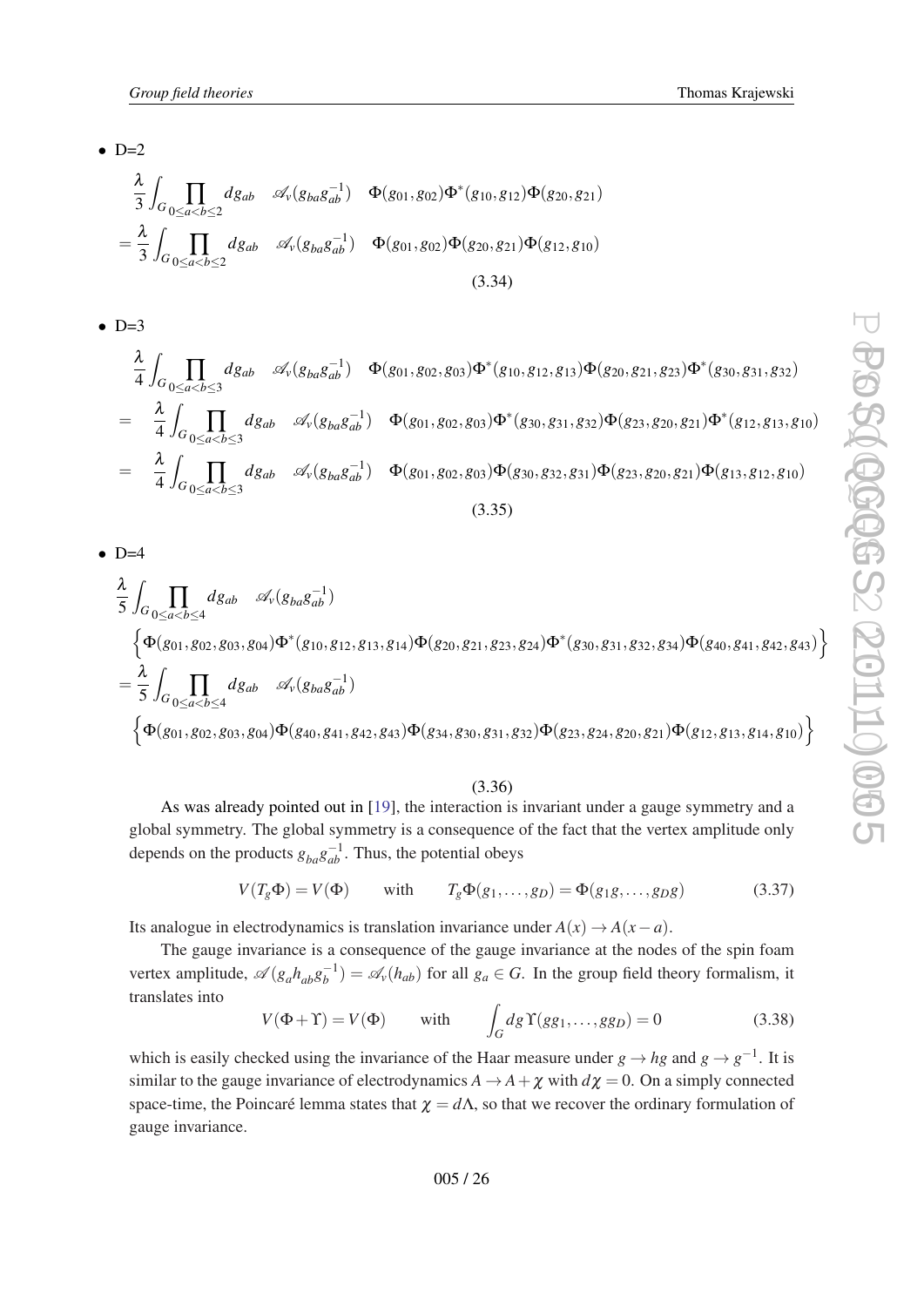<span id="page-26-0"></span>The trivial group field theory propagator [\(3.30\)](#page-23-0) is invariant under the global symmetry [\(3.37\)](#page-25-0),  $|T_g\Phi|^2 = |\Phi|^2$  but not under gauge transformations ([3.38\)](#page-25-0). However, we may always split the field as  $\Phi = \Phi_{\text{gauge}} + \Phi_{\text{inv}}$  with

$$
\int_{G} dg \, \Phi_{\text{gauge}}(gg_1, \dots, gg_D) = 0 \quad \text{and} \quad \int_{G} dg \, \Phi_{\text{inv}}(gg_1, \dots, gg_D) = \Phi_{\text{inv}}(g_1, \dots, g_D) \tag{3.39}
$$

Equivalently, the invariant part of the field obeys

$$
\Phi_{\text{inv}}(gg_1,\ldots,gg_D) = \Phi_{\text{inv}}(g_1,\ldots,g_D) \tag{3.40}
$$

Gauge degrees of freedom decouple in the sense that  $|\Phi|^2 = |\Phi_{gauge}|^2 + |\Phi_{inv}|^2$  and  $V(\Phi) = V(\Phi_{gauge})$ , so that the group field theory path integral splits as

$$
\int [D\Phi] \exp\{-|\Phi|^2 + V(\Phi) + J \cdot \Phi\} = \int [D\Phi_{gauge}] \exp\{-|\Phi_{gauge}|^2 + J_{gauge} \cdot \Phi_{gauge}\} \times
$$

$$
\int [D\Phi_{inv}] \exp\{-|\Phi_{inv}|^2 + V(\Phi_{inv}) + J_{inv} \cdot \Phi_{inv}\} \quad (3.41)
$$

where a source term  $J(g_1,...,g_n)$ , obeying the same reality conditions ([3.29\)](#page-23-0) as  $\Phi$ , has been introduced with

$$
J \cdot \Phi = \int_G \prod dg_i J(g_1, \dots, g_D) \Phi(g_1, \dots, g_D) \tag{3.42}
$$

and decomposed as  $J = J_{\text{gauge}} + J_{\text{inv}}$  as in (3.39). Thus, the effect of the gauge degrees of freedom manifest themselves only at vanishing coupling, i.e. for Feynman graph made of single edges, and for a non invariant source. It is therefore convenient to factor them out and consider a path integral over gauge invariant terms.

It is often useful to allow more general quadratic terms of the form

$$
\Phi \cdot \mathscr{K}^{-1} \cdot \Phi^* = \int_G \prod dg_i dg'_i \mathscr{K}^{-1}(g_1, \dots, g_D; g'_1, \dots, g'_D) \Phi(g_1, \dots, g_D) \Phi^*(g'_1, \dots, g'_D) \tag{3.43}
$$

We require  $\mathcal{K}^{-1}$  to be real and symmetric,

$$
\mathcal{K}^{-1}(g'_1, \dots, g'_D; g_1, \dots, g_D) = \mathcal{K}^{-1}(g_1, \dots, g_D; g'_1, \dots, g'_D)
$$
(3.44)

The global invariance [\(3.37](#page-25-0)) remains true if

$$
\mathcal{K}^{-1}(g_1g, \dots, g_Dg; g'_1g, \dots, g'_Dg) = \mathcal{K}^{-1}(g_1, \dots, g_D; g'_1, \dots, g'_D)
$$
(3.45)

and gauge degrees of freedom decouple provided  $\mathscr{K}^{-1}$  commutes with the projection onto invariant states,

$$
\int_{G} dg \, \mathcal{K}^{-1}(gg_1, \dots, gg_D; g'_1, \dots, g'_D) = \int_{G} dg \, \mathcal{K}^{-1}(g_1, \dots, g_D; gg'_1, \dots, gg'_D) \tag{3.46}
$$

The group field theory formulation of Wick's theorem is analogous to its tensor model formulation,

$$
\int [D\Phi] \exp\{-\frac{1}{2}\Phi \cdot \mathcal{K}^{-1} \cdot \Phi^* \} \Phi(g_1, \dots, g_D) \Phi(g'_1, \dots, g'_D) = \sum_{\substack{\tau \text{odd permutation} \\ \text{odd permutation}}} \mathcal{K}(g_1, \dots, g_D; g'_{\tau(1)}, \dots, g'_{\tau(D)})
$$
\n(3.47)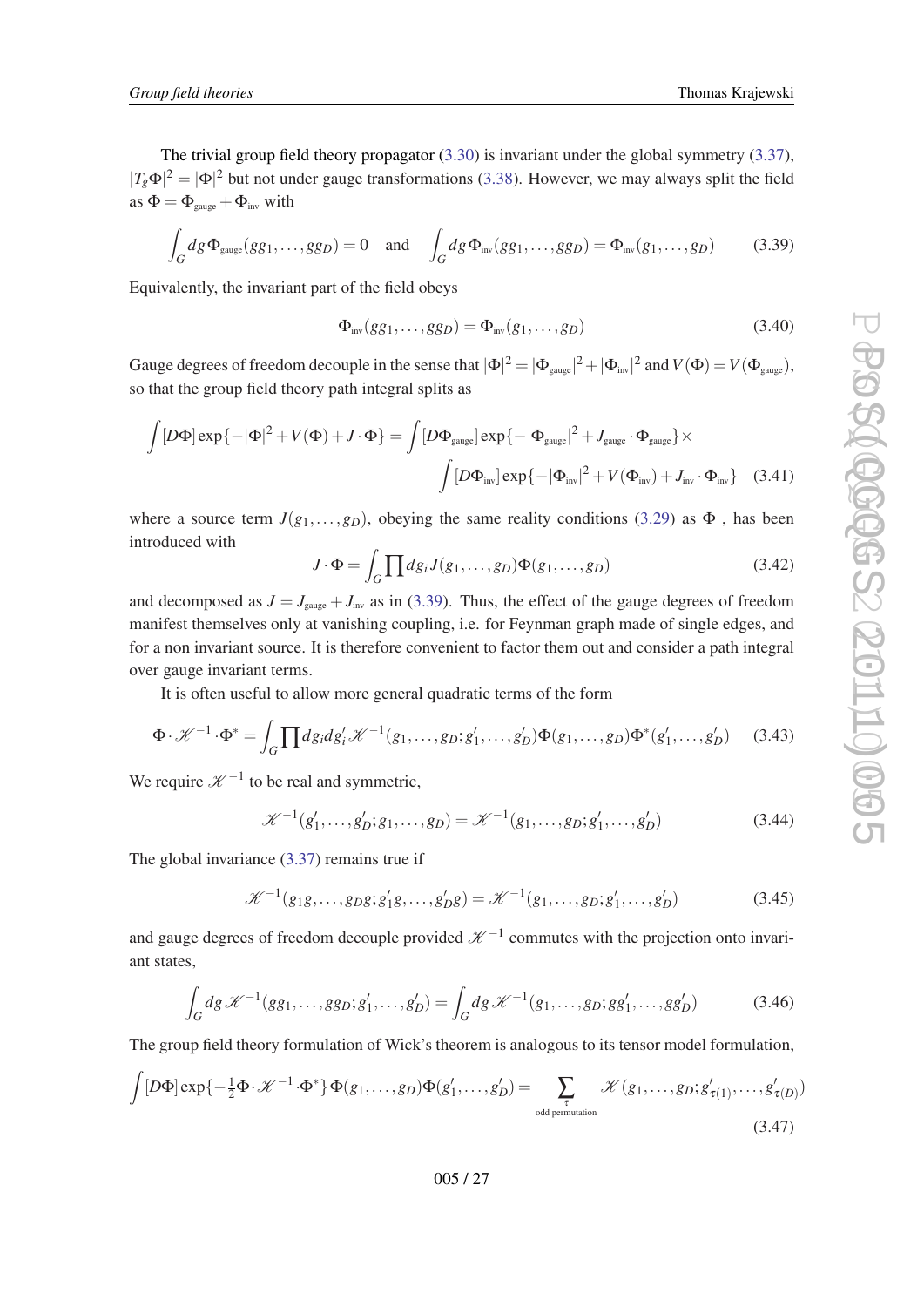<span id="page-27-0"></span>where  $\mathscr K$  and  $\mathscr K^{-1}$  are related by

$$
\int_{G} \prod dg_i' \mathscr{K}^{-1}(g_1, \dots, g_D; g'_1, \dots, g'_D) \mathscr{K}(g'_1, \dots, g'_D; g''_1, \dots, g''_D) = \prod_i \delta(g_i(g''_i)^{-1}) \tag{3.48}
$$

As for tensor models, if more than two fields are involved, one has to sum over pairings. Moreover, pairings involving the complex conjugate field are computed using the reality conditions to enforce orientability.

As already mentioned in the introductory section on quantum field theory,  $\mathcal{K}$  need not to be invertible to provide a well defined Feynman graph expansion. All we need is to have a Gaußian measure  $\int [D\Phi]_{\mathscr{K}}$  with a well defined covariance  $\mathscr{K}$  to perform the wick contractions, like for instance

$$
\int [D\Phi]_{\mathscr{K}} \Phi(g_1, \dots, g_D) \Phi(g'_1, \dots, g'_D) = \sum_{\substack{\tau \text{odd permutation} \\ \text{odd permutation}}} \mathscr{K}(g_1, \dots, g_D; g'_{\tau(1)}, \dots, g'_{\tau(D)}) \tag{3.49}
$$

If *K* is invertible, it reduces to the standard Gaußian measure  $[D\Phi]_{\mathscr{K}} = [D\Phi] \exp\{-\frac{1}{2}\Phi \cdot \mathscr{K}^{-1} \cdot$ Φ∗},

This allows one to choose as a covariance the projector onto gauge invariant states

$$
\mathcal{K}(g_1,\ldots,g_D;g'_1,\ldots,g'_D) = \int_G dh \prod_i \delta\big(g_i(g'_i)^{-1}h\big) \tag{3.50}
$$

This propagator usually leads to divergent Feynman graph amplitudes, because of the distributional nature of the Dirac distribution  $\delta$ . It is convenient to regulate the theory by replacing the Dirac distribution by the heat kernel on the group *G* (which we assume to be compact for simplicity)

$$
\mathcal{K}_{\alpha}(g_1,\ldots,g_D;g'_1,\ldots,g'_D) = \int_G dh \prod_i \left\{ \sum_{\rho} d_{\rho} e^{-\alpha C_{\rho}} \text{Tr}_{V_{\rho}} \left[ g_i(g'_i)^{-1} h \right] \right\} \tag{3.51}
$$

where  $Tr_{V_{\rho}}$  is the trace in the irreducible representation  $\rho$ ,  $d_{\rho}$  its dimension and  $C_{\rho}$ . For  $G = SU(2)$ ,  $d_i = 2j + 1$  and  $C_i = j(j + 1)$ .

The group field theory Feynman graphs are stranded graphs made of edges consisting of *D* strands. These strands represent the (*D*−2)-simplexes that carry curvature in Regge calculus. They define (*D*−1)-simplexes propagating along the edges of the stranded graph. These (*D*−1) simplexes interact on the boundary of a *D*-simplex. Altogether, a stranded graph yields a prescription for how to glue together *D*-simplexes, as in tensor models, with the further information provided by the vertex amplitude. This leads to the following Feynman graph expansion

$$
\int [D\Phi]_{\mathscr{K}} \exp V(\Phi) = \sum_{\substack{\mathscr{G} \text{stranded graph} \\ \text{without external legs}}} \frac{\mathscr{A}_{\mathscr{G}}}{C_{\mathscr{G}}}
$$
(3.52)

Because the graph does not carry external legs, it only involves closed strands. We construct a 2-complex by gluing a disk to each of these closed strands. This way we obtain particular 2 complexes such that each vertex has  $D+1$  incident edges and each edge has *D* incident faces. These are the 2-complexes corresponding to triangulations, i.e. in our context spaces obtained by gluing *D*-simplexes. The group field theory amplitude involves an integration over two variables  $g_{v,f}^+$  and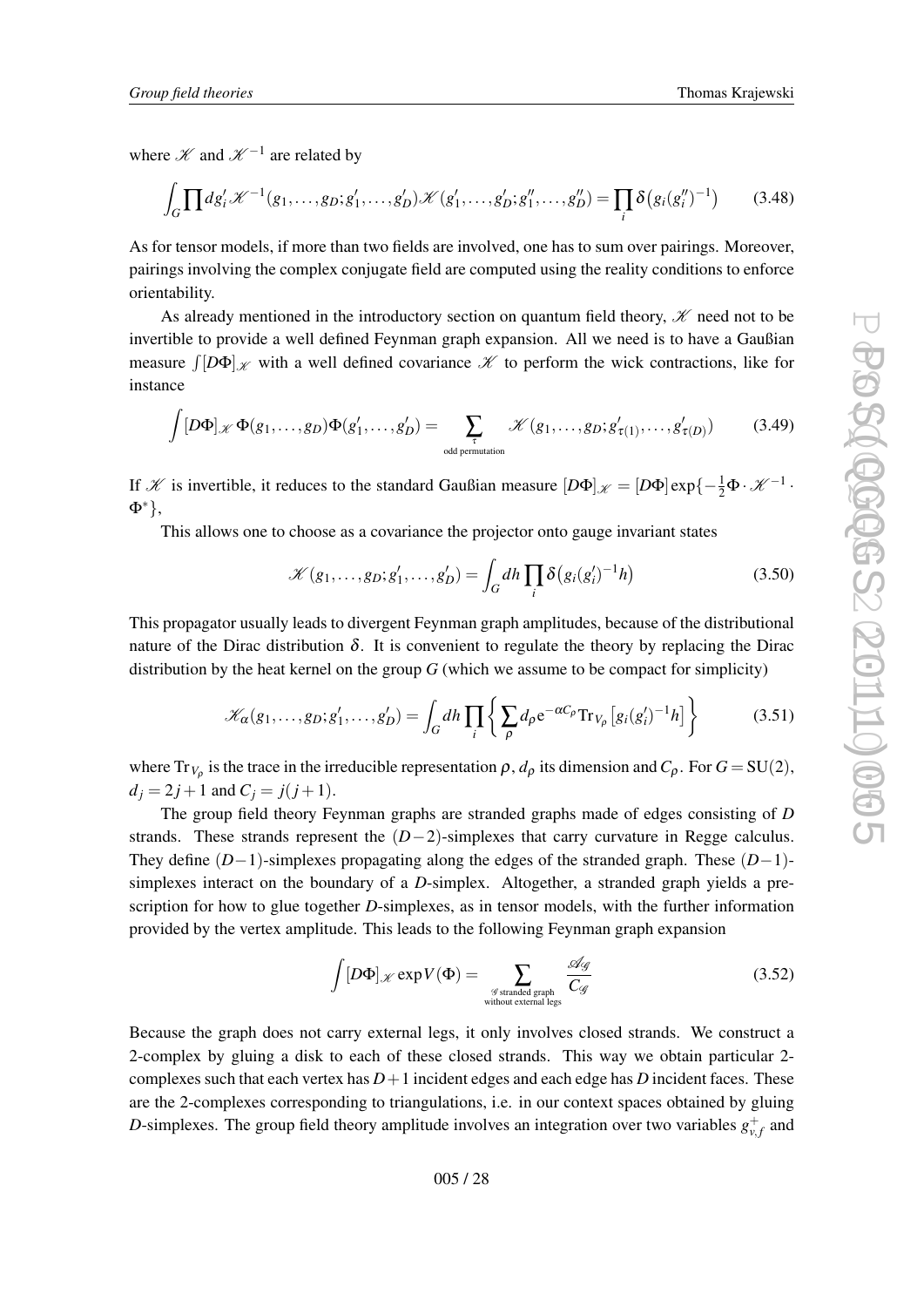(3.56)

<span id="page-28-0"></span>

Figure 16: A boundary graph (dashed) triangulating a sphere with 4 triangles

*g*<sub>v,*f*</sub></sub> for each strand *f* (strands represent (*D*−2)-simplexes and are in bijection with faces of the 2complex) and vertex *v* whose amplitude is nothing but the spin foam amplitude. It is equivalent to an integration over the variables  $h_{v,f}$  with the constraint  $\delta(\prod_{v \in \partial f} h_{v,f})$ , for a normalized measure on a compact group. With the heat kernel propagator  $\mathcal{K}_{\alpha}$ , only gauge invariant states are involved in the functional integral. Then, the perturbative expansion of the group field theory partition function reads

$$
\int [D\Phi]_{\mathscr{K}} \exp V(\Phi) = \sum_{\text{Feynman graph} \Leftrightarrow 2\text{-complexes}} w_{\mathscr{C}} \mathscr{A}_{\mathscr{C}}
$$
(3.53)

Thus, the group field theory perturbative expansion reproduces exactly a sum over the spin foam amplitudes [\(3.26](#page-21-0)), with a combinatorial weight equal to the symmetry factor of the graph. Working with the heat kernel propagator we obtain regularized spin foam amplitudes.

This is a discretized version of the quantum gravity path integral for the partition function and corresponds to a manifold without boundary. To deal with the quantum gravity wave function, one has to insert observables associated with some boundary state.

#### 3.6 Boundary states

The case of 2-complexes with fixed boundary Γ is more involved since it does not immediately correspond to group field theory Green's functions defined as

$$
\int [D_{\mathcal{K}} \Phi] \exp V(\Phi) \prod_{n \in N} \Phi(g_{n,1}, \dots, g_{n,D}) = \sum_{\substack{\mathcal{G} \text{stranded graph} \\ \text{with } N \text{ external legs}}} \frac{\mathcal{A}_{\mathcal{G}}(g_{n,a})}{C_{\mathcal{G}}}
$$
(3.54)

However, for any graph Γ encoding the incidence relations of a triangulation of space, we associate the observable [[30\]](#page-55-0)

$$
\mathscr{O}_{\Gamma}[\Phi](h_l) = \prod_{l \text{ link of } \Gamma} \delta(g_{s(l),l} h_l g_{t(l),l}^{-1}) \prod_{n \in N} \Phi(g_{n,l_1}, \dots, g_{n,l_D})
$$
\n(3.55)

Note that the group variables  $g_{n,l}$  correspond to the half-links of the graph  $\Gamma$ , or equivalently, to a pair formed by a node and a link attached to it.

Its normalized connected expectation value is sum over all spin foams with fixed number of boundary (*D*−1)-simplexes.

$$
\langle \mathcal{O}_{\Gamma}[\Phi](h_l) \rangle_c = \sum_{\substack{T \text{ possibly disconnected boundary triangulations with} \\ n \text{ boundary } (D-1)\text{-simplices}}} \frac{\mathcal{A}_{T/\Gamma}(h_l)}{C_T}
$$
(3.57)

005 / 29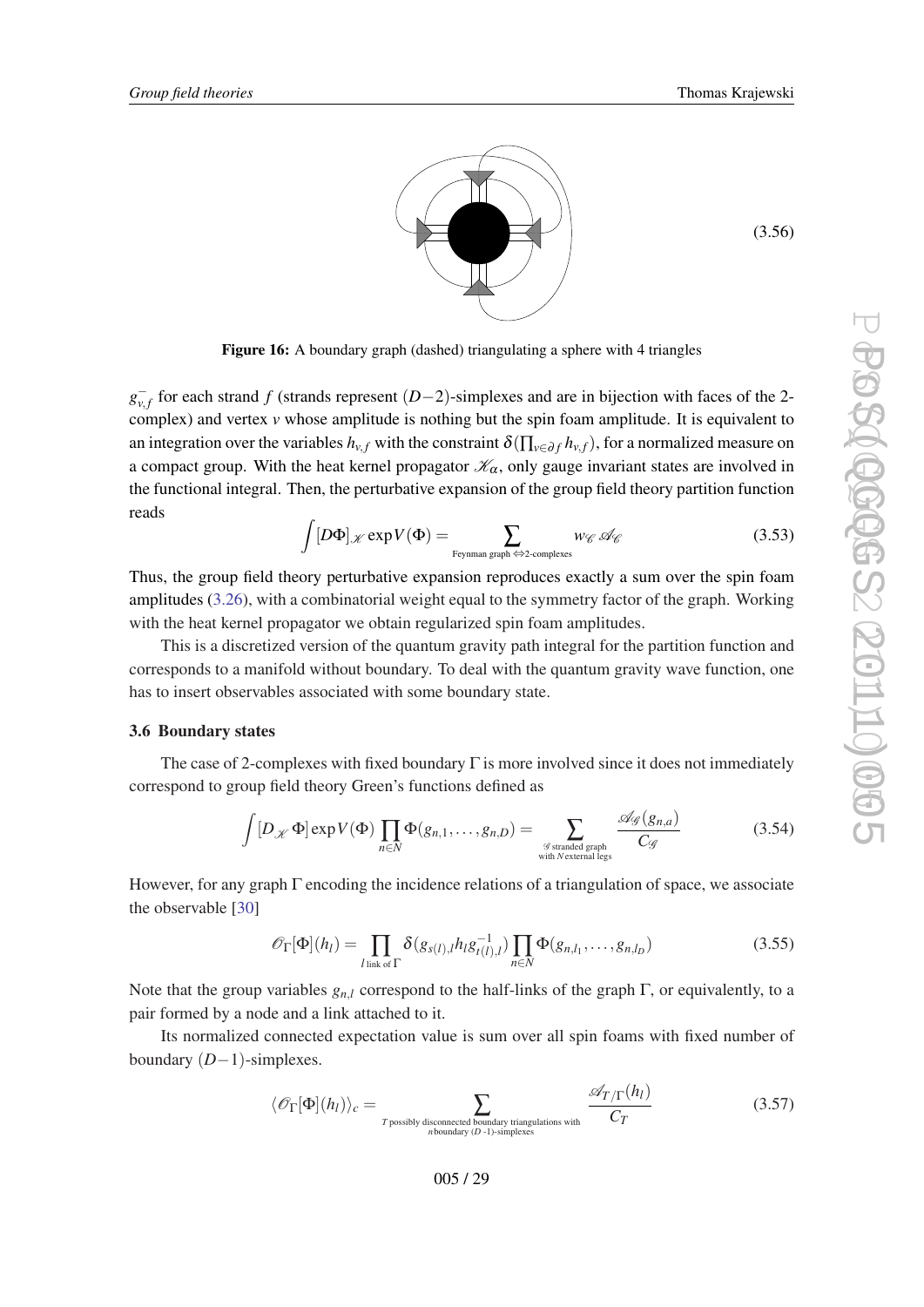.



<span id="page-29-0"></span>

Figure 17: Contributions to the four point function



Figure 18: The 1-4 Pachner move

The subscript  $\langle \cdots \rangle_c$  refers to the connected expectation value. For instance, if  $\Gamma$  is connected  $\langle \mathcal{O}_{\Gamma} \rangle_c = \langle \mathcal{O}_{\Gamma} \rangle$  and if  $\Gamma = \Gamma_1 \cup \Gamma_2$  has two connected components,  $\langle \mathcal{O}_{\Gamma} \rangle_c = \langle \mathcal{O}_{\Gamma_1} \mathcal{O}_{\Gamma_2} \rangle - \langle \mathcal{O}_{\Gamma_1} \rangle \langle \mathcal{O}_{\Gamma_2} \rangle$ . This is similar to the matrix model loop functions [\(2.35](#page-12-0)). The sum runs over possibly disconnected triangulations in order to encompass processes like the one illustrated by figure [12](#page-21-0). The insertion of the boundary graph imposes new relations between the boundary (*D*−1)-simplexes which leads to the new triangulation *T*/Γ. Taking the connected expectation value imposes that the latter be connected.

The expectation value of the boundary graph depicted in figure [16](#page-28-0) involves the four point function, as illustrated in figure 17. The two terms in this equation correspond to a single tetrahedron and to a tetrahedron split into four by adding an extra point (1-4 Pachner move, see figure 18).

Let us explain what we mean by the quotient  $T/\Gamma$ . Each group field theory stranded graph defines a procedure to glue together *D*-simplexes. The external legs of the graph define the boundary (*D*−1)-simplexes that share (*D*−2)-simplexes given by the open strands. These open strands define a boundary graph whose nodes are the external legs which are linked if they are related by an external strand. Then, the observable associated to the graph  $\Gamma$  enforces an identification of the boundary  $(D-1)$ -simplexes following the incidence relations encoded in Γ. These may impose further relations with respect to the ones already present in  $\partial T$ . The resulting triangulation defines *T*/Γ. Recall that we have identified a triangulation with a stranded graph so that the sum in ([5.1](#page-28-0)) is simply a sum over stranded graphs with *n* external legs.

This also occurs in the case of matrix models [[3](#page-53-0)]. In this case, the observables are products of traces of powers of the matrix and correspond to boundary graphs which are disjoint unions of circles,

$$
\mathcal{O}[M] = \prod_{k} \text{Tr}[M^{n_k}] \tag{3.58}
$$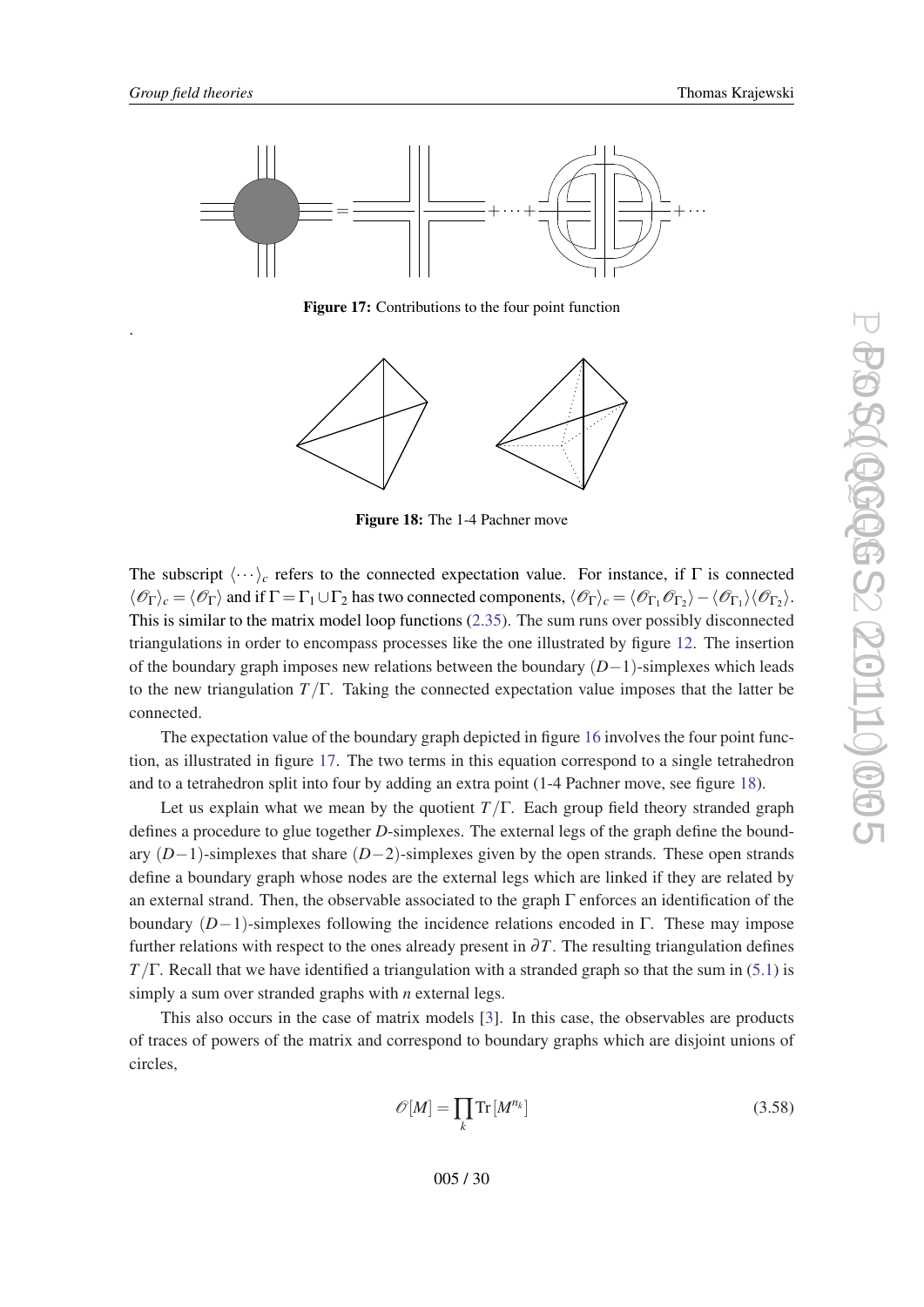<span id="page-30-0"></span>The perturbative expansion reproduces the Euler characteristics of a triangulation with boundary  $\chi = f - e + v = 2 - 2h - b$ , with *b* the number of boundaries.

Let us illustrate this phenomenon in the simple case of the expectation value of  $\text{Tr}\left[M^3\right]$ , which represents a circle made of three arcs. At lowest order in  $\lambda$ , it reads

$$
\langle \operatorname{Tr}[M^3] \rangle = \langle \operatorname{Tr}[M^3] \frac{\lambda}{3} \operatorname{Tr}[M^3] \rangle_0 + O(\lambda^3)
$$
 (3.59)

with  $\langle \cdots \rangle_0$  the expectation value with respect to the Gaußian measure on matrices ([2.31\)](#page-11-0). There are two different ways to perform the Wick contraction: one of them yields a factor of *N* and corresponds to a triangle bounding the circle while the second one evaluates to  $N^{-1}$  and is obtained from the first one by further identifying all three points on the triangle.

Note that because the field  $\Phi(g_{n1},...,g_{nD})$  is only invariant under even permutations of the group elements, the ordering of the half-edges at a node matters up to an even permutation. In the case  $D = 3$ , even permutations are cyclic permutations and the boundary graph is a ribbon graph which is the 1-skeleton dual to a triangulation of a surface.

# 4. Group field formulation of *BF* theory and quantum gravity

#### 4.1 Discretization of BF theories

On a space-time manifold  $\mathcal M$  of dimension D, BF theory is a topological field theory involving a non abelian gauge field *A* with curvature  $F = dA + A \wedge A$  and a  $(D-2)$ -form *B* with values in the Lie algebra of the gauge group. Its action is  $S[A, B] = \int_{\mathcal{M}} \text{Tr}(B \wedge F)$ , where the trace is taken is the adjoint representation. Its relevance to quantum gravity is twofold. First, three dimensional quantum gravity can be written as a *BF* theory. In the euclidian setting, the gauge group is  $SU(2)$ , the connection is the spin connection and *B* is the dreibein *e*. Second, quantum gravity in dimension four can be seen as a constrained *BF* theory, as briefly explained in section [4.5.](#page-44-0)

At a formal path integral level, *B* is nothing but a Lagrange multiplier enforcing the flatness of the connection,

$$
\mathscr{Z}_{\mathscr{M}} = \int [\mathscr{D}A][\mathscr{D}B] e^{i\int_{\mathscr{M}} \text{Tr}(B\wedge F)} = \int [\mathscr{D}A]\delta(F)
$$
(4.1)

On a manifold with a boundary, the path integral yields a wave function  $\psi_{\partial \mathcal{M}}(A)$  which depends on the values of the gauge field *A* on the boundary. It is not too surprising that  $\psi_{\partial M}$  only depends on *A*: *B* is canonically conjugate to *A* and it is known from quantum mechanics that boundary conditions in the path integral are imposed only for configuration variables, not momentum ones.

To actually define the path integral we use a discretization involving spin foams [\[31](#page-55-0)]. Let us triangulate the manifold and let  $\mathscr C$  be the 2-skeleton of the dual of the triangulation. Since *B* is a  $(D-2)$ -form, it is naturally associated to the faces of  $\mathscr{C}$ . In this setting, the connection is represented as group variables  $h_e$  associated to the edges of  $\mathscr C$  and the flatness condition states that the ordered product of the group elements around each face equals the identity. Therefore, the partition function reads

$$
\mathscr{Z}_{\mathscr{C}} = \int_{\text{SU}(2)} dh_e \prod_{f \in F} \delta\left(\prod_{e \in \partial f}^{\rightarrow} h_e^{\varepsilon_{e,f}}\right)
$$
(4.2)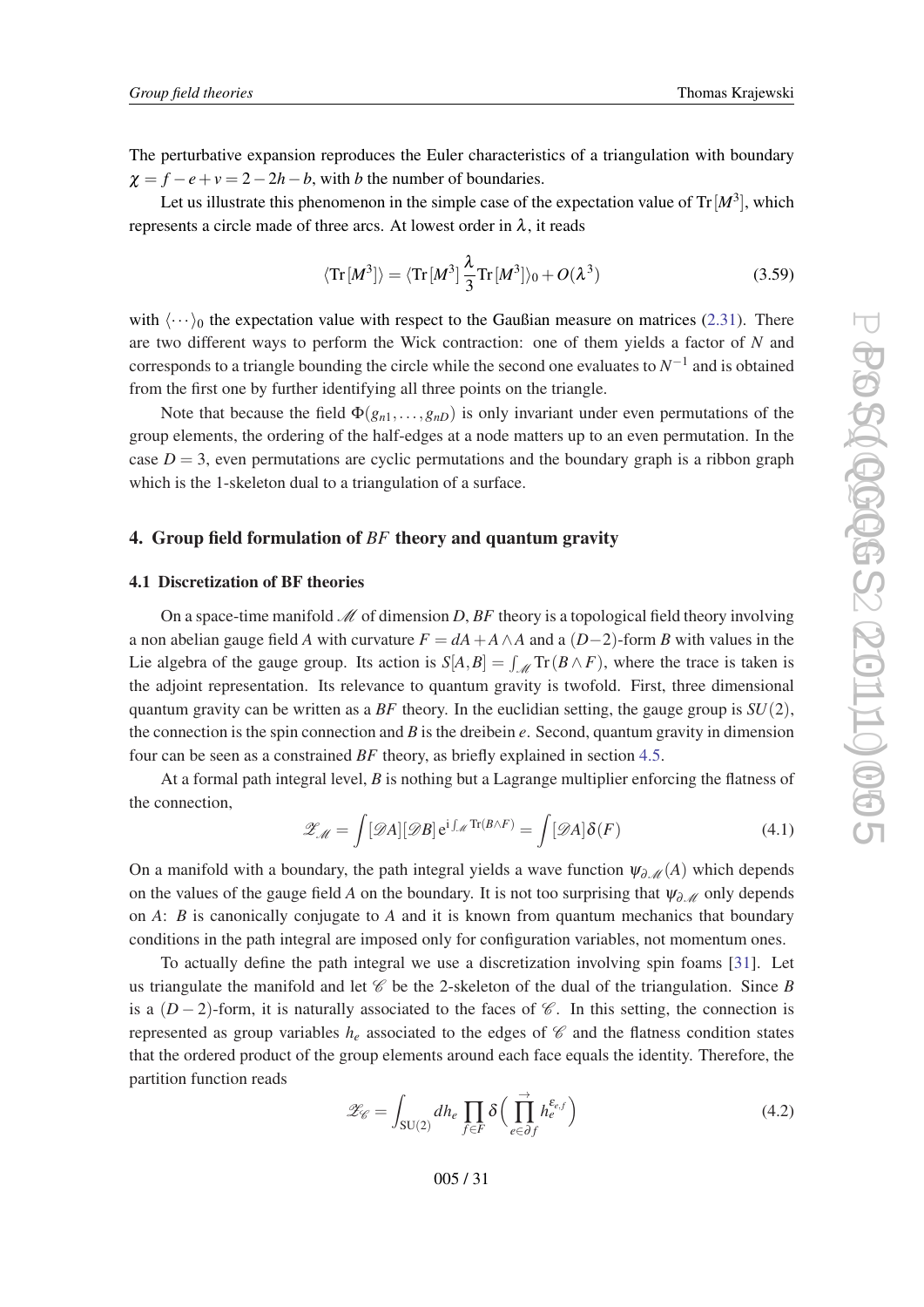<span id="page-31-0"></span>where the incidence matrix  $\varepsilon_{e,f} = \pm 1$  depending on the relative orientation of the face f and the edge *e*. The ordered product is taken around the boundary of *f* . To write the amplitude we have chosen an orientation of the edges and faces of  $\mathscr C$  but the amplitude does not depend on these choices. Let us note that this expression is still formal since it involves products of Dirac distributions. It may be regularized by replacing the latter by heat-kernels, as in  $(3.51)$  $(3.51)$ . It is interesting to note that in dimension two, the heat kernel regularized amplitude in nothing but the discretization of Yang-Mills theory, with the Wilson action replaced by the heat kernel one. In three dimensions, group variables are holonomies of the spin connection and the flatness condition is equivalent to Einstein's equation for pure gravity. The standard formulation of Regge's theory in terms of 6 *j* symbols is recovered by expanding the Dirac distributions on characters

$$
\delta(g) = \sum_{j} d_j \text{Tr}_{V_j}(g) \tag{4.3}
$$

with  $V_j$  the spin *j* representation of SU(2) of dimension  $d_j = 2j + 1$ . Then, an integration over group variables yields the 6 *j* symbols.

Finally, note that there is an analogous discretization on manifolds with boundary, with extra variables on the links of the boundary graph  $\Gamma = \partial \mathscr{C}$ . In this case, we insert group elements associated to the links on the boundary of the faces in [\(4.2](#page-30-0)).

## 4.2 Group field theory formulation

According to the general construction described in section [3.5](#page-22-0), the group field theory that generates *BF* amplitudes follows from the general form of the vertex amplitude, which is the amplitude for a single  $(D+1)$ -simplex. Let us label  $a, b \in \{1, ..., D\}$  the points of this  $(D+1)$ -simplex. We also label by *a* the  $(D-1)$ -simplex obtained by removing *a* and by *ab* with  $a < b$  the  $(D-2)$ -simplex obtained by removing *a* and *b*. Thus, the boundary graph is equipped with link variables *hab*. The corresponding vertex amplitude reads

$$
\mathscr{A}_{\nu}(h_{ab}) = \int_{G} \prod_{a} dg_{a} \prod_{0 \le a < b \le D} \delta(h_{ab} g_{a} g_{b}^{-1})
$$
\n(4.4)

We further introduce  $D(D+1)$  variables  $g_{ab}$  with  $a \neq b$  such that  $h_{ab} = g_{ba}g_{ab}^{-1}$ , so that the vertex amplitude reads

$$
\mathscr{A}_{\nu}(g_{ab}) = \int_{G} \prod_{a} dg_{a} \prod_{a \neq b} \delta(g_{ba} g_{ab}^{-1} g_{a} g_{b}^{-1})
$$
(4.5)

Then, the general discussion of section [3.5](#page-22-0) applies and the interaction potential reads

$$
V(\Phi) = \frac{\lambda}{D+1} \int_G \prod_a dg_a \prod_{a \neq b} \delta(g_{ba}g_{ab}^{-1}g_a g_b^{-1}) \prod_c \Phi^{*c}(g_{c,d \neq c})
$$
(4.6)

Note that because of  $\delta(g) = \delta(g^{-1})$ , this interaction does not depend on the various orientation choice we have made, encoded in the variables  $h_{ab} = g_{ba}g_{ab}^{-1}$ , with  $a < b$ . The quadratic term may be chosen to be the trivial one, the projector onto invariant states or its regularized version. If we choose the projector onto the invariant states, given by the propagator  $(3.50)$  $(3.50)$  $(3.50)$ , the variables  $g_a$  in the vertex are redundant since they also project onto invariant states. Dropping these variables from the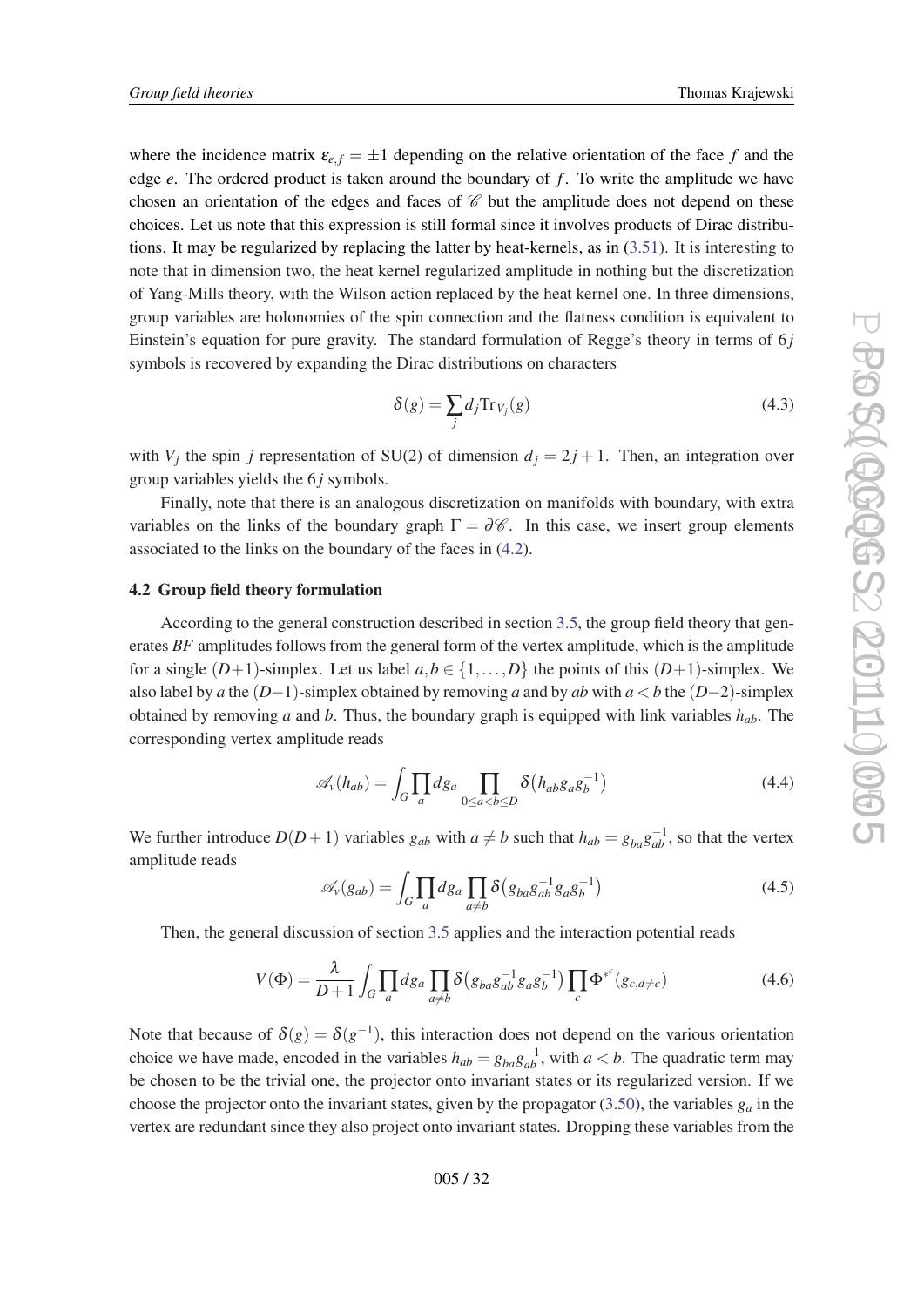<span id="page-32-0"></span>vertex yields the most concise form of the interaction that is used in actual computations. However, these variables also ensure manifest gauge invariance at the level of the interaction.

To illustrate our discussion, let us work out the three and four dimensional cases. First, in dimension three, the potential reads

$$
V(\Phi) = \frac{\lambda}{4} \int_{G} \prod_{1 \leq a \leq 4} dg_a \prod_{1 \leq a \neq b \leq 4} dg_{ab}
$$
  

$$
\left\{ \delta(g_{12}g_{21}^{-1}g_{1}g_{2}^{-1}) \delta(g_{13}g_{31}^{-1}g_{1}g_{3}^{-1}) \delta(g_{14}g_{41}^{-1}g_{1}g_{4}^{-1}) \delta(g_{23}g_{32}^{-1}g_{2}g_{3}^{-1}) \delta(g_{24}g_{42}^{-1}g_{2}g_{4}^{-1}) \delta(g_{23}g_{32}^{-1}g_{2}g_{3}^{-1}) \delta(g_{24}g_{42}^{-1}g_{2}g_{4}^{-1}) \delta(g_{24}g_{42}^{-1}g_{2}g_{4}^{-1}) \delta(g_{24}g_{42}^{-1}g_{2}g_{4}^{-1}) \delta(g_{24}g_{42}^{-1}g_{2}g_{4}^{-1}) \delta(g_{24}g_{42}^{-1}g_{2}g_{4}^{-1}) \Phi(g_{12}, g_{13}, g_{14}) \Phi^*(g_{21}, g_{23}, g_{24}) \Phi(g_{31}, g_{32}, g_{34}) \Phi^*(g_{41}, g_{42}, g_{43}) \right\} (4.7)
$$

If we use the projector onto the invariant states as a propagator, we can drop the variables  $g_a$ . Eliminating the variables  $g_{ab}$  with  $b < a$ , we obtain the conventional form of the interaction, as initially proposed by Boulatov [[11](#page-54-0)].

$$
V(\Phi) = \frac{\lambda}{4} \int_{G} \prod_{0 \le a < b \le 3} dg_{ab} \Phi(g_{01}, g_{02}, g_{03}) \Phi^*(g_{03}, g_{13}, g_{23}) \Phi(g_{23}, g_{02}, g_{12}) \Phi^*(g_{12}, g_{13}, g_{01}) \tag{4.8}
$$

In dimension four, the very same analysis leads to

$$
V(\Phi) = \frac{\lambda}{5} \int_{G} \prod_{0 \le a < b \le 4} dg_{ab} \Phi(g_{01}, g_{02}, g_{03}, g_{04}) \Phi(g_{40}, g_{14}, g_{24}, g_{34}) \Phi(g_{34}, g_{03}, g_{13}, g_{23})
$$
  

$$
\Phi(g_{23}, g_{24}, g_{02}, g_{12}) \Phi(g_{12}, g_{13}, g_{14}, g_{01}) \quad (4.9)
$$

This is the interaction introduced by Ooguri [\[12](#page-54-0)].

The perturbative expansion of the *BF* group field theory generates the spin foam amplitudes given in [\(3.53](#page-28-0)). At a formal level, the integral over the variables *gab* can be performed, leaving an integral over the variables *g<sup>a</sup>* with a product of a Dirac distribution along every closed strand. In each *D*-simplex, there are  $D+1$  variables  $g_a$  attached to its  $(D-1)$  simplexes, so that in the whole 2-complex we relabel them as  $g_a \rightarrow g_{e,v}$ . Then, the discretized *BF* amplitude [\(4.2](#page-30-0)) is recovered from ([3.26\)](#page-21-0) after the change of variables  $h_e = g_{s(e),e} g_{t(e)}^{-1}$  $\frac{(-1)}{t(e),e}$ 

Choosing the projector onto invariant states as a propagator, it is also possible to make contact with the standard expression in terms of spins and intertwiners. To simplify the notations, let us restrict our analysis to the case  $G = SU(2)$ . We expand the field using the Peter-Weyl theorem as

$$
\Phi(g_1, \dots, g_D) = \sum_{\substack{j_1, \dots, j_D \\ m_1, \dots, m_D, m_1', \dots, m_D'}} \Phi^{j_1, \dots, j_D}_{m_1, \dots, m_D, m_1', \dots, m_D'} \mathcal{D}^{j_1}_{m_1, m_1'}(g_1) \cdots \mathcal{D}^{j_D}_{m_D, m_D'}(g_D)
$$
(4.10)

with  $\mathscr{D}_{m,n}^{j}(g)$  the Wigner matrices. The projector onto the invariant states enforces the right invariance of the field,  $\Phi(g_1, \ldots, g_D) = \int dg \Phi(g_1g, \ldots, g_Dg)$ . Using the integration formula

$$
\int dg \, \mathscr{D}_{m'_1, m''_1}^{j_1}(g_1) \cdots \mathscr{D}_{m'_D, m''_D}^{j_D}(g_D) = \sum_{\substack{i \text{ intertwiner between} \\ j_1, \dots, j_D}} i_{m'_1, \dots, m'_D} i_{m''_1, m''_D}^* \tag{4.11}
$$

with  $i_{m_1,...,m_D}$  an orthonormal basis of invariant tensors in  $V_{j_1} \otimes \cdots \otimes V_{j_D}$ , the invariance of the field translates into an expansion

$$
\Phi(g_1, \dots, g_D) = \sum_{\substack{j_1, \dots, j_D, m_1, \dots, m_D \\ \text{inter twice in } j_1, \dots, j_D}} M^{j_1, \dots, j_D; i}_{m_1, \dots, m_D} \mathcal{D}_{m_1, m'_1}^{j_1}(g_1) \dots \mathcal{D}_{m_D, m'_D}^{j_D}(g_D) i_{m'_1, \dots, m'_D}^* \tag{4.12}
$$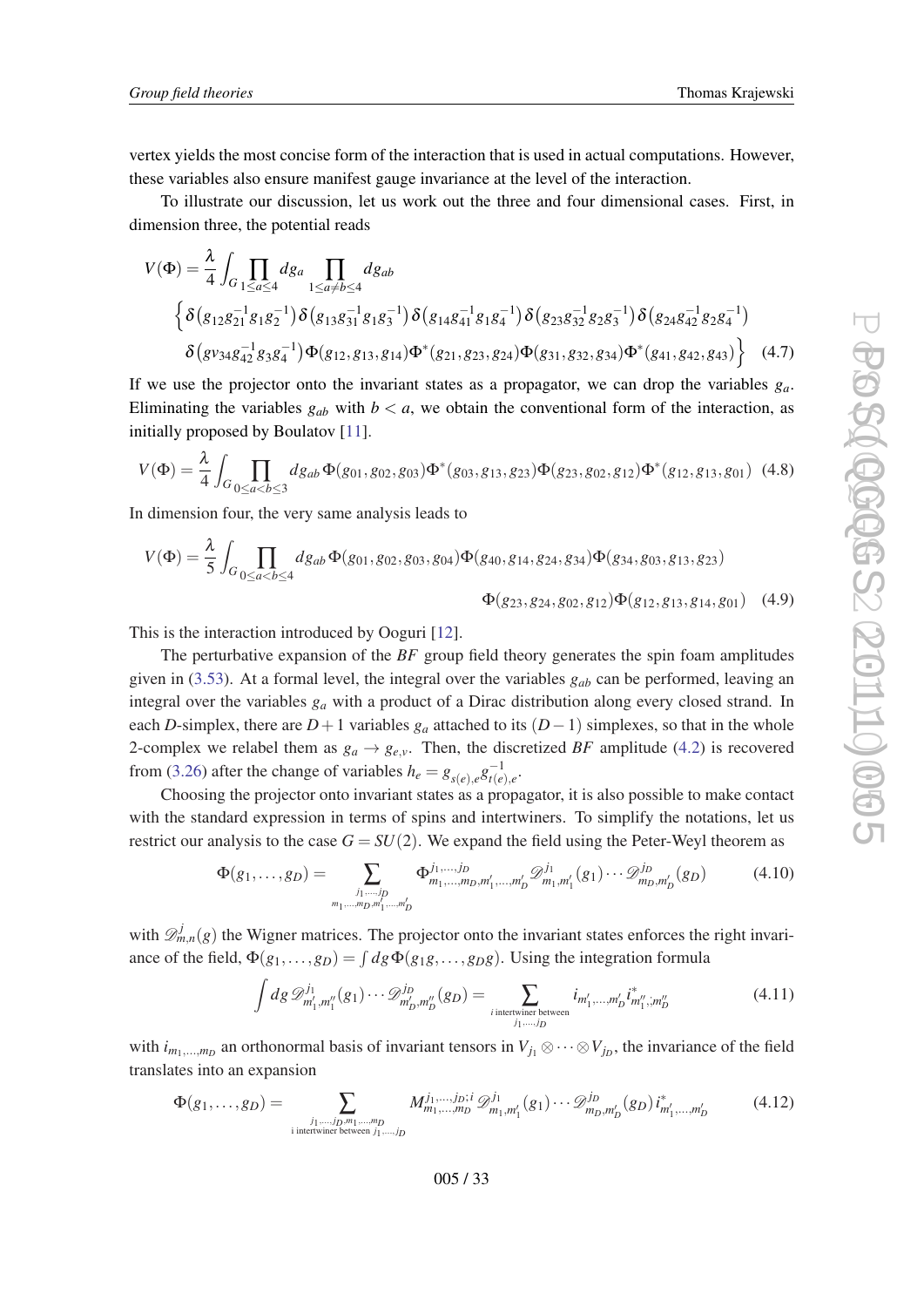<span id="page-33-0"></span>

Figure 19: Coherent states and normals to the tetrahedron

The basic variables are now the complex numbers

$$
M_{m_1,\dots,m_D}^{j_1,\dots,j_D;i} = \sum_{m'_1,\dots,m'_D} \Phi_{m_1,\dots,m_D,m'_1,\dots,m'_D}^{j_1,\dots,j_D} i_{m'_1,\dots,m'_D}
$$
(4.13)

These numbers obey additional constraints arising from the reality conditions ([3.29\)](#page-23-0). Within this framework, the propagator is trivial and the interaction can be expressed in terms of Wigner's coefficients. This formalism leads to rather complicated calculations but has two important advantages.

First, it has a clear geometrical interpretation in relation to the quantum triangle and tetrahe-dron [[32\]](#page-55-0). In dimension three, there is an intertwiner between  $j_1$ ,  $j_2$  and  $j_3$  if and only if they obey the triangular inequality  $|j_1 - j_2| \le j_3 \le j_1 + j_2$  and when the interwiner exists, it is unique. Therefore spins faithfully represent the lengths of the sides of a triangle. A similar interpretation holds in dimension four, where the four spins  $j_1, \ldots, j_4$  represent the areas of the faces of a quantum tetrahedron and the intertwiner *i*, which may be chosen to be a fifth spin obtained by splitting the four valent graph into two three valent ones, is the area of a parallelogram inside the tetrahedron . Thus, the five spin indices describe a quantum tetrahedron while the magnetic indices  $m_1, \ldots, m_4$ just serve to create the 2-complex and count its faces.

Coherent states provide a more geometrical description of the quantum tetrahedron as follows. Intertwiners label a basis of invariant tensors in the tensor product  $\mathcal{H}^{j_1}\otimes\cdots\otimes\mathcal{H}_{j_4}$ . An arbitrary element of this tensor product can be expanded over the coherent states (see appendix [B](#page-51-0))  $|j_1, n_1\rangle$ ⊗  $\cdots \otimes |j_4,n_4\rangle$ . This state is invariant if and only if the coherent states and the spins obey the closure condition

$$
j_1n_1 + j_2n_2 + j_3n_3 + j_4n_4 = 0 \tag{4.14}
$$

Then, each unit vector can be interpreted as a normal to a face of the tetrahedron, with  $j_i$  the area of the face *i* in Planck units. In fact, four vectors obeying the closure condition are the normals of a tetrahedron, defined up to rotation and inversion. This can be checked by a simple count of degrees of freedom  $4 \times 3 - 3 - 3 = 6$ . The first term stands for the four vectors  $j_i n_i$ , to which we subtract 3 degrees of freedom for the closure constraint and three other degrees for freedom because of rotational invariance. This yields six degrees of freedom corresponding to the lengths of the edges of the tetrahedron, which specify the geometry up to rotation and inversion.

Second, it can be generalized to the quantum group  $U_q(SU(2))$ , with *q* a root of unity. Quantum groups allow us to treat *BF* theory with a cosmological constant in dimensions three and four.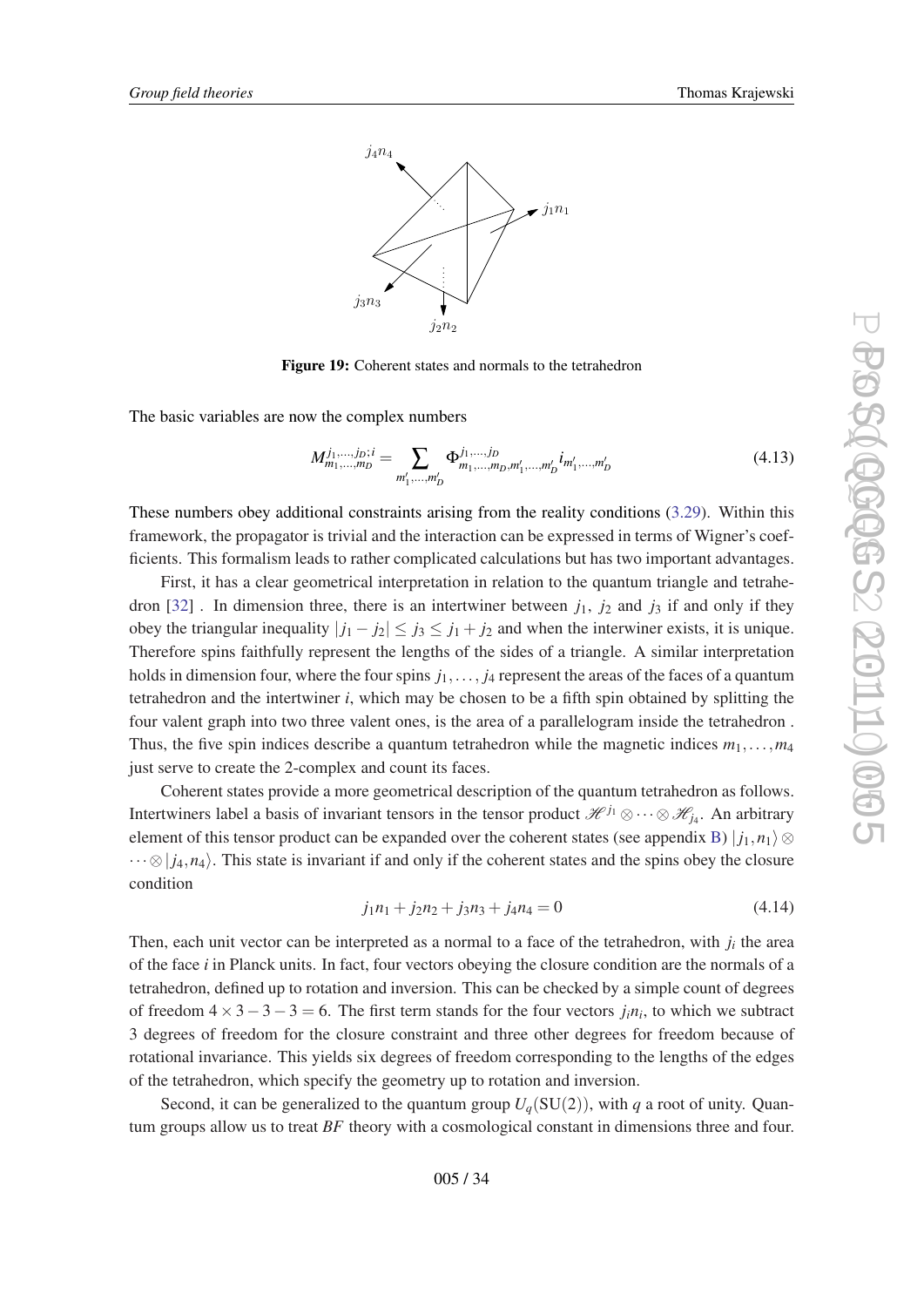All explicit formulæ for intertwiners generalize to the *q*-deformed case, provided integers are replaced by *q*-integers  $[n]_q = \frac{q^n - q^{-n}}{q - q^{-1}}$ *q−q*<sup>−1</sup>. The corresponding amplitude can then be reproduced as a tensor model using the sum over spins, as presented by Boulatov in dimension three [[11\]](#page-54-0) and Ooguri in dimension four [\[12\]](#page-54-0).

Apart from the group and spin formulations, there is a third formulation based on the group Fourier transform [[14\]](#page-54-0). First, we define the analogues of plane waves as

$$
e_g(x) = \exp i \text{Tr}(xg) \tag{4.15}
$$

with  $x \in \mathfrak{su}(2) \simeq \mathbb{R}^3$  a Lie algebra element and  $g \in SU(2)$ , considered as  $2 \times 2$  matrices. Plane waves are multiplied using the non commutative (but associative) product

$$
e_g * e_{g'}(x) = e_{gg'}(x)
$$
\n(4.16)

It is convenient to introduce the group Fourier transform

$$
\hat{f}(x) = \int_{SU(2)} dg f(g)e_g(x)
$$
\n(4.17)

and extend the plane wave product (4.16) by linearity to all functions on  $\mathbb{R}^3$ . Furthermore,

$$
\delta_x(y) = \int_{SU(2)} dg \, e_{g^{-1}}(x) e_g(y) \tag{4.18}
$$

play a role analogous to Dirac distributions for the deformed product

$$
\int_{\mathbb{R}^3} dy \,\delta_x * \hat{f}(y) = \int_{\mathbb{R}^3} dy \,\hat{f} * \delta_x(y) = \hat{f}(x)
$$
\n(4.19)

Then, it is possible to rewrite entirely the group field theory in terms of the Fourier transformed field

$$
\hat{\Phi}(x_1,\ldots,x_D) = \int_{\text{SU}(2)^D} dg_1 \cdots dg_D \Phi(g_1,\ldots,g_D) e_{g_1}(x_1) \cdots e_{g_D}(x_D) \tag{4.20}
$$

The invariance property of the field ([3.40\)](#page-26-0) translates into

$$
\hat{\Phi}(x_1,\ldots,x_D) = \hat{C} * \hat{\Phi}(x_1,\ldots,x_D) \quad \text{with} \quad \hat{C}(x_1,\ldots,x_D) = \delta_0(x_1 + \cdots + x_D) \tag{4.21}
$$

Thus, in dimension three (resp. in dimension four), the invariance property is related to a non commutative closure condition on the normals to the edges of a triangle (resp. to the faces of a tetrahedron). This formulation is especially handy when discussing symmetries [\[34](#page-55-0)] and likely to shed a new light on the coupling to matter since matter fields are described by a non commutative field theory involving precisely the deformed product (4.16), as shown in [\[33](#page-55-0)].

## 4.3 Analysis of the divergences

The group field theory amplitudes are in general divergent, as is illustrated in the following section. For notational simplicity, let us focus on the three dimensional case, higher dimensional cases can be treated similarly. We begin by computing the first correction to the two point function, given by the graph depicted in figure [20](#page-35-0).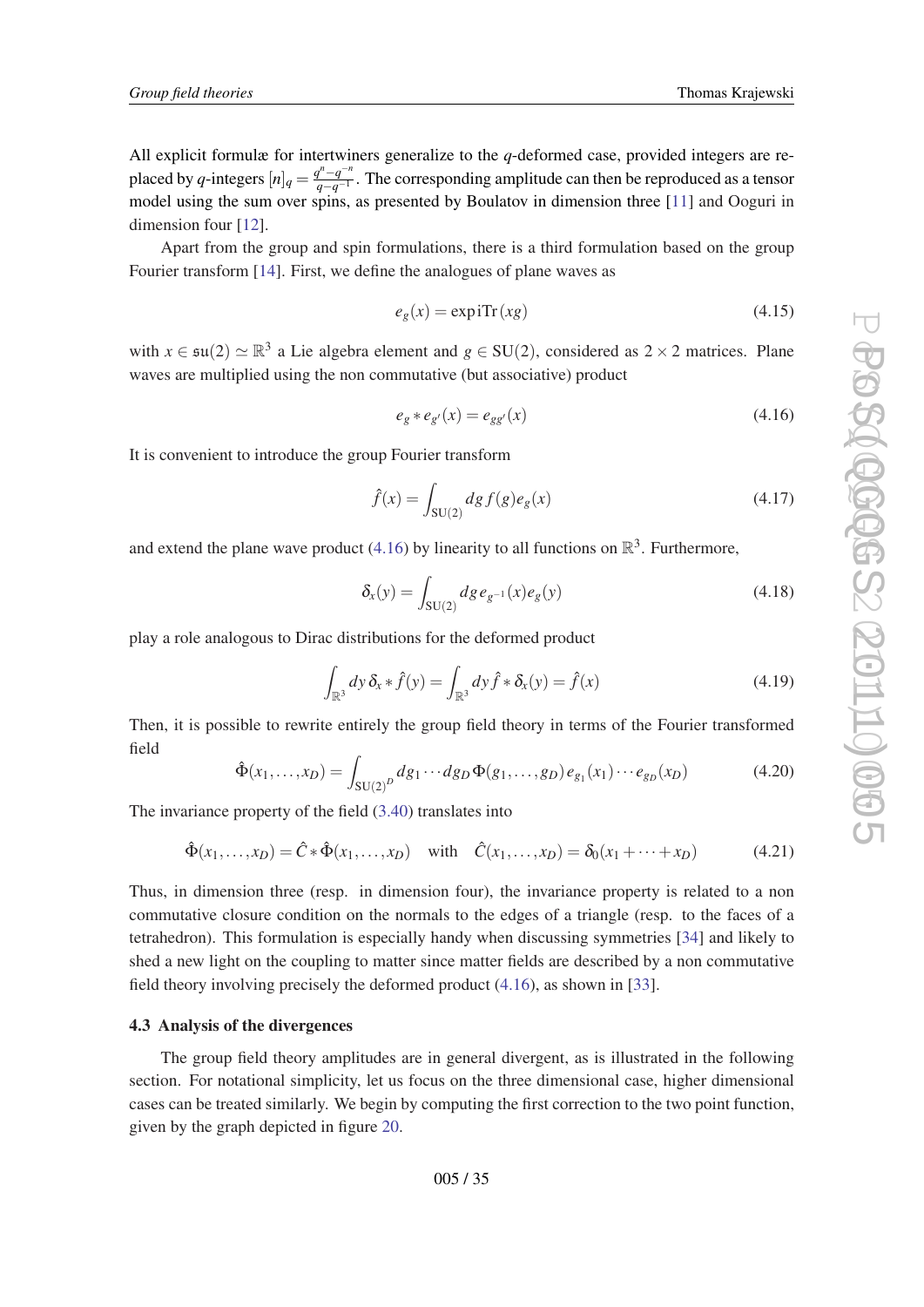<span id="page-35-0"></span>

Figure 20: First correction to the 2-point function

The propagators on the external legs are projectors that do not contribute to the amplitude because they can be absorbed by the projectors on the internal lines. Then the amplitude reads

$$
\lambda^2 \int_{SU(2)} dh_1 dh_2 dh_3 \, \delta(g_1 \tilde{g}_1^{-1} h_1) \delta(g_2 \tilde{g}_2^{-1} h_2) \delta(g_3 \tilde{g}_3^{-1}) \delta(h_1 h_2^{-1} h_3) \delta(h_2 h_3^{-1}) \delta(h_3 h_1^{-1}) \tag{4.22}
$$

Two of the Dirac distributions enforce the condition  $h_1 = h_2 = h_3$  while the remaining one is redundant, so that the amplitude is

$$
\delta(1) \int_{SU(2)} dh \, \delta(g_1 \tilde{g}_1^{-1} h) \delta(g_2 \tilde{g}_2^{-1} h) \delta(g_3 \tilde{g}_3^{-1} h) \tag{4.23}
$$

The prefactor is divergent and can be regularized either using the heat kernel instead of the the Dirac distribution or by restricting the sum to spin below a cut-off *N*. In this last case,  $\delta(1)$  is replaced by

$$
\lambda^2 \delta_N(1) = \sum_{j \le N} (2j+1)^2 \underset{N \to \infty}{\sim} \frac{4}{3} N^3 \tag{4.24}
$$

Therefore, in the large *N* limit the amplitude is equivalent to

$$
\frac{4}{3}\lambda^2 N^3 \int_{SU(2)} dh \, \delta(g_1 \tilde{g}_1^{-1} h) \delta(g_2 \tilde{g}_2^{-1} h) \delta(g_3 \tilde{g}_3^{-1} h) \tag{4.25}
$$

This is encouraging since it is nothing but the propagator multiplied by a diverging constant so that it can be easily renormalized. By the same token, the graph corresponding to the 1-4 Pachner move given in picture [17](#page-29-0) evaluates to the vertex multiplied by a diverging factor  $\delta(1)$ . These two examples seem to indicate that the *BF* group field theory is renormalizable, since the divergences are proportional to the terms already present in the action. However, the correction to the 2*n* point function given in figure [21](#page-36-0) is divergent for all *n* and requires its own counterterm. This spoils renormalization in the naive sense, but we shall see in section [4.4](#page-38-0) that renormalizable group field theories exist, provided a suitable propagator is used.

Applying the Feynman rules, the amplitude can be expressed as

$$
\lambda^{2n} \int_{SU(2)} \prod_{0 \le i \le n+1} dh_i
$$
\n
$$
\delta \left[ h_0 h_1^{-1} \right] \delta \left[ g_1 \tilde{g}_1^{-1} h_0 \right] \delta \left[ h_n h_{n+1}^{-1} \right] \delta \left[ g''_n (\tilde{g}''_n)^{-1} h_{n+1} \right] \delta \left[ h_0 h''_1 \cdots h''_n h_{n+1}^{-1} (h'_n)^{-1} \cdots (h'_1)^{-1} \right]
$$
\n
$$
\prod_{1 \le i \le n-1} \left\{ \delta \left[ h_i h_i'' h_{i+1}^{-1} (h'_i)^{-1} \right] \delta \left[ g''_i (g''_{i+1})^{-1} h'_i \right] \delta \left[ \tilde{g}_i (\tilde{g}_{i+1})^{-1} h''_i \right] \right\} \prod_{1 \le i \le n} \delta \left[ g'_i (\tilde{g}'_i)^{-1} h_i \right] \quad (4.26)
$$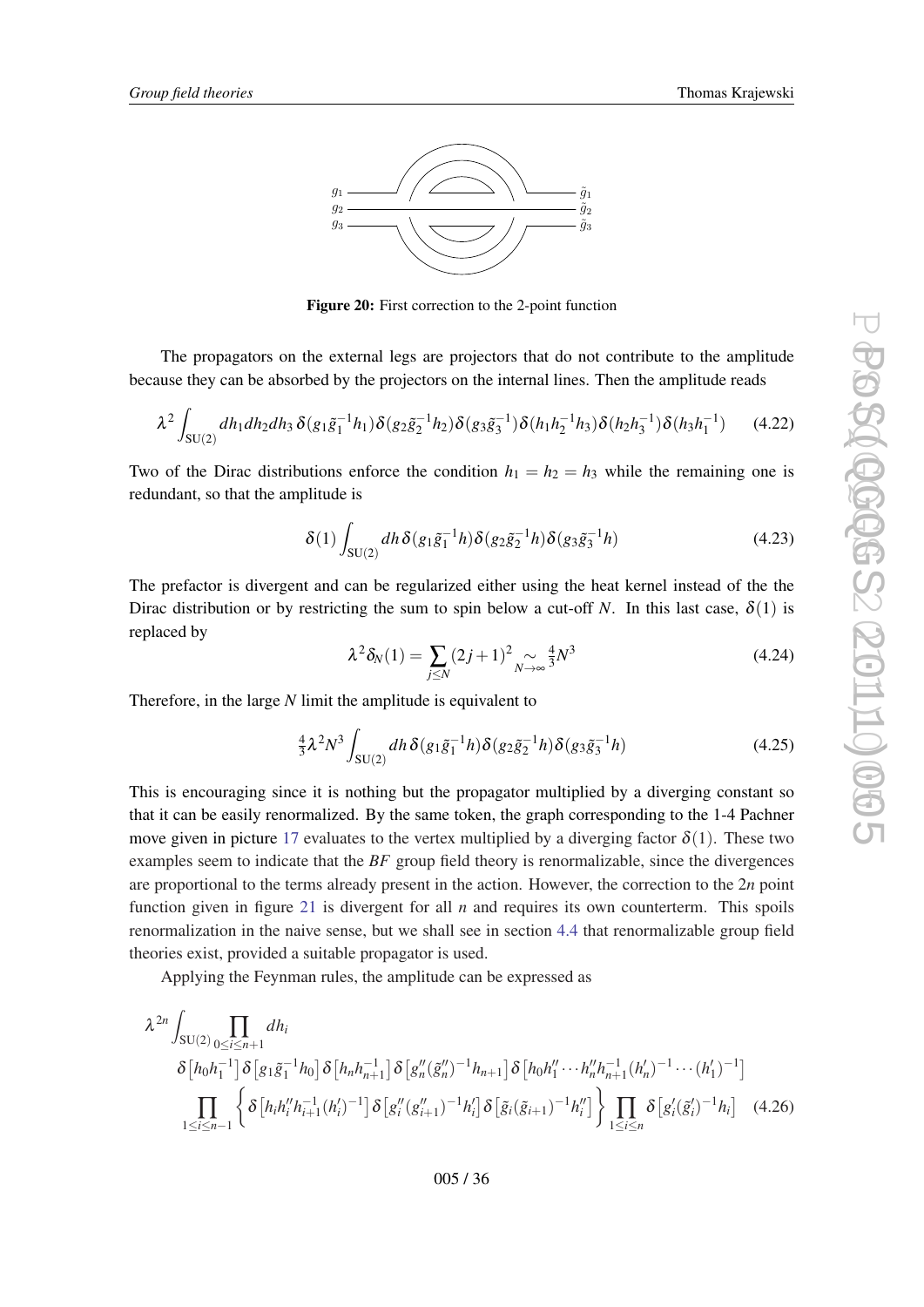<span id="page-36-0"></span>



Figure 21: A divergent contribution to the *n*-point function

We use  $\delta(h_0h_1^{-1})$  and  $\delta(h_nh_{n+1}^{-1})$  to set  $h_0 = h_1$  and  $h_{n+1} = h_n$ . Then  $h_0h''_1 \cdots h''_nh_{n+1}^{-1}(h'_n)^{-1} \cdots (h'_1)^{-1} =$ 1, using the *n* − 1 relations  $h_i h_i'' h_{i+1}^{-1} (h'_i)^{-1} = 1$ . Consequently the graph diverges as

$$
\lambda^{2n}\delta(1)\int_{SU(2)}\prod_{1\leq i\leq n}dh_i\,\delta\left[g_1\tilde{g}_1^{-1}h_1\right]\delta\left[g''_n(\tilde{g}''_n)^{-1}h_n\right]
$$
\n
$$
\prod_{1\leq i\leq n-1}\left\{\delta\left[h_ih_i''h_{i+1}^{-1}(h_i')^{-1}\right]\delta\left[g''_i(g_{i+1}'')^{-1}h_i'\right]\delta\left[\tilde{g}_i(\tilde{g}_{i+1})^{-1}h_i''\right]\right\}\prod_{1\leq i\leq n}\delta\left[g'_i(\tilde{g}'_i)^{-1}h_i\right] \quad(4.27)
$$

Moreover, it can be easily seen that this graph has no divergent subgraph. Accordingly, it should come with its own counterterm, which is not initially present in the Lagrangian for  $n > 2$ . This means that the Boulatov model in  $D = 3$  is not renormalizable in the naive sense of the term. A similar conclusion has been obtained by analyzing higher order corrections to the two point function which require a Laplacian like propagator [\[35](#page-55-0)]. The non renormalizabilty of the group field formulation of *BF* theory reveals its incompleteness and can be interpreted in several ways.

First, one may argue that the divergences are solely due to the topological nature of the theory. Such a theory has no local degrees of freedom and should be invariant under refinements of the triangulation, such as Pachner moves. A simple example of a Pachner move is the  $1 \rightarrow 4$  move where a tetrahedron is split into four tetrahedra by adding an extra point. Any Pachner move introduces new edges in the graph, each equipped with a group element *he*. Its also creates new closed strands with Dirac distributions which enforce  $h_e = 1$ . However, these Dirac distributions are not all independent and give rise to a power of the divergence  $\delta(1)$ . Thus, divergences may be traced back to topological invariance and we may expect a theory of quantum gravity in four dimensions, which has local degrees of freedom, to be free of many of these divergences. Unfortunately, a preliminary analysis shows that this is not the case [[56\]](#page-56-0). In fact, the Pachner moves introduce new degrees of freedom (coordinates of the extra point in the case of the  $1 \rightarrow 4$  move) whose associated divergences are related to diffeomorphism invariance [[57](#page-56-0)]. Since quantum gravity in four dimensions is diffeomorphism invariant, it is not too surprising that such divergences still occur in this case.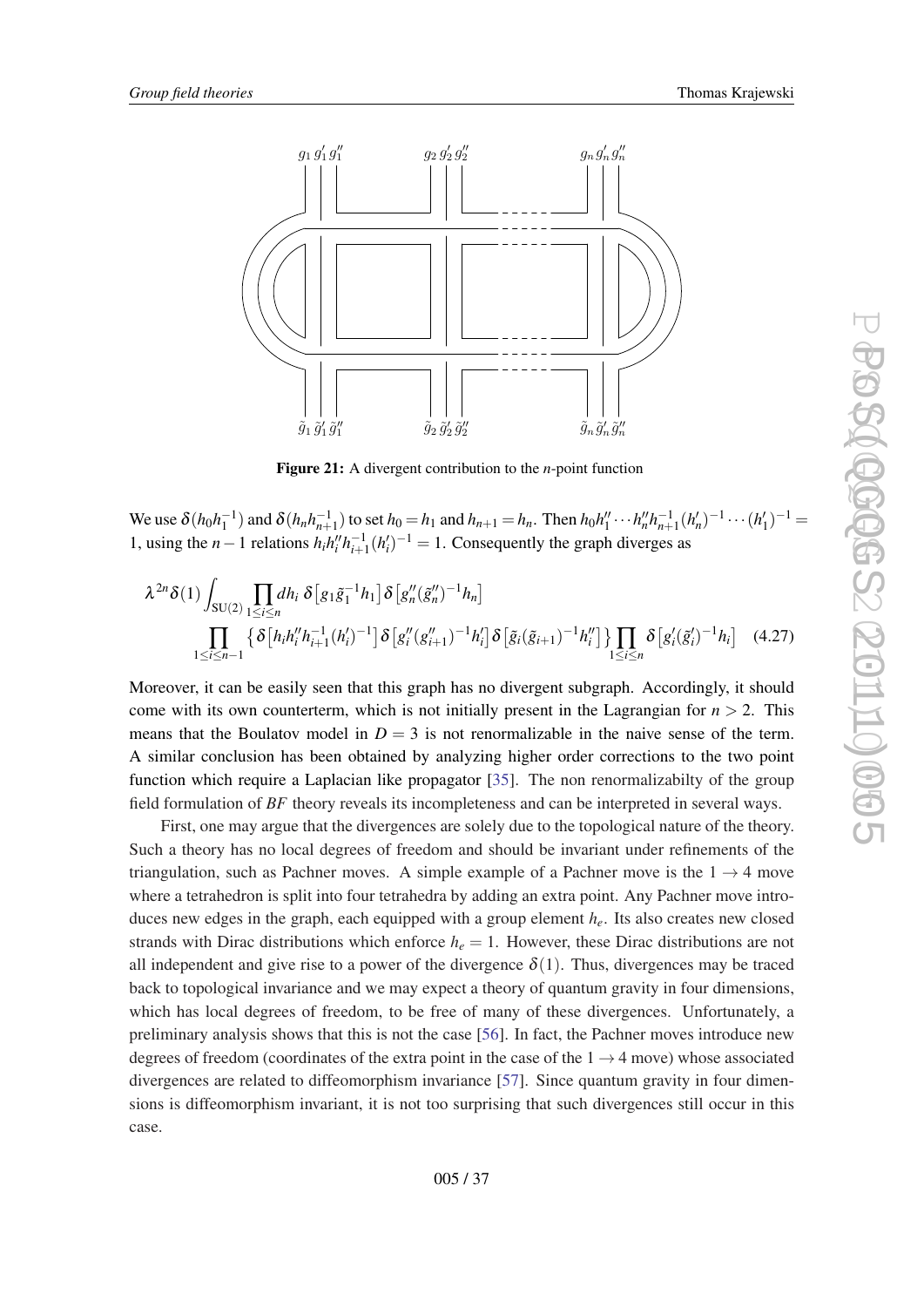It is also possible to follow the standard interpretation of non renormalizable theories in physics as effective theories with a physical cut-off. Such a cut-off is provided by the cosmological constant Λ which amounts to the replacement of the group *G* by a quantum group at roots of unity. In that case only a finite number of representations (for SU(2) those with  $j \leq \Lambda^{-1/2}$ , if  $\Lambda > 0$  is expressed using Planck units) come into play so that there is no divergence. Moreover, *BF* theory with a cosmological constant can be shown to be invariant under refinement of the triangulation, thus leading to a well defined topological field theory. Four dimensional quantum gravity models with a non zero cosmological constant are also finite though they exhibit local degrees of freedom, see [[58\]](#page-56-0) and [[59\]](#page-56-0). Last but not least, a non vanishing cosmological constant is also required on experimental grounds by recent cosmological observations of supernovæ. However, the upper bound on the cosmological constant is roughly 120 orders of magnitude smaller than the natural scale of quantum gravity. It is then necessary to be able to master the limit  $\Lambda \to 0$ , or equivalently of large cut-off on the spins, in the quantum gravity regime.

These divergences can also be seen as the need for a modification of the propagator, which we have taken to be the trivial one or the projector onto gauge invariant states. This propagator enforces the gluing of two *D*−1 simplexes (triangles in *D* = 3 and tetrahedra in *D* = 4) that belong to neighboring *D* simplexes. The situation is similar to that of an ordinary quantum field theory with a propagator  $C(p,q) = \delta(p+q)$  which solely enforces momentum conservation instead of

$$
C(p,q) = \frac{i\delta(p+q)}{p^2 - m^2 + i\varepsilon}
$$
\n(4.28)

as is usually the case in quantum field theory. In this case, the internal edges of the graph represent virtual particles and the numerator  $p^2 - m^2 + i\varepsilon$  suppresses virtual particles far away from the mass shell, while external legs carry real particles on the mass shell. In the group field theory context, edges of the graph can be considered as propagators for virtual *D*−1 simplexes and it is sensible to modify the propagator in such a way that *D*−1 simplexes that differ significantly form the real ones on the external legs are suppressed. In its euclidian version, the quantum field theory propagator

$$
C(p,q) = \frac{\delta(p+q)}{p^2 + m^2} = \delta(p+q) \int_0^\infty d\alpha \, e^{-\alpha(p^2 + m^2)}
$$
\n(4.29)

allows for a proper identification of the various scales of the theory, as required by Wilson's formulation of renormalization theory. In this framework, effects of unobserved fluctuations of very high energy, or equivalently, very small scales, are encoded in a low energy or long distance effective action. In the context of group field theory such a propagator should lead to a series of effective actions obtained one from another by successive integration over unobserved geometries, closer and closer to the observed one described by the external legs of the graphs.

The two simple graphs we have worked out in detail show that the divergences are due to redundancies in the Dirac distributions enforcing the flatness condition. Each closed strand yields such a Dirac distribution and the redundancy appears whenever the discs bounding the closed strand form a closed surface called a bubble [\[36](#page-55-0)]. This intuitive idea has been made precise in [\[37](#page-55-0)] where divergences are associated with the second Betti number of a twisted cohomology introduced in [[38\]](#page-55-0). Roughly speaking, this goes as follows. The basic variables are SU(2) elements *h<sup>e</sup>* associated to the edges. Then the amplitude on a fixed 2-complex  $\mathscr C$  given in ([4.2](#page-30-0)) is regularized using the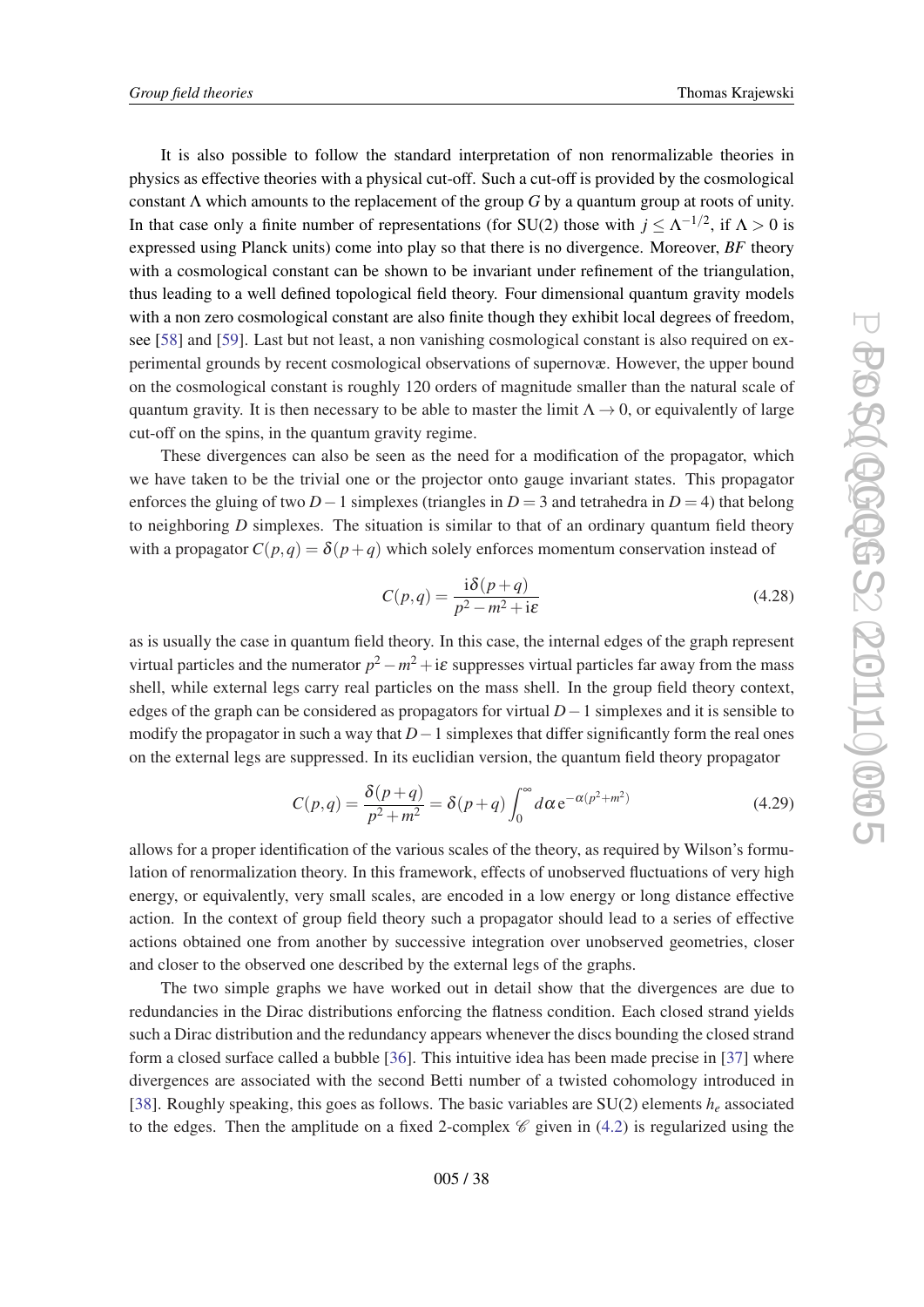<span id="page-38-0"></span>heat kernel and rewritten as

$$
\mathscr{Z}(\mathscr{C}) = \int_{\text{SU}(2)} \prod_{e} dh_e \exp -S_{\alpha}[h_e]
$$
\n(4.30)

with  $\alpha$  the heat kernel regularizing parameter and  $S_{\alpha}$  an action functional. Then, in the limit  $\alpha \to 0$ , we have  $\mathscr{Z} \simeq \alpha^{-\omega(\mathscr{C})}$  with  $\omega(\mathscr{C})$  the degree of divergence.  $\omega(\mathscr{C})$  is computed using the stationary phase approximation where  $\mathscr{L}(\mathscr{C})$  is approximated as an integral over classical solutions and quadratic fluctuations around these solutions. For *BF* theory classical solutions are flat connections which define the twisted cohomology. Recall that a cohomology is defined by a sequence of vector spaces and linear maps

$$
\cdots \xrightarrow{d^{n-1}} V_{n-1} \xrightarrow{d^n} V_n \xrightarrow{d^{n+1}} V_{n+1} \xrightarrow{d^{n+2}} \cdots \tag{4.31}
$$

such that  $d^{i}d^{i+1} = 0$ . Then, the Betti numbers are defined as  $b_n = \dim(\text{Ker } d^n / \text{Im } d^{n-1})$  and the degree of divergence is  $\omega(\mathscr{C}) = b_2$ . For an abelian group or if  $\mathscr{C}$  is simply connected (i.e. every closed curve can be deformed into a point so that all classical solutions are pure gauge) we use the ordinary cell cohomology instead of twisted cohomology [\[39](#page-55-0)].

Let us mention that there are other power counting results among which are bubble counting for the so called type I graphs [[40\]](#page-55-0) and bounds obtained by the Cauchy-Schwartz inequality [[41\]](#page-55-0), which are compared to the approach presented here in [[42\]](#page-55-0). Note that the approach based on the Cauchy-Schwartz also provides some non perturbative results since it not only deals with the behavior of single graphs but also with the summation of the perturbative series. This series is in general divergent since the origin only lies on the boundary of the analyticity domain. Provided some regularity requirements are met (see the appendix on the Nevanlinna-Sokal theorem in [\[41\]](#page-55-0)), a formal power series  $F(\lambda) = \sum_n a_n \lambda^n$  defines an analytic function using the Borel resummation procedure. We assume that  $G(\lambda) = \sum_{n} \frac{a_n}{n!} \lambda^n$  is convergent and define  $F(\lambda) = \int_0^\infty dt \, e^{-t} G(t\lambda)$ . A Borel summable modification of the group field theory of three dimensional *BF* theory has been proposed in [[57\]](#page-56-0) by introducing another term in the interaction, the so called "pillow"

$$
V_{\text{pillow}}(\Phi) = \int_{SU(2)} dg_1 \cdots dg_6 \, \Phi(g_1, g_2, g_3) \Phi(g_3, g_4, g_5) \Phi(g_5, g_4, g_6) \Phi(g_6, g_2, g_1) \tag{4.32}
$$

which represents a tetrahedron obtained by gluing two tetrahedra along two common faces.

All the general results we have mentioned in this section only concern divergences of the partition function. In the group field theory formalism, this means that we only have the degree of divergence of the graph without external legs. In order to deal with the renormalization of group field theory, it is necessary to handle graphs with external legs. The latter correspond to two-complexes with boundary and it is likely that the technique based on the stationary phase approximation and twisted cohomology is versatile enough to encompass these cases.

## 4.4 Colored group field theories

The need to control the divergences occurring in the expansion of the group field theory led Gurau to introduce colored group field theories [\[15\]](#page-54-0). These models provide an interesting alternative to the formulations of group field theories we have presented so far. In dimension *D*, we start with  $D+1$  complex (bosonic or fermionic) fields  $\Phi^a(g_1,...,g_D)$  which carry an extra index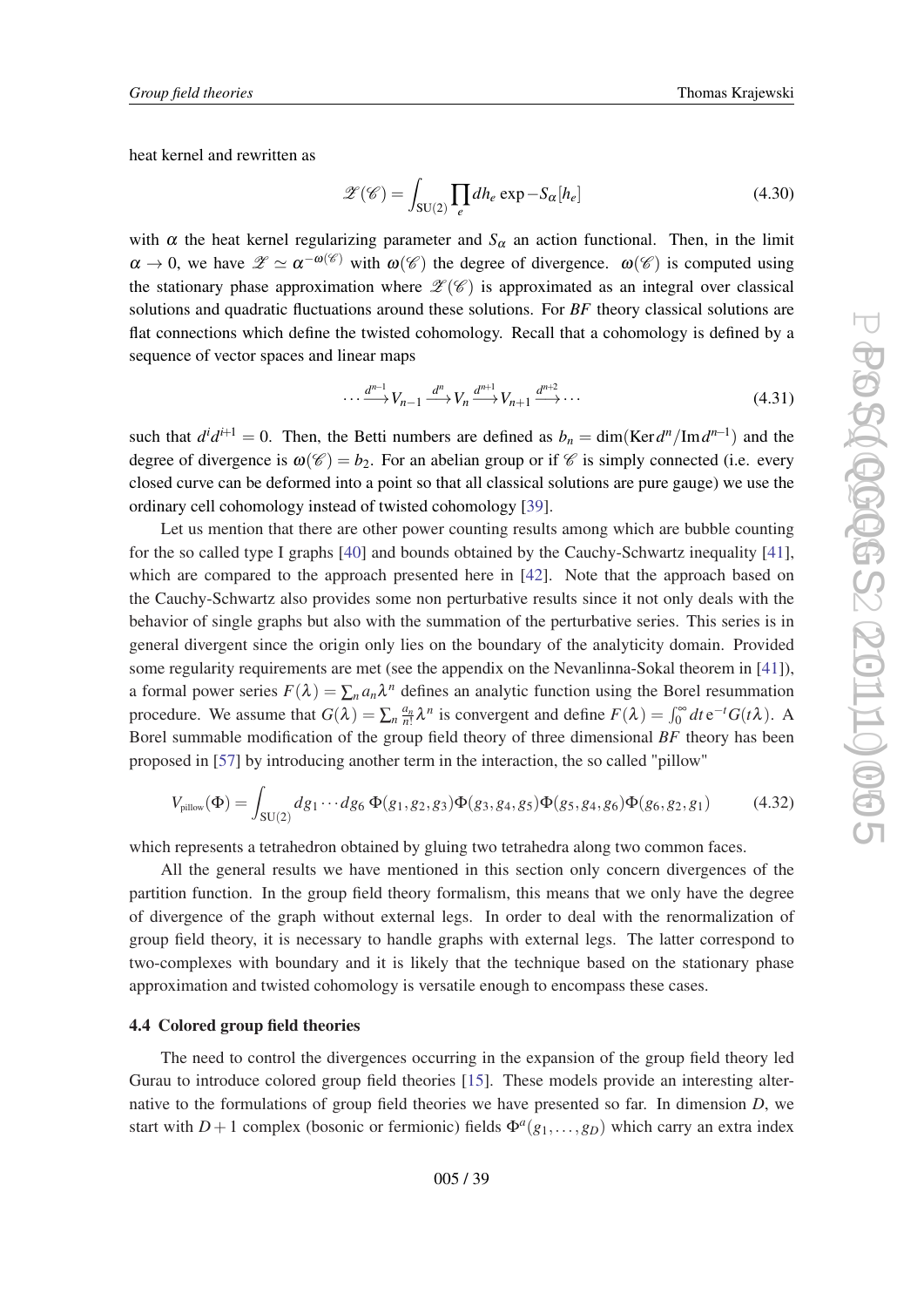$a \in \{0,1,\ldots,D\}$  called the color. Although the field is complex, we do not usually impose any symmetry properties on its arguments and we consider  $\Phi^a$  and its complex conjugate  $\overline{\Phi}^a$  as independent fields.

The propagator (or covariance) connects the fields  $\Phi^a$  with its complex conjugate  $\overline{\Phi}^a$  so that the Gaußian measure analogous to ([3.49](#page-27-0))

$$
\int [D\Phi]_{\mathscr{K}} \overline{\Phi}^{a}(g_1,\ldots,g_D)\Phi^{a'}(g'_1,\ldots,g'_D) = \delta^{a,a'} \mathscr{K}(g_1,\ldots,g_D;g'_1,\ldots,g'_D) \tag{4.33}
$$

and

$$
\int [D\Phi]_{\mathscr{K}} \overline{\Phi}^{a}(g_1,\ldots,g_D) \overline{\Phi}^{a'}(g'_1,\ldots,g'_D) = \int [D\Phi]_{\mathscr{K}} \Phi^{a}(g_1,\ldots,g_D) \Phi^{a'}(g'_1,\ldots,g'_D) = 0 \quad (4.34)
$$

It is essential to note that the propagators preserve the colors and that there is no summation over permutations.

The interaction does not mix the  $\Phi^a$  with its complex conjugate and reads<sup>2</sup>

$$
V(\Phi^a, \overline{\Phi}^a) = \int_G \prod_{0 \le a \ne b \le D} dg_{ab} \quad \mathcal{A}_v(g_{ba}g_{ab}^{-1}) \prod_{0 \le a \le D} \Phi^a(g_{a(a+1)}, \dots, g_{aD}, g_{a1}, \dots, g_{a(a-1)}) \quad + \quad \text{c.c.}
$$
\n
$$
(4.35)
$$

Note that we have added the complex conjugate involving the field  $\overline{\Phi}^a$  in such a way that the action is real. As usual, the vertex amplitude only depends on the  $\frac{D(D+1)}{2}$  products  $g_{ba}g_{ab}^{-1}$ .

Let us point out some characteristic features of the graphs involved in the perturbative expansion of colored tensor models. First, the fields are not constrained by any permutation of their *D* arguments. This means that there is no permutation of the *D* strands so that the stranded graph is entirely determined by its underlying ribbongraph. Second, the colors labels the edges and the structure of the strands can be fully recovered from the coloring of the edges. Third, vertices are of valence  $D+1$  and come in two types: a black one for the  $\Phi^a$  interaction and a white one for the  $\overline{\Phi}^a$  interaction with edges connecting only white vertices to black ones. Such kinds of graphs are called bipartite graphs. Finally, a color in  $\{0,1,\ldots,D\}$  is assigned to every edge in such a way that the colors of the edges incident to every vertex are different, which is called a proper coloring of the edges with  $D+1$  colors. Moreover, colors of the edges are in the cyclic order  $0,1,\dots,D$ for white vertices and  $D, D-1, \dots, 0$  for black ones. Such a graph can be reconstructed from an ordinary graph (i.e. without a cyclic order of the edges at the vertices) as follows. First, it is known in graph theory that every bipartite graph with vertices of valence  $D+1$  admits a proper coloring of the edges with  $D+1$  colors (see for instance [[44\]](#page-55-0)). Then, we choose a suitable cyclic ordering at each vertex.

In the case of *BF* theory, the propagator can be chosen as

$$
\mathcal{K}(g_1, \dots, g_D; g'_1, \dots, g'_D) = \int_G dh \, \delta(g_1 h(g'_1)^{-1}) \cdots \delta(g_D h(g'_D)^{-1}) \tag{4.36}
$$

and the vertex amplitude

$$
\mathscr{A}_{\nu}(g_{ab}, g_{ba}) = \frac{\lambda}{D+1} \prod_{0 \le a < b \le D} \delta(g_{ba} g_{ab}^{-1})
$$
\n(4.37)

<sup>&</sup>lt;sup>2</sup>It differs from the ordinary formulation of colored tensor models by a relabeling of the colors  $0 \leftrightarrow D$ ,  $1 \leftrightarrow D-1$ , 2 ↔ *D*−2, ...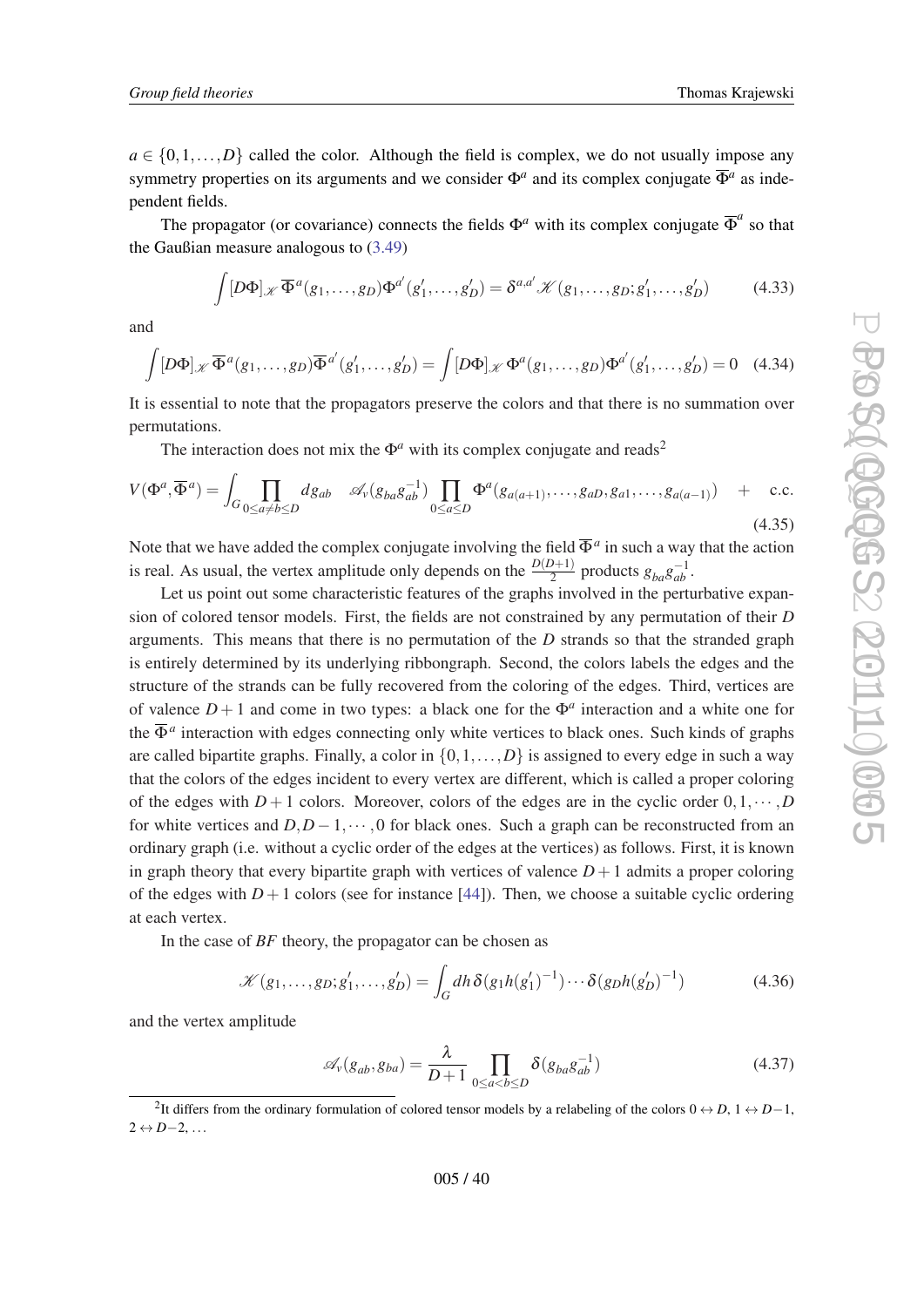Performing the integration over half of the variables, the interaction reads, in dimensions  $D = 2, 3$ , 4

- $\bullet$  D=2 λ 3  $\int_{G} \prod_{0 \leq a < b \leq 2}$  $dg_{ab}$   $\Phi^0(g_{01}, g_{02})\Phi^2(g_{02}, g_{12})\Phi^1(g_{12}, g_{02})$  **+ c.c. (4.38)**
- $\bullet$  D=3 λ 4  $\int_{G} \prod_{0 \leq a < b \leq 3}$  $dg_{ab}$   $\left\{\Phi^0(g_{01},g_{02},g_{03})\Phi^3(g_{03},g_{13},g_{23})\right\}$  $\Phi^2(g_{23}, g_{02}, g_{12})\Phi^1(g_{12}, g_{13}, g_{01})$  + c.c. (4.39)
- $\bullet$  D=4

$$
\frac{\lambda}{5} \int_{G} \prod_{0 \le a < b \le 4} dg_{ab} \left\{ \Phi^0(g_{01}, g_{02}, g_{03}, g_{04}) \Phi^4(g_{04}, g_{14}, g_{24}, g_{34}) \times \Phi^3(g_{34}, g_{03}, g_{13}, g_{23}) \Phi^2(g_{23}, g_{24}, g_{20}, g_{12}) \times \Phi^1(g_{12}, g_{13}, g_{14}, g_{01}) \right\} + \text{c.c.} \quad (4.40)
$$

For  $p \in \{0,1,\dots,D\}$ , *p*-bubbles of a given graph are defined as follows. 0-bubbles are vertices and 1-bubbles edges. For  $p > 1$ ,  $p$ -bubbles with colors  $i_1, \ldots, i_p$  are connected components of made of edges of colors  $i_1, \ldots, i_p$ . Let us denote  $\mathcal{B}^p$  the space of p-bubbles. There are boundary operators *∂*<sup>*p*</sup> :  $\mathcal{B}^p \to \mathcal{B}^{p-1}$  taking a *p*-bubble to a (*p*−1)-bubble

$$
\partial^p b_{i_1,\dots,i_p} = \sum_{q=0}^p (-1)^q \Big(\sum_{\substack{\rho \text{ connected component}}} b_{i_1,\dots,i_{q-1},i_{q+1},\dots,i_q}^{(\rho)}\Big) \tag{4.41}
$$

These operators obey  $\partial^{p-1}\partial^p = 0$  and define an homology

$$
\cdots \stackrel{\partial^{p-1}}{\longleftarrow} \mathcal{B}^{p-1} \stackrel{\partial^p}{\longleftarrow} \mathcal{B}^p \stackrel{\partial^{p+1}}{\longleftarrow} \mathcal{B}^{p+1} \stackrel{\partial^{p+2}}{\longleftarrow} \cdots \tag{4.42}
$$

This homology is instrumental in understanding the relation between the group field theory graph and the underlying simplicial complex. Furthermore, it provides an exact power counting theorem in the abelian case [[45\]](#page-55-0).

Let us now discuss a few salient features of colored tensor models.

An important breakthrough allowed by colored tensor models lies in the construction of a  $\frac{1}{N}$ expansion similar to the matrix models case given in ([2.32\)](#page-12-0) which opens the possibility of defining a continuum limit through a double scaling limit. The first result in this direction is the identification of the dominant terms as triangulations of the sphere  $S<sup>D</sup>$  [\[16](#page-54-0)]. We only outline this result and urge the reader to consult [\[16](#page-54-0)]. For any stranded graph  $\mathscr G$  of a colored tensor model, we define its jackets as the ribbon graphs with the same vertices and edges as  $\mathscr G$  and faces of colors  $\{\sigma^q(0)\sigma^{q+1}(0) | q \in \mathbb{Z}_{D+1}\}\$  with  $\sigma$  a cycle of length  $D+1$ , i.e. a permutation of the colors that does not leave any subset of colors globally invariant. There are *D*! such permutations but the jacket does not depend on the orientation of the cycle, so that  $\mathscr{G}$  has  $\frac{D!}{2}$  jackets. Then, we define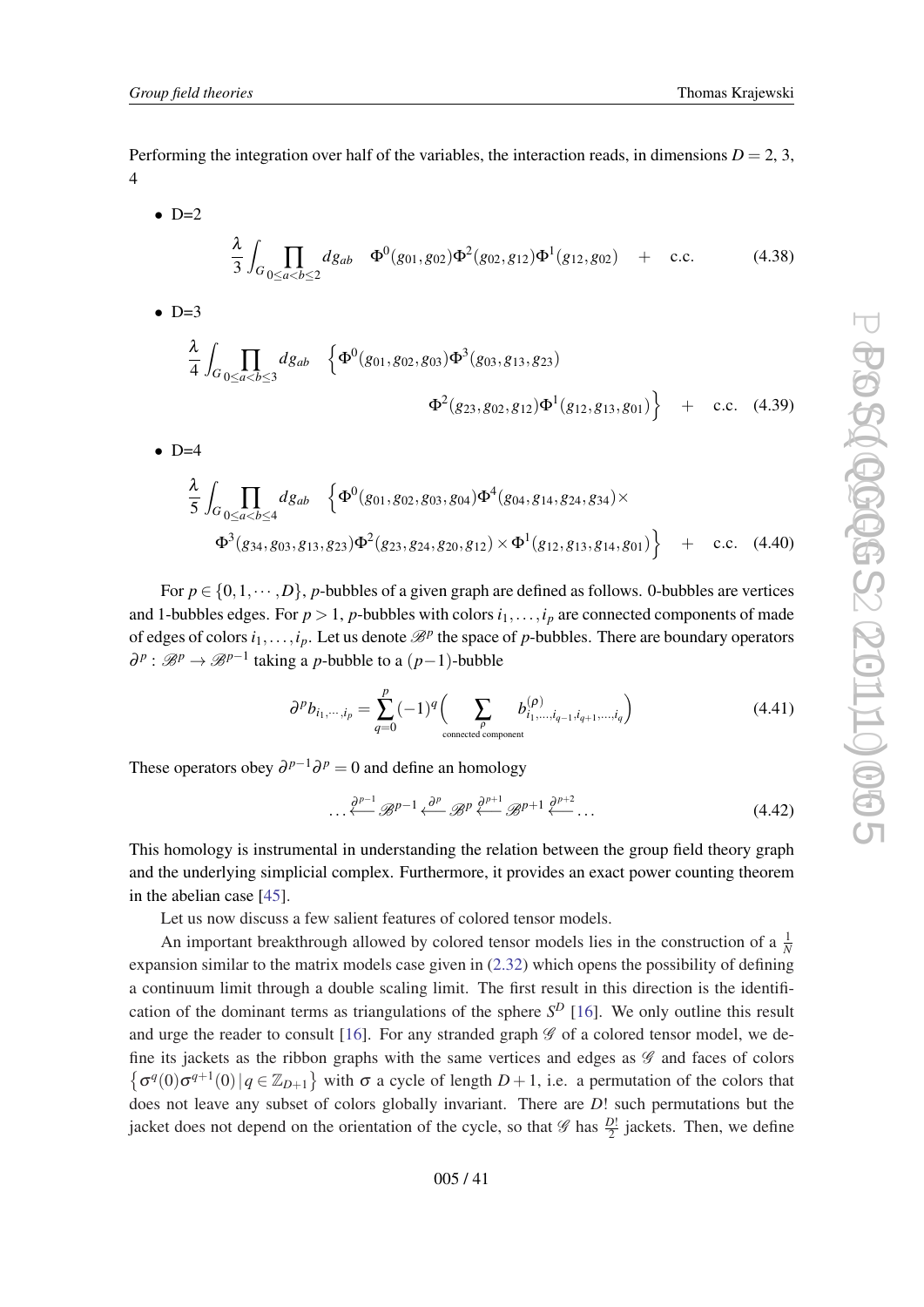the convergence degree of  $\mathscr G$  as the sum of the genera of all its jackets,  $\omega(\mathscr G) = \sum_{\mathscr G} g_{\mathscr G}$ . It is convenient to rescale the coupling constant as

$$
\lambda \rightarrow \frac{\lambda}{\delta(1)^{\frac{(D-1)(D-2)}{4}}} \tag{4.43}
$$

where  $\delta(1)$  has been regularized, either by a cut-off on the spins or using the heat kernel. It plays a role analogous to the size *N* of the matrices in the large *N* limit of matrix models. By a series of combinatorial reductions performed on the edges of the graph, one obtains the jacket bound

$$
\left|\mathscr{A}_{\mathscr{G}}\right| \leq (\lambda \overline{\lambda})^{\frac{V}{2}} \delta(1)^{D-1-\frac{D-2}{D!}\omega(\mathscr{G})} \tag{4.44}
$$

for the *BF* amplitude of a graph with *V* vertices. By construction, we always have  $\omega(\mathscr{G}) \ge 0$  and it may be shown that  $\omega(\mathscr{G}) = 0$  implies that  $\mathscr{G}$  corresponds to a triangulation of the sphere  $S^D$ , the converse holding in  $D = 2$ .

Colored models also enjoy an extended version of the group field theory symmetries, where fields with different colors have different symmetries transformations. This is used in [[34\]](#page-55-0), where analogues of diffeomeorphisms as local translations of the vertices of the tetrahedra are constructed. Such an invariance may shed a new light on the divergences as the latter are related to spikes, i.e. points free to go to infinity inside the triangulation. An example of a spike is given by the point added in the Pachner move given in figure [18.](#page-29-0) Let us illustrate the idea of extended symmetries on the different example of global translations mentioned in section [3.5](#page-22-0). In a general group field theory, the vertex amplitude only depends on the  $\frac{D(D+1)}{2}$  variables  $g_{ba}g_{ab}^{-1}$ , which lead us to the invariance under the global translation [\(3.37\)](#page-25-0) involving a single group element. In a colored tensor model, this transformation may be extended to

$$
T_{g_1,...,g_D} \Phi^a(g_{a(a+1)},...,g_{aD},g_{a,0},...,g_{a(a-1)}) =
$$
  

$$
\Phi^a(g_{a(a+1)}g_{a+1},...,g_{aD}g_D,g_{a,0}g_0,...,g_{a(a-1)}g_{a-1})
$$
 (4.45)

The color indices are essential in order to define different transformations on the (*D*−1)-simplexes.

Finally, the first renomalizable four dimensional group field theory has been constructed by Ben Geloun and Rivasseau [[17\]](#page-54-0) using colored models. This construction involves an abelian version of the model with group  $U(1)$ . Since it is four dimensional it involves stranded graphs with four strands and five colors. Thus, we start with five fields  $\phi^a(g_1,...,g_4)$  on  $U(1)^4$ . The colors  $a \in \{1, \ldots, 5\}$  have a trivial kinetic term while the color 0 has a kinetic term of the type

$$
\overline{\Phi}(g_1,\ldots,g_4)\left(\sum_{i=1}^4 \Delta_{g_i} + m^2\right) \Phi(g_1,\ldots,g_4)
$$
\n(4.46)

Then, we integrate over all but the color 0 with the standard colored interaction we get an effective action and keep only the leading order terms in *N*, where *N* is a momentum cut-off. The resulting theory for the color 0 is proven to be renormalizable using techniques from multiscale analysis [[46\]](#page-55-0). Note that this model involves terms of degree 6 in the field as well as a non-local one of the type  $(\int \phi)^2$ . This construction has been adapted to dimension three by Ben Geloun and Samary [[47\]](#page-56-0). It also leads to a detailed computation of the  $\beta$  function and a discussion of asymptotic freedom [[48\]](#page-56-0). A systematic presentation of renormalizable models is given by Ben Geloun and Livine [\[49](#page-56-0)].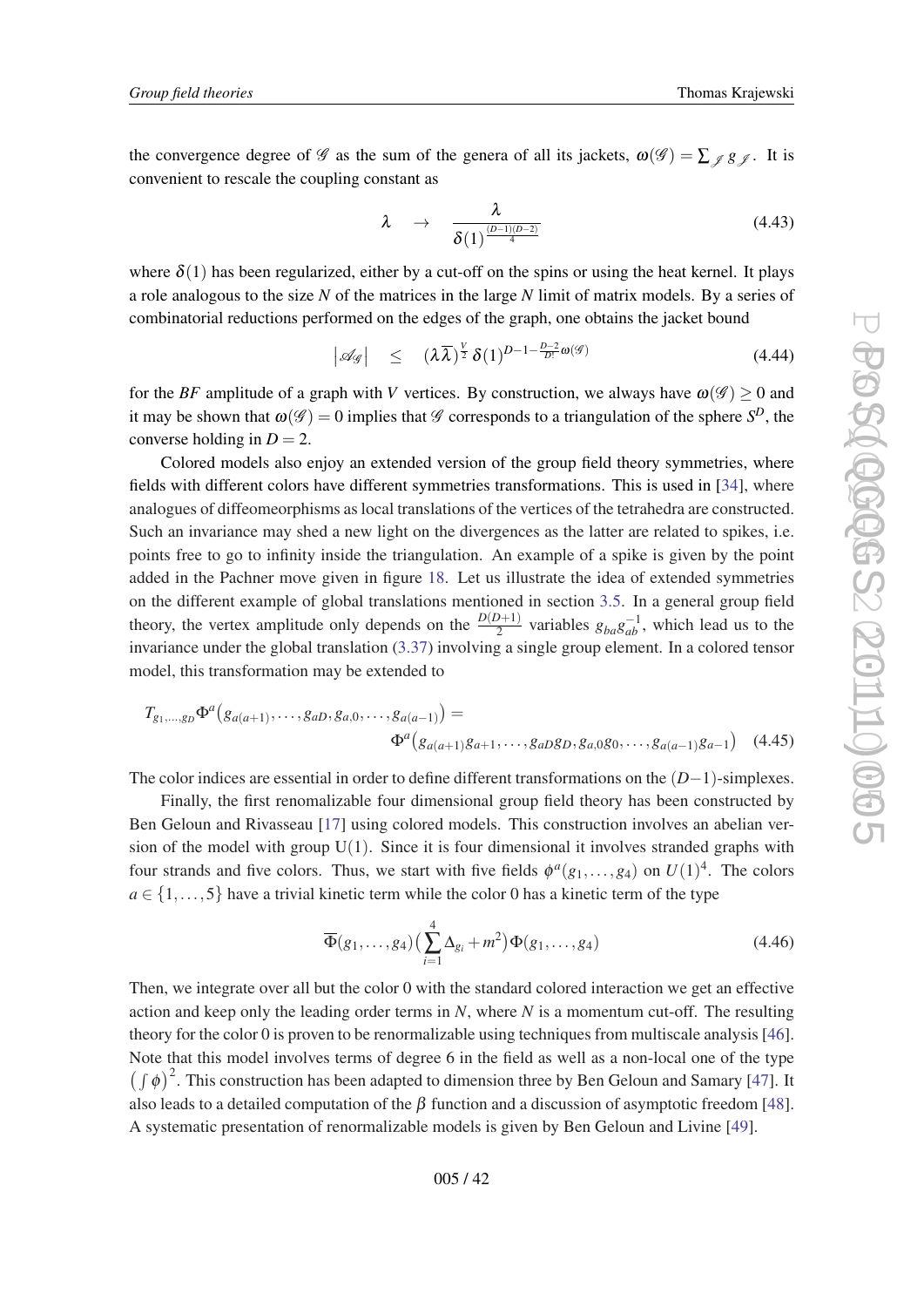## 4.5 The Lorentzian EPRL/FK model

Before we come to grips with its group field theory formulation, we give a very brief overview of the EPRL/FK spin foam model of Lorentzian quantum gravity in dimension four. This model has been defined by Engle, Pereira, Rovelli and Livine [[50\]](#page-56-0) and Freidel and Krasnov [[51\]](#page-56-0), building on earlier work of Livine and Speziale [\[52](#page-56-0)]. We adopt here the formulation presented in [[53](#page-56-0)] and refer to the lectures by Rovelli [\[7\]](#page-54-0) for a thorough overview, including recent applications.

Recall that the action of pure gravity can be written as

$$
S[e, \omega] = \frac{1}{32\pi G} \int_{\mathcal{M}} \text{Tr } B \wedge R \tag{4.47}
$$

where  $R = d\omega + \omega \wedge \omega$  is the curvature of the Lorentzian spin connection  $\omega$  with values in the Lie algebra of  $SL(2,\mathbb{C})$  and *B* is a 2-form with values in the Lie algebra of the Lorentz group

$$
B = \star(e \wedge e) + \frac{1}{\gamma} e \wedge e \tag{4.48}
$$

with *e* the vierbein and γ the Immirzi parameter. All the field carry internal Lorentz indices raised or lowered with the tensors  $\eta^{IJ}$  and  $\eta_{IJ}$ . Trace and star are shorthands for Tr  $B \wedge R = B^{IJ} \wedge R_{IJ}$  and  $(\star B)_{IJ} = \frac{1}{2}$  $\frac{1}{2} \varepsilon_{IJKL} B^{KL}$ . In the Einstein-Cartan formulation of gravity, the second term involving the Immirzi parameter is absent. This term has no effect in the classical formulation of pure gravity but is instrumental in making contact with loop quantum gravity.

If we momentarily disregard the constraint (4.48) and consider *B* as an arbitrary 2-form with values in the Lie algebra of  $SL(2,\mathbb{C})$ , then the theory given by the action [\(4.47](#page-1-0)) is nothing but a *BF* theory with gauge group  $SL(2,\mathbb{C})$ . Although its gauge group is non compact, it can be formally quantized in terms of spin foams using a discretization and writing the Dirac distribution as

$$
\delta(g) = \sum_{j} \int_{\mathbb{R}} d\rho \left(\rho^2 + j^2\right) \operatorname{Tr}_{V_{j,\rho}}(g) \tag{4.49}
$$

where the sum runs over all representations of the principal series described in the last section [A](#page-49-0). This would lead to a vertex amplitude of the *BF* type as in [\(4.6\)](#page-31-0).

Roughly speaking, taking into account the constraint (4.48) amounts to restrict the summation to the representations that obey  $\rho = \gamma i$  and project onto the SU(2) subrepresentation of lowest spin in the decomposition [\(A.14\)](#page-51-0). This amounts to replacing the  $\delta$  function on  $SL(2,\mathbb{C})$  by

$$
\sum_{j} \int_{SU(2)} dk \, d_j^2 \, \text{Tr}_{V_j}(k) \, \text{Tr}_{V_{j,\gamma j}}(gk) = \sum_{j} d_j \, \text{Tr}_{V_j} \left( Y_{j,\gamma j}^{\dagger} g Y_{j,\gamma j} \right) \tag{4.50}
$$

with  $Y_{i,o}: V_i \to V_{i,o}$  the embedding as SU(2) representation. The integration over *k* implements a projection onto  $V_j$ , as follows from the Schur orthogonality relations ([A.12](#page-51-0)). Therefore, the vertex reads

$$
\mathscr{A}_{v}(h_{ab}) = \int_{\mathrm{SL}(2,\mathbb{C})^4} \prod_{0 \le a \le 4} d'g_a \prod_{0 \le a < b \le 4} \left\{ \sum_{j_{ab}} d_{j_{ab}} \mathrm{Tr}_{V_{j_{ab}}} \left[ h_{ab} Y_{j_{ab}, \gamma j_{ab}} g_a g_b^{-1} Y_{j_{ab}, \gamma j_{ab}}^{\dagger} \right] \right\} \tag{4.51}
$$

where  $\prod_{0 \le a \le 4} d'g_a$  means that, because of the gauge invariance  $g_a \to g_a g$ , one of the non compact  $SL(2,\mathbb{C})$  integration has to be dropped. Note that  $h_{ab}$  commutes with  $Y_{j_{ab},\gamma_{j_{ab}}}$ .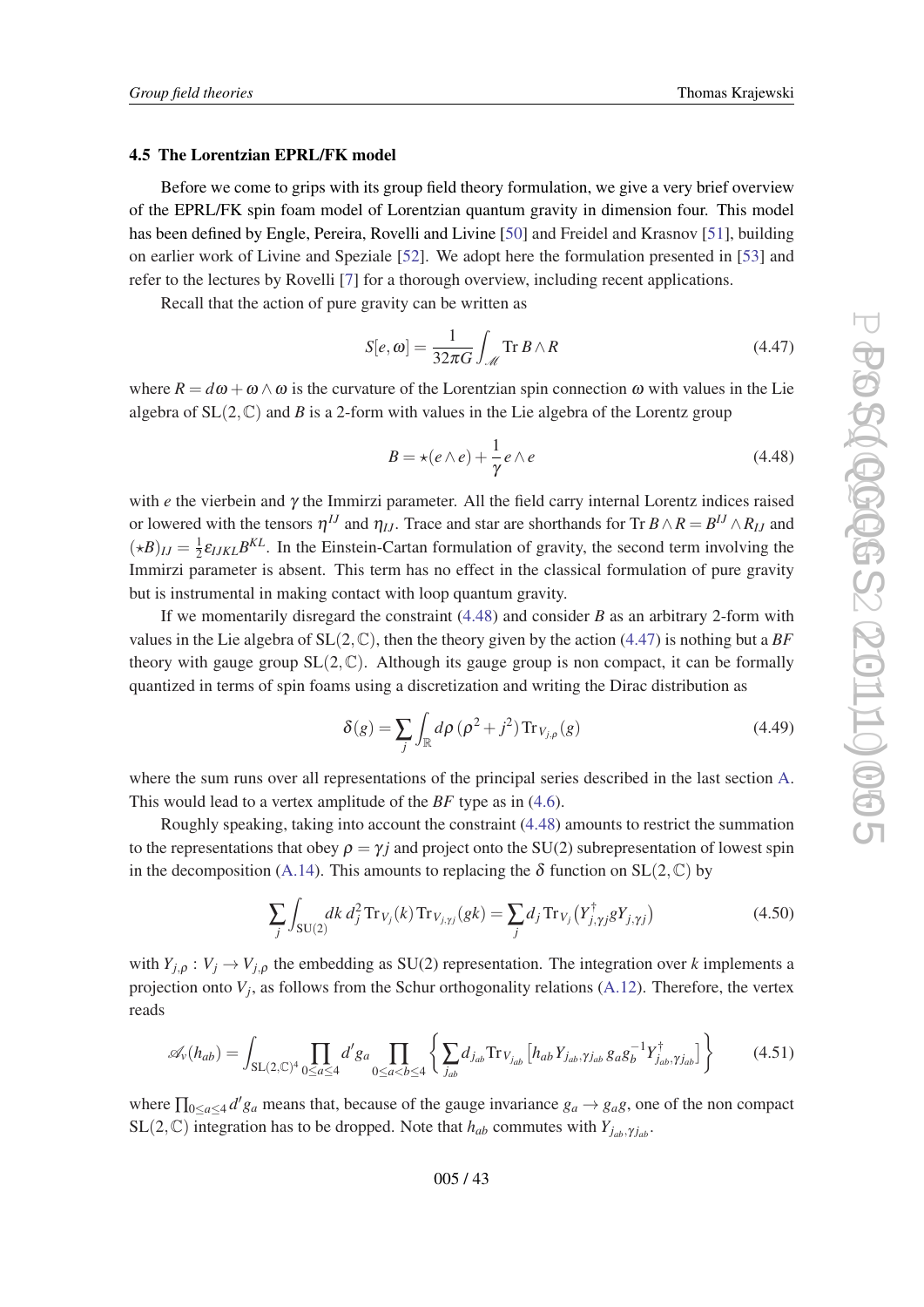<span id="page-43-0"></span>In this expression, we have used labels  $a, b \in \{0, \ldots, 4\}$  for the tetrahedra on the boundary and the explicit expression of the vertex amplitude relies on the specific ordering from *a* to *b* with  $a < b$ . This defines a choice of an orientation of the faces or, equivalently, of the boundary links. Let us show that  $\mathscr{A}(h_l)$  does not depend on such a choice, provided we trade the corresponding link variable  $h_l$  for its inverse. Our argument relies on the existence of an antilinear map  $J: V_{j,\rho} \to V_{j,\rho}$ acting on unitary irreducible representations of the principal series of  $SL(2,\mathbb{C})$  that commutes with the group action and preserves the scalar product  $\langle J\psi|J\chi\rangle = \langle \chi|\psi\rangle$ , whose explicit form is given in [\(A.6](#page-50-0)). Therefore, if  $\psi_i$  is an orthornormal basis of  $V_{j,\rho}$ , so is  $J\psi_i$  and we have

$$
\mathrm{Tr}_{V_{j,\rho}}(g) = \sum_{i} \langle J\psi_i | g J\psi_i \rangle = \sum_{i} \langle J\psi_i | Jg\psi_i \rangle = \sum_{i} \langle g\psi_i | \psi_i \rangle = \sum_{i} \langle \psi_i | g^{-1}\psi_i \rangle = \mathrm{Tr}_{V_{j,\rho}}(g^{-1}) \quad (4.52)
$$

It is also interesting to notice that this amplitude differs from the *BF* amplitude with gauge group  $SU(2)$  [\(4.6\)](#page-31-0) only through the range of the integration over the variables  $g_a$ , *BF* theory being recovered if we integrate over  $SU(2)$  instead of  $SL(2,\mathbb{C})$ .

Gluing together all the 4-simplexes, the amplitude for an arbitrary 2-complex can be written as

$$
\mathscr{A}_{\mathscr{C}}(h_l) = \int_{\mathrm{SL}(2,\mathbb{C})^{4V}} \prod_{e,v} d'g_{v,e} \left\{ \prod_f \mathscr{A}_f(g_{v,e}, h_l) \right\} \tag{4.53}
$$

where an  $SL(2,\mathbb{C})$  has been assigned to each pair of a vertex *v* which is not a node and an edge *e* incident to *v*. For a face f that does not meet the boundary of  $\mathscr{C}$ , the face amplitude is defined by

$$
\mathscr{A}_f(g_{v,e}) = \sum_j d_j \operatorname{Tr}_{V_j} \Big[ \prod_{v \in \partial f} \overrightarrow{Y}_{j,\gamma j}^{\dagger} g_{v,e^+(v)} (g_{v,e^-(v)})^{-1} Y_{j,\gamma j} \Big] \tag{4.54}
$$

with *e* <sup>+</sup>(*v*) (resp. *e*−(*v*)) the edge entering (resp. leaving) *v* according to the orientation chosen for the face. If  $f$  meets the boundary, an extra  $SU(2)$  variable  $h_l$  has to be inserted on the link between two vertices. This amplitude does not depend on the choice of the face orientation provided we invert the link variable  $h_l$ . Moreover, for a complex without boundary, it is real thanks to the unitary of the representation,

The boundary of a 2-complex is a graph  $\Gamma = \partial \mathscr{C}$  and the spin foam amplitude  $\mathscr{A}_{\mathscr{C}}(h_l)$  defines a wave function in

$$
\mathcal{A}_{\mathcal{C}}(h_l) \in \mathcal{H} = L^2(\text{SU}(2)^L/\text{SU}(2)^N)
$$
\n(4.55)

where the node gauge transformations  $g_n \in SU(2)$  act on the link variables as  $h_l \to g_{s(l)} h_l g_{t(l)}^{-1}$  $t_{t(l)}^{-1}$ . This may be extended to gauge transformations with values in  $SL(2,\mathbb{C})$  provided we use projected spin networks [[54](#page-56-0)].

The sums over spins in the EPRL/FK model are in general divergent and require some regularization. Trading the Lorentz group for its quantum group deformation [\[55](#page-56-0)] leads to a finite model [[58\]](#page-56-0) and [\[59](#page-56-0)], which is expected to correspond to a non vanishing cosmological constant.

There is also a euclidian version of the EPRL/FK model based on the group  $SU(2) \times SU(2)$ instead of SL(2,  $\mathbb{C}$ ). For  $0 < \gamma < 1$ , it involves the representations  $V_{j^+} \otimes V_{j^-}$  with  $j^{\pm} = \frac{1 \pm \gamma}{2}$  $\frac{\pm \gamma}{2}$  and the subrepresentation  $V_j$  of highest spin  $j = j^+ + j^-$  of the diagonal SU(2) subgroup.

Finally, let us conclude this section by emphasizing that the EPRL/FK model corrects two drawbacks of the older Barrett-Crane model, defined for Lorentzian geometries in [\[60](#page-56-0)]. First, its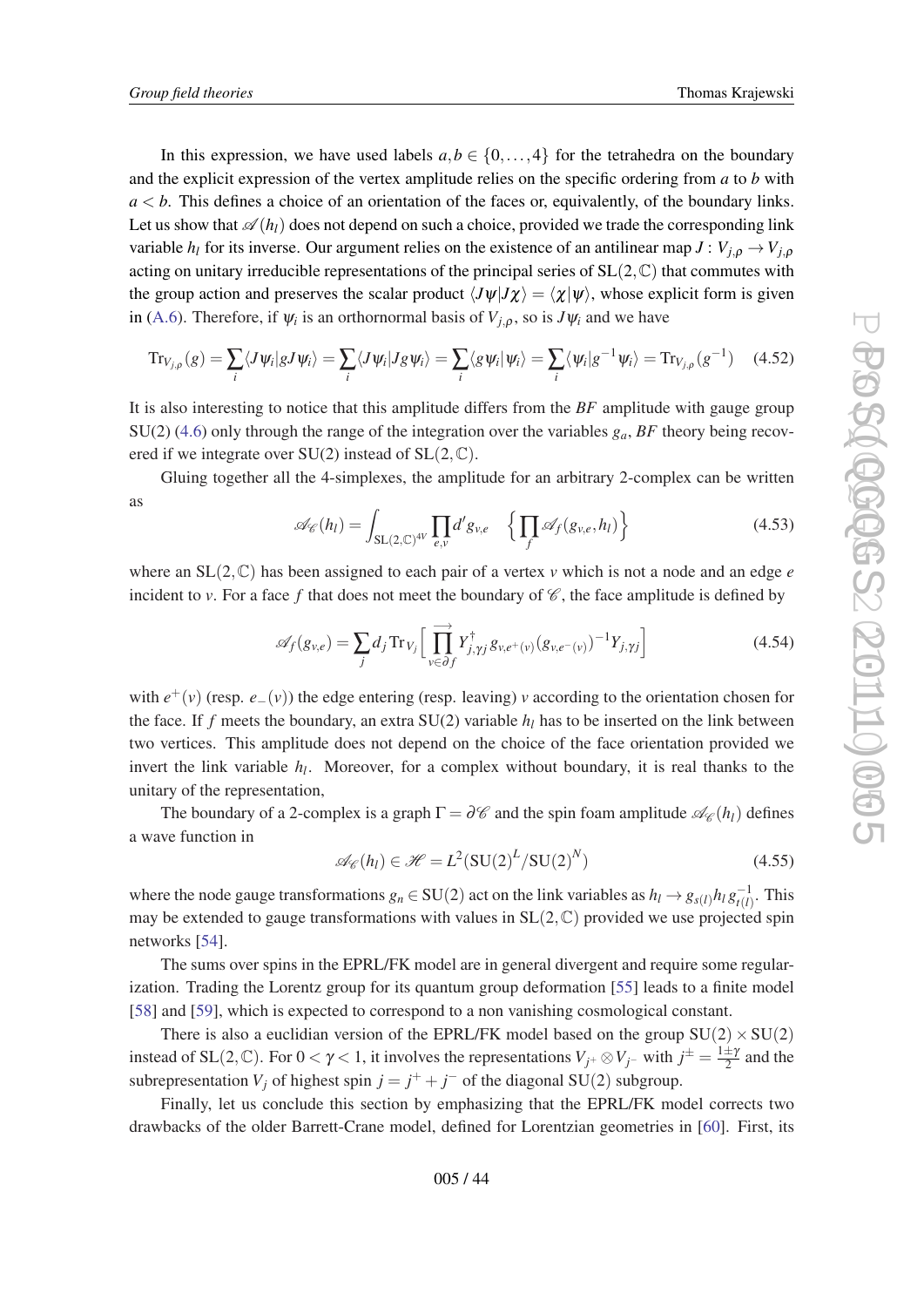<span id="page-44-0"></span>asymptotic expansion in the large spin limit reproduces Regge calculus, as shown in [\[61\]](#page-56-0) for a single 4-simplex and in [\[62\]](#page-56-0) for an entire 2-complex, using the stationary phase method. Second, its relation to the kinematical loop quantum gravity Hilbert space is transparent since it involves the Immirzi parameter and SU(2) boundary states [\[7](#page-54-0)].

## 4.6 Group field theory formulation of the lorentzian EPRL/FK model

Once the vertex amlitude of a spin foam model is known, the general techniques presented in section [3.5](#page-22-0) can be applied to construct the associated group field theory. In the case of the EPRL/FK vertex, this leads to the interaction

$$
V(\Phi) = \frac{\lambda}{5} \int_{SU(2)^{20}} \prod_{0 \le a \ne b \le 4} dg_{a,b} \int_{SL(2,\mathbb{C})^4} \prod_{0 \le a \le 4} d'g_a
$$
  

$$
\left\{ \prod_{0 \le a < b \le 4} \left\{ \sum_{j_{ab}} d_{j_{ab}} \text{Tr}_{V_{j_{ab}}} \left[ g_{ab}^{-1} Y_{j_{ab}, \gamma j_{ab}}^{\dagger} g_a g_b^{-1} Y_{j_{ab}, \gamma j_{ab}} g_{ba} \right] \right\} \times
$$
  

$$
\times \prod_{0 \le a \le 4} \Phi(g_{a(a+1)}, \dots, g_{a4}, g_{a,0} \dots, g_{a(a-1)}) \right\} \quad (4.56)
$$

This interaction is adapted to colored models by adding a color index  $\Phi^a(g_{a(a+1)},\ldots,g_{a4},g_{a,0}\ldots,g_{a(a-1)}).$ It is also invariant under gauge transformations [\(3.38](#page-25-0)) and global translations [\(3.37](#page-25-0)) since  $Y_{i,o}$  commutes with the SU(2) action. The propagator can be chosen to be either the trivial one ([3.30\)](#page-23-0) or the projector onto SU(2) gauge invariant states [\(3.50](#page-27-0)). Then, an arbitrary Feynman graph is evaluated by performing the SU(2) integration using Schur's orthogonality relations [\(A.12\)](#page-51-0) and yields the EPRL/FK spin foam amplitude ([4.53\)](#page-43-0) for the partition function as a sum over graphs without external legs. The case of spin foams with non trivial boundary can be treated along the lines presented in section [3.6.](#page-28-0)

Using the canonical basis (see appendix [A](#page-49-0)), the interaction can be written in terms of coherent states (see appendix [B\)](#page-51-0). Indeed,

$$
\sum_{j_{ab}} d_{j_{ab}} \text{Tr}_{V_{j_{ab}}} \left[ g_{ba} Y_{j_{ab}, \gamma j_{ab}}^{\dagger} g_{a} g_{b}^{-1} Y_{j_{ab}, \gamma j_{ab}} g_{ab}^{-1} \right] =
$$
\n
$$
\sum_{j_{ab}} (d_{j_{ab}})^{2} \int_{S^{2}} d n_{ab} \frac{\left[ \langle n_{ab} | (g_{ba} g_{a})^{\dagger} g_{ab} g_{b} | n_{ab} \rangle \right]^{2j_{ab}}}{\left[ \langle n_{ab} | g_{a}^{\dagger} g_{a} | n_{ab} \rangle \right]^{(\mathrm{i} \gamma j_{ab} + 1 + j_{ab})} \left[ \langle n_{ab} | g_{b}^{\dagger} g_{b} | n_{ab} \rangle \right]^{(-\mathrm{i} \gamma j_{ab} + 1 + j_{ab})}} (4.57)
$$

Replacing this in the expression of the vertex (4.56), we get

$$
V(\Phi) = \frac{\lambda}{5} \int_{SU(2)^{20}} \prod_{0 \le a \ne b \le 4} dg_{a,b} \int_{SL(2,\mathbb{C})^4} \prod_{0 \le a \le 4} d'g_a \sum_{j_{ab}} (d_{j_{ab}})^2 \int_{S^2} dn_{ab}
$$

$$
\left\{ \prod_{0 \le a < b \le 4} \frac{\left[ \langle n_{ab} | (g_{ba}g_a)^{\dagger} g_{ab}g_b | n \rangle \right]^{2j_{ab}}}{\left[ \langle n_{ab} | g_a^{\dagger} g_a | n_{ab} \rangle \right]^{(i\gamma_{j_{ab}} + 1 + j_{ab})} \left[ \langle n_{ab} | g_b^{\dagger} g_b | n_{ab} \rangle \right]^{(-i\gamma_{j_{ab}} + 1 + j_{ab})}}
$$

$$
\prod_{0 \le a \le 4} \Phi(g_{a(a+1)}, \dots, g_{a4}, g_{a,0} \dots, g_{a(a-1)}) \right\} \quad (4.58)
$$

005 / 45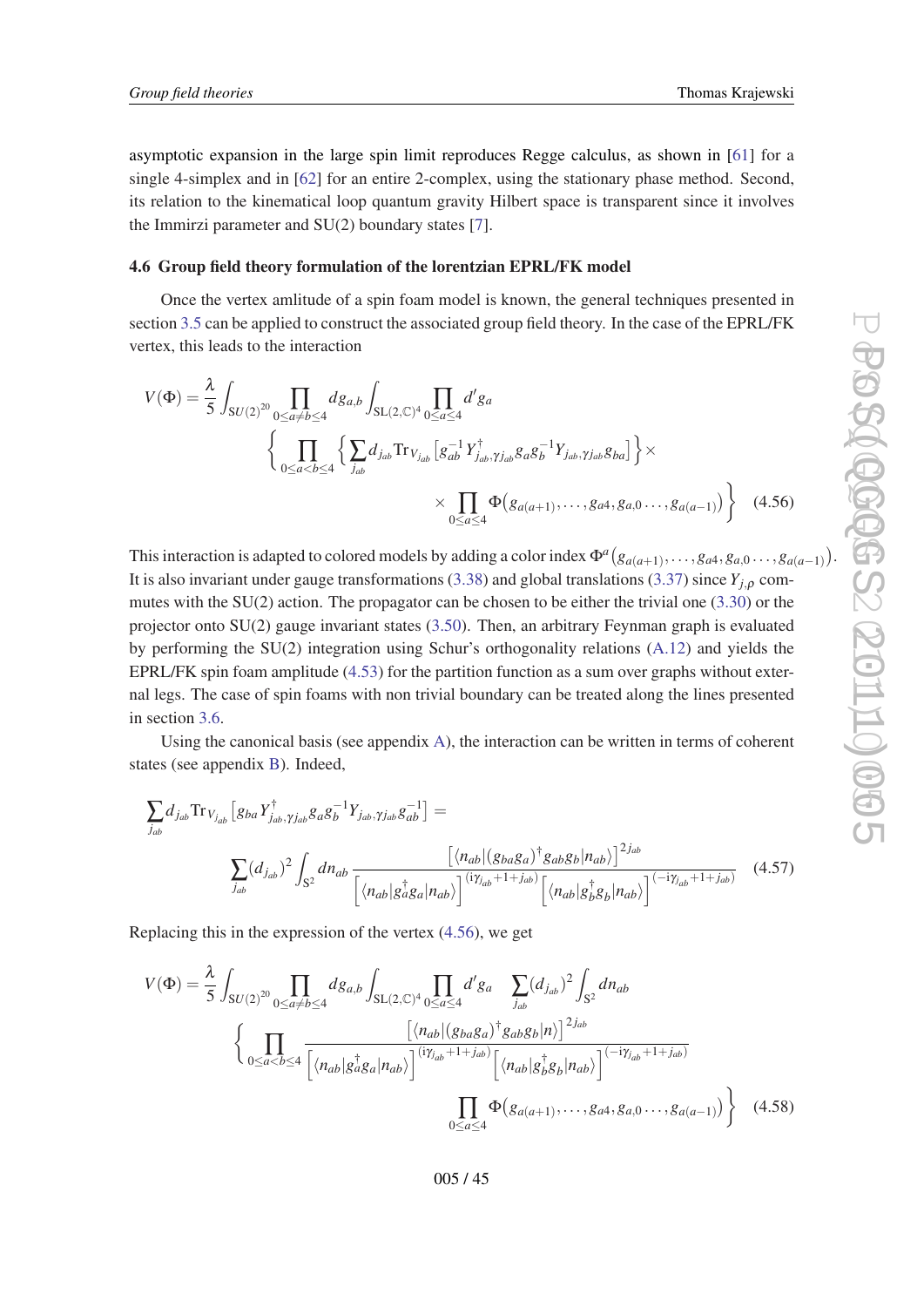Using this representation of the vertex, the sum over spins can be performed explicitly. Indeed, starting with a geometrical series, we get

$$
\sum_{2j \in \mathbb{N}} (2j+1)^2 \xi^{2j} = \left(\xi \frac{d}{d\xi} + 1\right)^2 \frac{1}{1-\xi} = \frac{1+\xi}{(1-\xi)^3}
$$
(4.59)

which is convergent for  $|\xi| < 1$  and becomes singular at  $\xi = 1$ . Therefore, we set

$$
\xi_{ab} = \frac{\langle n|(g_{ab}g_a)^{\dagger}g_{ab}g_b|n\rangle}{\left[\langle n|(g_{ba}g_a)^{\dagger}g_{ba}g_a|n\rangle\right]^{\frac{i\gamma+1}{2}}\left[\langle n|(g_{ab}g_b)^{\dagger}g_{ab}g_b|n\rangle\right]^{\frac{-i\gamma+1}{2}}}
$$
(4.60)

so that the sum over spins is expressed in terms of the previous function.

By the Cauchy-Schwartz inequality  $|\langle \chi | \psi \rangle|^2 \le \langle \chi | \chi \rangle \langle \psi | \psi \rangle$ , it turns out that we always have  $|\xi_{an}| \leq 1$ . Moreover, the equality  $|\langle \chi | \psi \rangle|^2 = \langle \chi | \chi \rangle \langle \psi | \psi \rangle$  is reached only when the kets  $|\chi \rangle$  and  $|\psi\rangle$  are proportional. In our context, it amounts to

$$
\frac{g_{ab}g_a|n_{ab}\rangle\langle n_{ab}|g_a^{\dagger}g_{ba}^{\dagger}}{\langle n_{ab}|g_a^{\dagger}g_a|n_{ab}\rangle} = \frac{g_{ba}g_b|n_{ab}\rangle\langle n_{ab}|g_b^{\dagger}g_{ab}^{\dagger}}{\langle n_{ab}|g_b^{\dagger}g_b|n_{ab}\rangle}
$$
(4.61)

which is precisely the gluing condition found in the analysis of the asymptotic behavior of the vertex [\[61](#page-56-0)]. Geometrically, it means that the bivectors defining the geometry of the triangles *ab* and *ba* in the four simplex agree.

This leads us to an interesting analogy with the mass shell of ordinary quantum field theory, as first noticed by Pereira in his PhD thesis [\[65](#page-56-0)]. From the viewpoint of group field theory, the vertex becomes singular when the geometry is close to a real geometry. This is reminiscent of the mass shell singularity in quantum field theory, whose propagator is singular when the particles are real. It is particularly clear if we use Schwinger's proper time, as introduced in section [2.4](#page-9-0)

$$
\frac{1}{k^2 + m^2 + i\varepsilon} = \int_0^\infty d\alpha \exp\left\{ \alpha (k^2 + m^2 + i\varepsilon) \right\} \tag{4.62}
$$

In particular, we can also regulate the sum over spins by inserting a factor of  $(e^{-\varepsilon})^{j_{ab}}$ , with  $\varepsilon > 0$ . In this construction, the spins *jab* play in group field theory a role similar to the Schwinger parameter in quantum field theory.

Note that a group field theory reproducing the EPRL/FK spin foam amplitude is by no means unique. We have chosen to work with fields defined on  $SU(2)^4$  and put the vertex weight in the interaction. It could also be possible to split this weight into two parts and put them on the propagators, so that we would have a propagator of the type

$$
\mathcal{K}(g_1,\ldots,g_4;\tilde{g}_1,\ldots,\tilde{g}_4) = \int_{\mathrm{SL}(2,\mathbb{C})^2} dg d\tilde{g} \prod_{0 \le a \le 4} \left\{ \sum_{j_a} d_{j_a} \mathrm{Tr}_{V_{ja},\gamma_{ja}} \left[ g_a(\tilde{g}_a)^{-1} \tilde{g} Y_{j_a,\gamma_{jab}}^{\dagger} Y_{j_a,\gamma_{ja}} g^{-1} \right] \right\} \tag{4.63}
$$

and an interaction of the SL(2, C) *BF* type. This requires us to work with a group field  $\Phi(g_1,...,g_4)$ defined on  $SL(2,\mathbb{C})^4$  and use the  $SL(2,\mathbb{C})$  analogue of Schur's orthogonality relations to recover the spin foam amplitude. Because of the non compact nature of the group, this is slightly more technical. Moreover, factoring out the gauge degrees of freedom by dropping one of the  $SL(2,\mathbb{C})$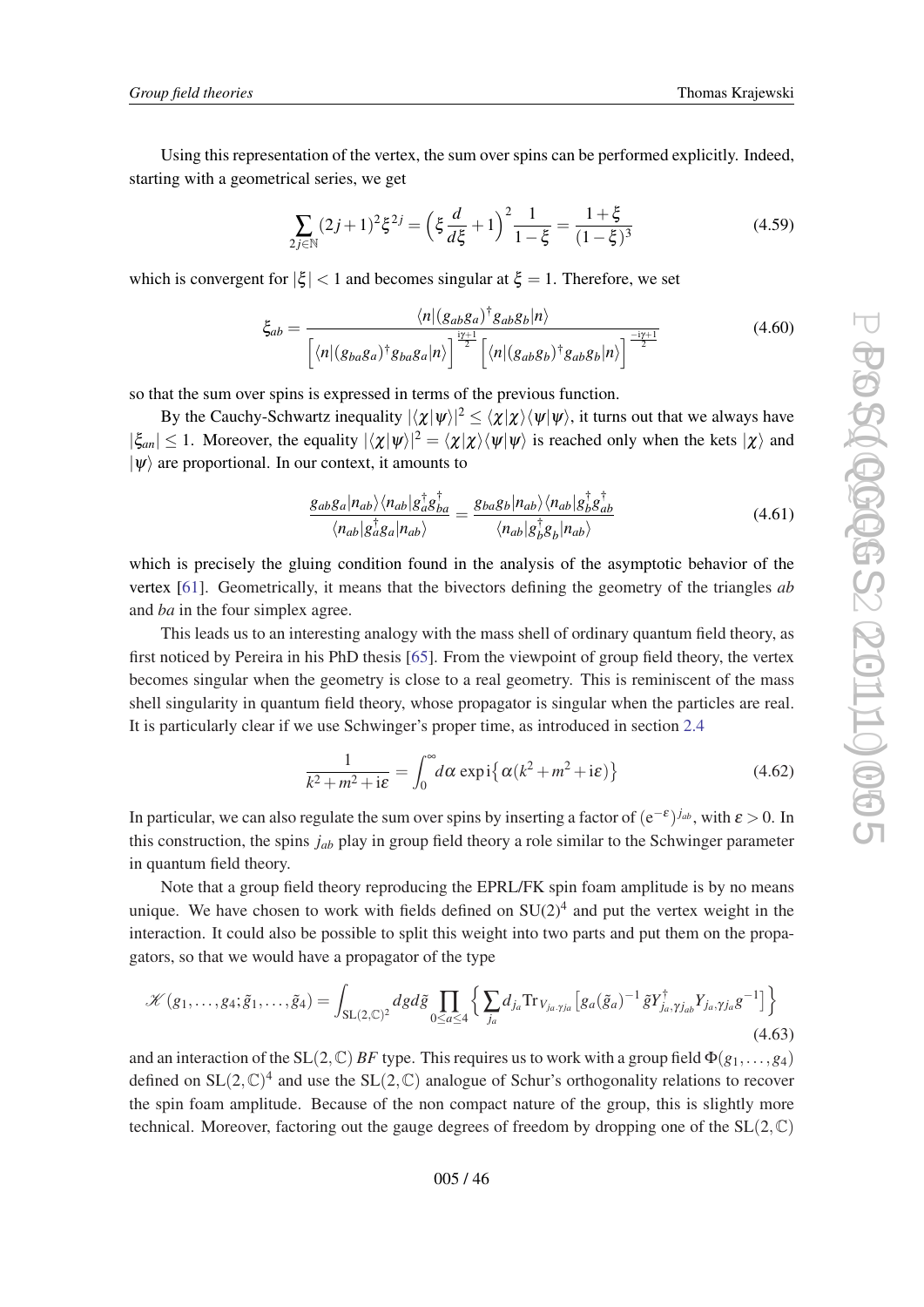integrations at each vertex is no longer possible and requires more work. In the euclidian version of the model,  $SL(2,\mathbb{C})$  is replaced by  $SU(2)\times SU(2)$  and does not create any difficulty. This is the formulation intially proposed in [[51\]](#page-56-0) and further developed in [[63\]](#page-56-0) and [\[64](#page-56-0)].

The field  $\Phi(g_1,...,g_4)$  obeying the SU(2) invariance property  $\Phi(g_1,...,g_{34}) = \Phi(g_1,...,g_4)$ is related to a quantum tetrahedron [[32\]](#page-55-0) embedded in three dimensional space, as shown by the discussion following ([4.13\)](#page-33-0). Therefore, the external legs of a group field theory Feynman graph define the boundary tetrahedra. If we further include a boundary graph observable as defined in [\(3.55\)](#page-28-0), we recover the EPRL/FK spin foam amplitude for a 2-complex with boundary in terms of spin networks. In a four dimensional theory, it is more transparent to work with projective spin networks since they yield a manifestly covariant formulation [[54\]](#page-56-0). This is achieved by introducing an extra variable *x* in the coset  $SL(2,\mathbb{C})/SU(2)$ . It is represented by  $g_x \in SL(2,\mathbb{C})$ , up to a multiplication on the right by  $h \in SU(2):g_x$  and  $g_xh$  represent the same *x*. Moreover, any  $x \in SL(2,\mathbb{C})/SU(2)$  can be represented in a unique way as a positive definite matrix  $X = g_x g_x^{\dagger}$  of determinant one. Writing any such matrix as  $X = X^I \sigma_I$  with  $\sigma_I$  the identity and the Pauli matrices, we can identify *X* with a normalized future-pointing time-like vector in the hyperboloid  $H^+$ . Then, we expand the field describing a tetrahedron in three dimensional space as in ([4.12](#page-32-0))

$$
\Phi(h_1, \ldots, h_4) = \sum_{\substack{j_1, \ldots, j_D, m_1, \ldots, m_D \\ \text{interwhere between } j_1, \ldots, j_4}} M_{m_1, \ldots, m_D}^{j_1, \ldots, j_4; i} \mathcal{D}_{m_1, m_1'}^{j_1}(h_1) \cdots \mathcal{D}_{m_4, m_4'}^{j_4}(h_4) i_{m_1', m_4'}^{*} \tag{4.64}
$$

with  $h_i \in SU(2)$ . Its four dimensional cousin is expressed as

$$
\widetilde{\Phi}(X,g_1,\ldots,g_4) = \sum_{\substack{j_1,\ldots,j_D,m_1,\ldots,m_D\\ \text{intertwiner between } j_1,\ldots,j_4}} M^{j_1,\ldots,j_4; i}_{m_1,\ldots,m_D} \mathcal{D}_{j_1,m_1,j_1,m_1'}^{j_1,\gamma j_1}(g_1g_x)\cdots \mathcal{D}_{j_4,m_4,j_4,m_4'}^{j_4,\gamma j_4}(g_4g_x) i_{m_1',m_4'}^*(4.65)
$$

with  $g_i \in SL(2, \mathbb{C}), X \in H^+$  and

$$
\mathscr{D}_{k,m,k'm'}^{\rho,j}(g) =_{\rho,j} \langle k,m|g|k',m'\rangle_{\rho,j} \tag{4.66}
$$

the matrix element of  $g \in SL(2,\mathbb{C})$  in the unitary representation  $V_{i,o}$  of the principal series (see appendix [A\)](#page-49-0). Note that  $\tilde{\Phi}$  only depends on  $X = g_x g_x^{\dagger}$  because of the SU(2) gauge invariance of  $\Phi$ .

The field  $\widetilde{\Phi}$  is invariant under the SL(2, C) transformation

$$
\widetilde{\Phi}(g^{-1} \triangleright X, g_1 g, \dots, g_4 g) = \widetilde{\Phi}(X, g_1, \dots, g_4)
$$
\n(4.67)

with  $g \triangleright X = gXg^+$  the standard Lorentz transformation of *X*. The field  $\Phi(h_1, \ldots, h_4)$  is recovered by assuming that  $X = \overline{X} = (1,0,0,0)$  and restricting the argument of the field to SU(2). In order not to introduce spurious degrees of freedom, we assume that the group elements in (4.65) are such that  $X = g \triangleright \overline{X}$ . Therefore,  $\phi$  does not contain more degrees of freedom than  $\phi$ , it merely provides a covariant version of the latter, with *X* the four dimensional normal to the tetrahedron under consideration.

Finally, let us note that one can rewrite the interaction in terms of the new field  $\Phi$ , trading the integration over the group elements  $g_a$  in ([4.56\)](#page-44-0) for an integration over the normals  $X_a$ , taking into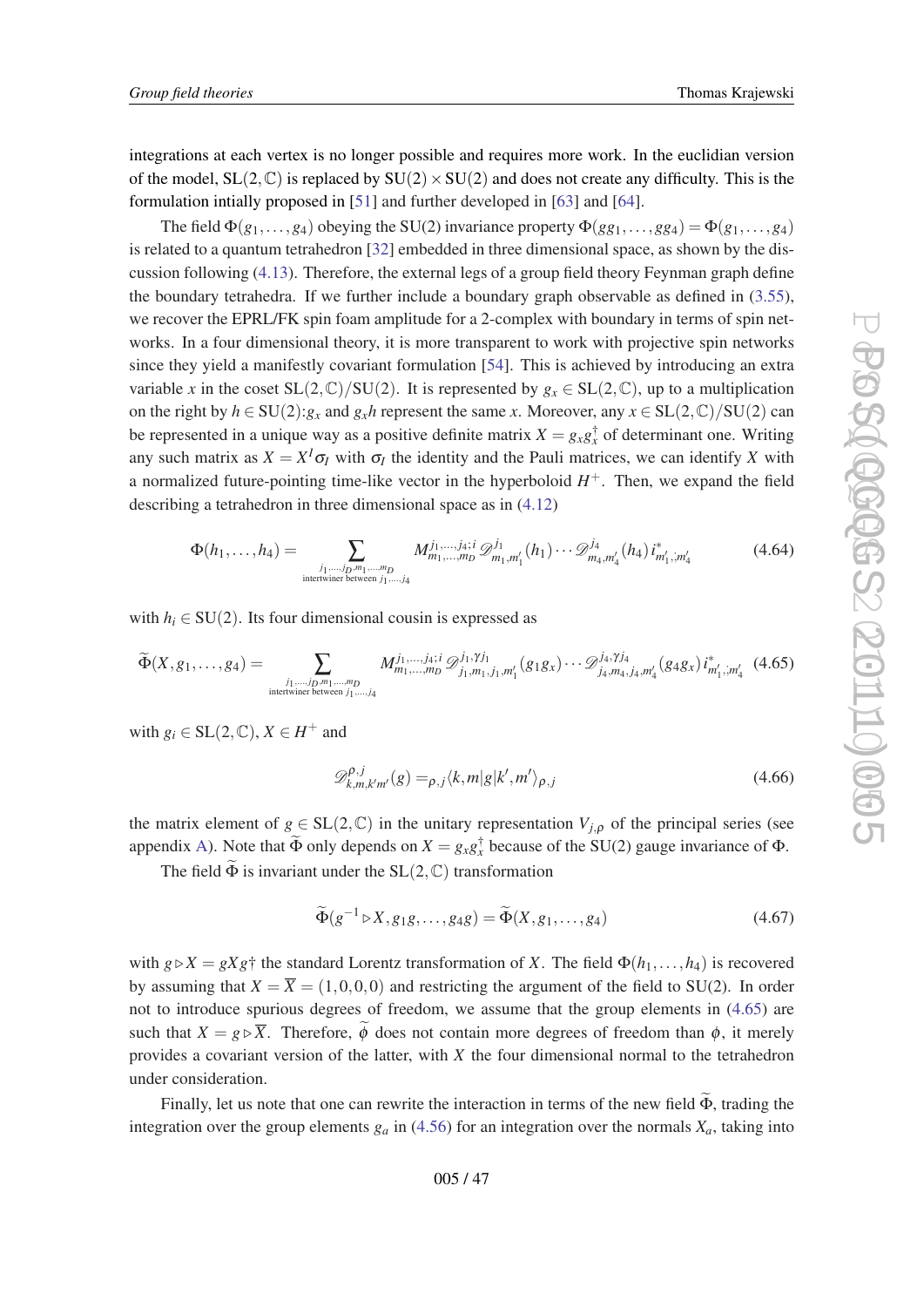account the properties of the  $SL(2,\mathbb{C})$  Haar measure recalled in Appendix [A,](#page-49-0)

$$
V(\tilde{\Phi}) = \frac{\lambda'}{5} \int_{(H^+)^4} \prod_{0 \le a \le 4} d'X_a \int_{SL(2,\mathbb{C})^{20}, X_a = g_{ab} \triangleright \overline{X}} \prod_{0 \le a \ne b \le 4} d'g_{a,b} \sum_{j_{ab}} (d_{j_{ab}})^2 \int_{S^2} dn_{ab}
$$

$$
\left\{ \prod_{0 \le a < b \le 4} \frac{\left[ \langle n_{ab} | g_{ba}^{\dagger} g_{ab} | n_{ab} \rangle \right]^{2j_{ab}}}{\left[ \langle n_{ab} | X_a | n_{ab} \rangle \right]^{(i\gamma_{jab} + 1 + j_{ab})} \left[ \langle n_{ab} | X_b | n_{ab} \rangle \right]^{(-i\gamma_{jab} + 1 + j_{ab})}}
$$

$$
\prod_{0 \le a \le 4} \tilde{\Phi}(X_a, g_{a(a+1)}, \dots, g_{a4}, g_{a,0} \dots, g_{a(a-1)}) \right\} \quad (4.68)
$$

 $\lambda'$  is a new coupling constant introduced in order to absorb normalization factors in the measure over  $H^+$ . Primed integration measures  $d'X$  and  $d'g$  signify that global  $SL(2,\mathbb{C})$  invariance has to be factored, because of gauge invariance. This could be done, for instance, by imposing that one of the normals is fixed.

# 5. Conclusion and outlook

In these lecture notes we have presented group field theory as a generalization of matrix models of two dimensional quantum gravity in order to deal with higher dimensional quantum gravity. We first generalized matrices  $M_{ij}$  to higher rank tensors  $M_{i_1...i_D}$  to generate a summation over *D*dimensional triangulations. Then, we promoted tensors to functions  $\Phi(g_1, \ldots, g_p)$  to account for the gravitational degrees of freedom as encoded in loop quantum gravity and spin foam models. In this case, the perturbative expansion of the group field theory path integral may be written as

$$
\langle \mathcal{O}_{\Gamma}[\Phi](h_l) \rangle_c = \sum_{\substack{T \text{ possibly disconnected triangulations with} \\ n \text{ boundary } (D-1)\text{-simplices}}} \frac{1}{C_T} \mathcal{A}_{T/\Gamma}(h_l) \tag{5.1}
$$

As shown in the last section, for a suitable choice of the action functional *S*[Φ], it reproduces the spin foam amplitudes of the Lorentzian EPRL/FK model. Therefore, it can be considered as a convenient generating functional for these amplitudes.

However, it is more than a mere generating functional: it provides a prescription to sum the various amplitudes. Its relation to spin foam models is similar to the relation of quantum field theory to particle physics, albeit in reverse logical order. Indeed, instead of starting with field quantization, particle physicists could have devised the Feynman rules for evaluating scattering processes between particles and only later realize that these follow from the perturbative expansion of a field theory. Needless to say that the quantum field viewpoint has been instrumental to understand various phenomena (for instance the relation to statistical physics through renormalization) and is the only way to related elementary particles physics to everyday life classical field theory.

Something similar may take place in quantum gravity. Loop quantum gravity and spin foam models provide a tentative description of the gravitational field at very short distances. The transition amplitudes they provide are the Feynman graph expansion of the group field theory path integral. Therefore, group field theory may shed a new light on loop quantum gravity through the use of quantum field theoretic techniques like semi-classical expansions, Schwinger-Dyson equations or Wilsonian renormalization.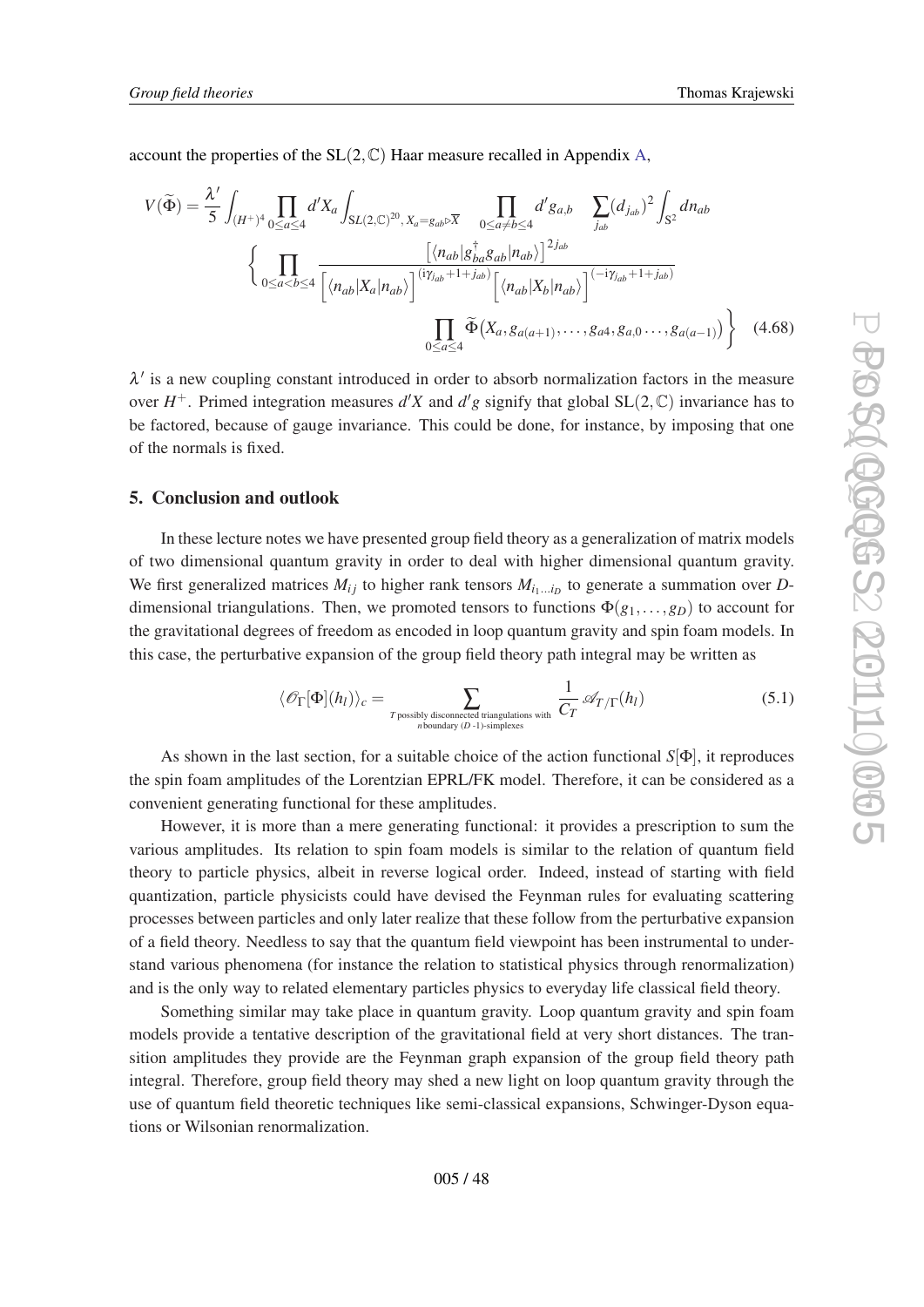However, in order for group field theory to qualify as a bona fide physical theory, a few problems have to be circumvented. Let us end these lectures by listing some of them as well as tentative solutions.

- Coupling to matter The group field theories we have presented only describe pure gravity, Matter fields have to be included in order to provide a physically sensible theory. Inclusion of matter can be performed in a variety of ways. For instance, one can add extra arguments to the group field  $\Phi$ , in analogy with the coupling of the Potts model to two dimensional gravity [\(2.37](#page-13-0)). Such a construction could be used to reproduce the spin foam amplitude of gravity coupled to Yang-Mills theory and fermions [[68](#page-57-0)]. Alternatively, matter fields can also arise as some excitations of the group field itself around a classical solution, as proposed by Di Mare and Oriti [\[69\]](#page-57-0). The simplest form of matter is certainly the vacuum, in the form of a non zero cosmological constant. It is known that the inclusion of a cosmological constant can be achieved by trading  $SU(2)$  or  $SL(2,\mathbb{C})$  for their q-derformed counterpart. Since quantum groups are Hopf algebras, it is natural to define group field theories based on Hopf algebras. Such a framework has been developed by Krasnov in order to include matter fields of various sorts [[70](#page-57-0)]. For instance, in the case of the Boulatov-Ooguri models, the basic field  $\Phi(g_1,...,g_n)$  is an element of  $\mathscr{A}^{\otimes D}$  where  $\mathscr{A}$  is the Hopf algebra of functions over SU(2). Then, the action can be expressed using the Haar measure, the coproduct and the antipode.
- Continuum theory through the double scaling limit Spin foam models provide a proposal for a quantum theory of gravity that relies on discretizations of space-time. It has to be related to a continuum, long distance, theory formulated in terms of fields living on a smooth manifold. The double scaling limit is essential in establishing the link between matrix models and two dimensional gravity by enhancing the contribution of triangulations with many simplexes. Since group field theories are generalizations of matrix models, it is reasonable to attempt a similar construction proceeding as follows. To begin with, we restrict the summation to spins  $j \leq N$  and identify various classes of graphs that correspond to a fixed topology and share the same power law behavior  $N^{\alpha}$  as  $N \rightarrow \infty$ , possibly after a renormalization of the coupling and/or the field. Next, let us assume that the summation over any such class of graph is convergent with  $\lambda \in [0, \lambda_c]$ , with  $\lambda_c$  a critical coupling and that it exhibits a power law behavior of the type  $(\lambda_c - \lambda)$ <sup> $\beta$ </sup> when  $\lambda \to \lambda_c$ . Note that such an algebraic singularity often results from the summation of tree-like graphs. Then, we can define the double scaling limit by simultaneously taking  $N \to \infty$  and  $\lambda \to \lambda_c$  with  $N^{\alpha}(\lambda - \lambda_c)^{\beta}$  held fixed. Although this is far from being realized in the EPRL/FK model, two important steps in this direction have already been taken in simpler models based on colored tensor models. First, Gurau has identified the dominant terms in the large *N* behavior of the Boulatov-Ooguri models in [\[16](#page-54-0)]. Second, in the case of tensor models without group arguments, Bonzom, Gurau, Riello and Rivasseau [\[71](#page-57-0)] have been able to sum the dominant class of graphs and show that it leads to a continuum limit. Alternatively, one could also consider two dimensional gravity coupled Yang-Mills theory as proposed in [\[72](#page-57-0)]. This is an interesting playground because it possesses a non trivial spin foam formulation and is technically simple since it only involves ribbon graphs.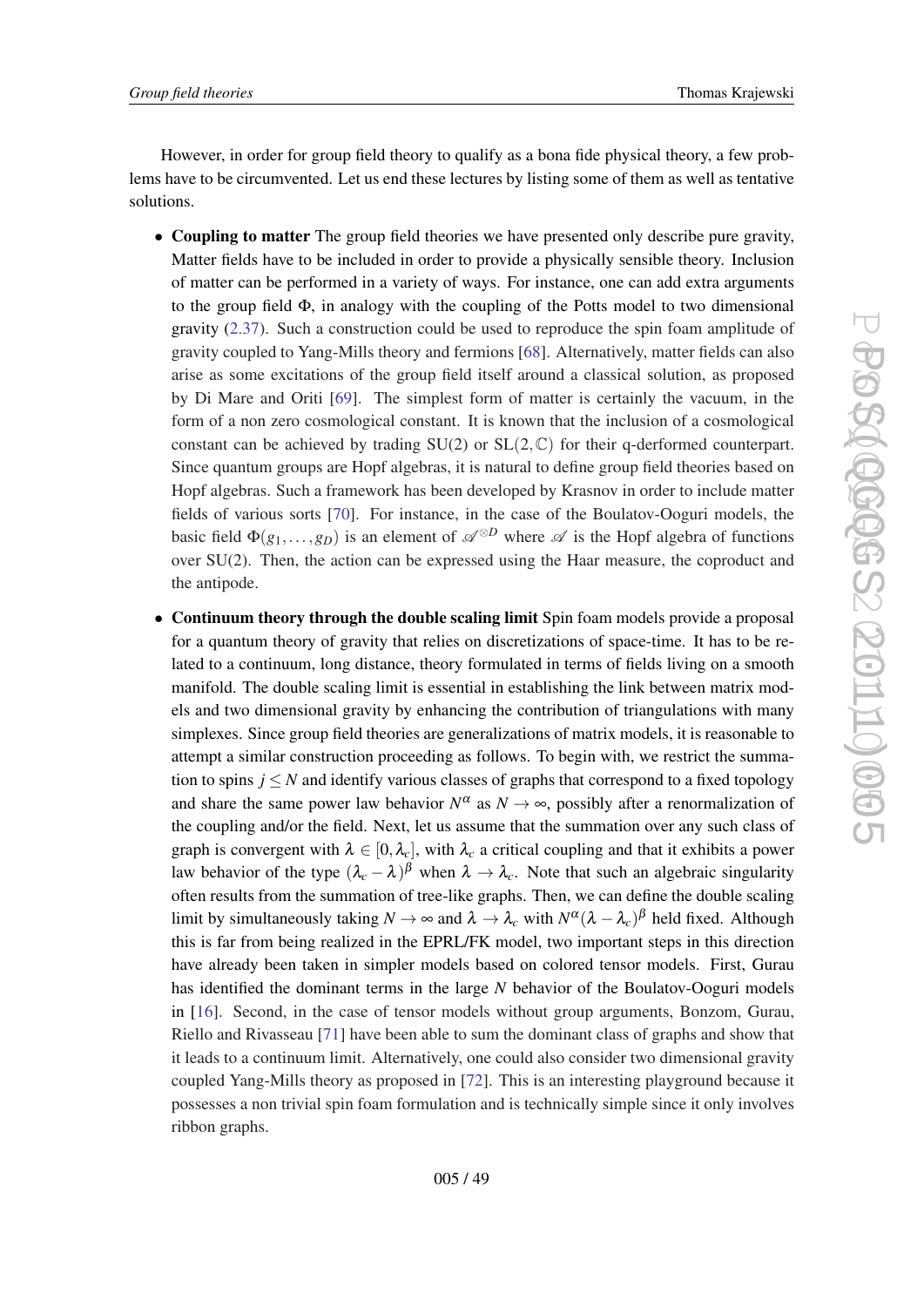<span id="page-49-0"></span>• Schwinger-Dyson equations and constrains on boundary states In order to understand various physically relevant situations, like early cosmology or black hole physics, it is necessary to relate group field theories to more conventional formulations of quantum gravity like loop quantum gravity. Since group field theory implements a prescription for the summation on spin foam amplitude contributing to a fixed boundary graph, it is interesting to translate such a prescription into an equation for the boundary state. This can be achieved through the Schwinger-Dyson equations [\(2.17](#page-7-0)). Indeed, choosing an external leg in a non necessarily connected *n*-point function, this leg can be either related to a vertex or to another external leg. When implemented on the expectation value of a boundary graph, a given (*D*−1) simplex can either split into *D* (*D*−1)-simplexes or identified with another (*D*−1)-simplex on the boundary, as noted by Freidel [[19\]](#page-54-0). The resulting equations do not refer anymore to spin foams but simply enforce constraints on the expectation values of boundary states, and have been shown to provide a higher dimensional generalization of the Virasoro constraints of two dimensional quantum gravity in the context of colored tensor models by Gurau [\[73](#page-57-0)] and by Bonzom to study the large *N* limit of colored tensor models [[74\]](#page-57-0). Schwinger-Dyson equations have also been used by Ooguri to control the sum over topologies in the three dimensional case [[75](#page-57-0)]. In the context of the EPRL/FK model, it would be interesting to study the possible relation of these constraints to loop quantum gravity, especially to the hamiltonian constraint. Alternatively, group field theory can also be used to define a effective hamiltonian constraint through a semi-classical expansion, as proposed by Livine, Oriti and Ryan [[76\]](#page-57-0).

Obviously, all these topics are related: the divergences may be cured through a renormalization procedure which may shed a new light on the low energy limit of the theory while the inclusion of matter fields may alter the renormalization group equations.

#### A. Principal series of unitary irreducible repreentations of *SL*(2,C)

In order to give the construction of the Lorentzian EPL/FK $\gamma$  model, it is necessary to list a few facts concerning the unitary irreducible representations of  $SL(2,\mathbb{C})$  [\[77](#page-57-0)]. We work with the group  $SL(2,\mathbb{C})$  of  $2\times 2$  complex matrices of determinant 1 which is the universal cover of connected component of the identity of the Lorentz group  $SO(3,1)$ , just as  $SU(2)$  is the universal cover of the rotation group SO(3). Unlike the latter,  $SL(2,\mathbb{C})$  is non compact so that its unitary representations are necessary infinite dimensional. When decomposing a function over  $SL(2,\mathbb{C})$  using the matrix elements of representations, only unitary irreducible representations of the principal series appear. These representations  $V_{j,\rho}$  are labelled by a real number  $\rho \in \mathbb{R}$  and a half-integer  $j \in \frac{\mathbb{Z}}{2}$  $\frac{2}{2}$  and admit two equivalent descriptions.

In the spinorial formulation, let  $V_{i,o}$  be the space of (not necessarily holomorphic) functions of  $z = (z_1, z_2) \in \mathbb{C}^2$  obeying the homogeneity property

$$
\psi(\lambda z) = \lambda^{-1 + i\rho + j} \overline{\lambda}^{-1 + i\rho - j} \psi(z)
$$
\n(A.1)

It is a Hilbert space for the scalar product

$$
\langle \chi | \psi \rangle = \int_{\mathbb{CP}^1} \Omega \, \overline{\chi} \psi \tag{A.2}
$$

005 / 50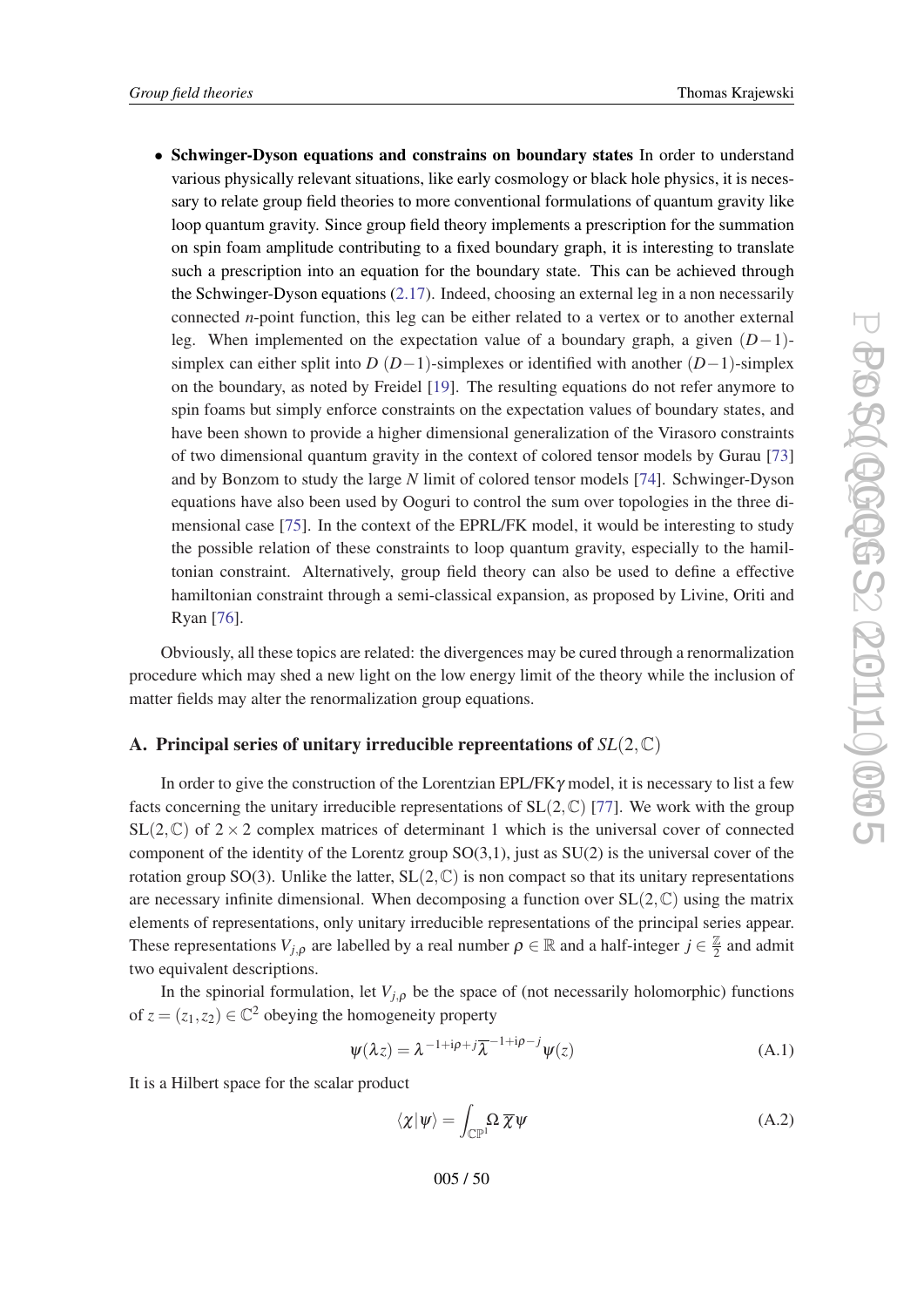<span id="page-50-0"></span>The two form

$$
\Omega = \frac{i}{2} \left( z_1 dz_2 - z_2 dz_1 \right) \wedge \left( \overline{z}_1 d \overline{z}_2 - \overline{z}_2 d \overline{z}_1 \right) \tag{A.3}
$$

is such that  $\overline{\chi}\psi\Omega$  is invariant under  $z \to \lambda z$  and may be integrated over the complex projective space  $\mathbb{CP}^1$ . The action of  $g \in SL(2,\mathbb{C})$  on  $\psi$  is

$$
g \cdot \psi(z) = \psi({}^{t} g z) \tag{A.4}
$$

with  $\frac{t}{g}$  the transpose of *g*.

This presentation of  $V_{i,o}$  allows us to define an antiunitary operator *J* commuting the action of  $g \in SL(2,\mathbb{C})$  and generalizing to the principal unitary representations of  $SL(2,\mathbb{C})$  the map

$$
\begin{pmatrix} z_1 \\ z_2 \end{pmatrix} \rightarrow \begin{pmatrix} -\overline{z}_2 \\ \overline{z}_1 \end{pmatrix} = \begin{pmatrix} 0 & -1 \\ 1 & 0 \end{pmatrix} \begin{pmatrix} z_1 \\ z_2 \end{pmatrix}
$$
 (A.5)

commuting with the SU(2) action. On  $V_{j,\rho}$ , it is defined as

$$
J\psi(z) = \frac{\sqrt{j^2 + \rho^2}}{\pi} \int_{\mathbb{CP}^1} \Omega \left( w_0 z_1 - w_1 z_0 \right)^{-1 + j + i\rho} \left( \overline{w_0 z_1 - w_1 z_0} \right)^{-1 - j + i\rho} \overline{\psi}(w) \tag{A.6}
$$

This map obeys  $Jg = gJ$  and  $J^2 = (-1)^{2k}$ . As its SU(2) cousin, it is antiunitary in the sense that  $\langle J\chi|J\psi\rangle = \langle \psi|\chi\rangle$ . It is in fact the composition of an intertwiner between the representations *V*<sub>*j*,*ρ*</sub> and  $V_{-j,-\rho}$  and complex conjugation. Since the representations  $V_{i,\rho}$  and  $V_{-j,-\rho}$  are equivalent, we assume that *j* is non negative.

Alternatively, it is convenient in actual computations to define  $V_{j,\rho}$  as the space of  $L^2$  functions over SU(2) obeying the covariance property

$$
\psi(e^{i\phi\sigma_3}u) = \psi(u)e^{2i j\phi}
$$
 (A.7)

for all  $u \in SU(2)$  and  $\phi \in \mathbb{R}$  with  $\sigma_3$  the third Pauli matrix. To define the SL(2, C) action, recall that any  $g \in SL(2, \mathbb{C})$  can be uniquely factorized as

$$
g = kh \quad \text{with} \quad h \in SU(2) \quad k = \begin{pmatrix} \lambda^{-1} & \mu \\ 0 & \lambda \end{pmatrix} \quad \lambda > 0 \quad \mu = u + iv \in \mathbb{C} \quad (A.8)
$$

Under this decomposition, the Haar measure on  $SL(2, \mathbb{C})$  factorizes as  $dg = C dk dh$  with  $dg$  the Haar measure on SU(2),  $dk = C' \lambda \, d\lambda \, du \, dv$  an SL(2, C)-invariant measure on the SL(2, C)/SU(2).  $C$  and  $C'$  are two normalization constants that can be found in [[77\]](#page-57-0). For our purposes, it is convenient to identify the coset  $SL(2, \mathbb{C})/SU(2)$  with the hyperboloid  $H^+ = \{X^I | X^I X_I = 1, X^0 > 0\}$ using the relation  $X = kk^{\dagger}$ . Using this identification, the measure on the coset turns out to be proportional to the usual measure on the hyperboloid

$$
dX = \frac{dX^1 dX^2 dX^3}{\sqrt{1 + (X^1)^2 + (X^2)^2 + (X^3)^2}}
$$
(A.9)

Taking  $u \in SU(2)$  and  $g \in SL(2,\mathbb{C})$ , we factorize  $ug \in SL(2,\mathbb{C})$  as  $ug = k_g(u)h_g(u)$  and define

$$
g \cdot \psi(u) = \lambda_g(u)^{2\mathbf{i}\rho - 2} \psi(h_g(u)) \tag{A.10}
$$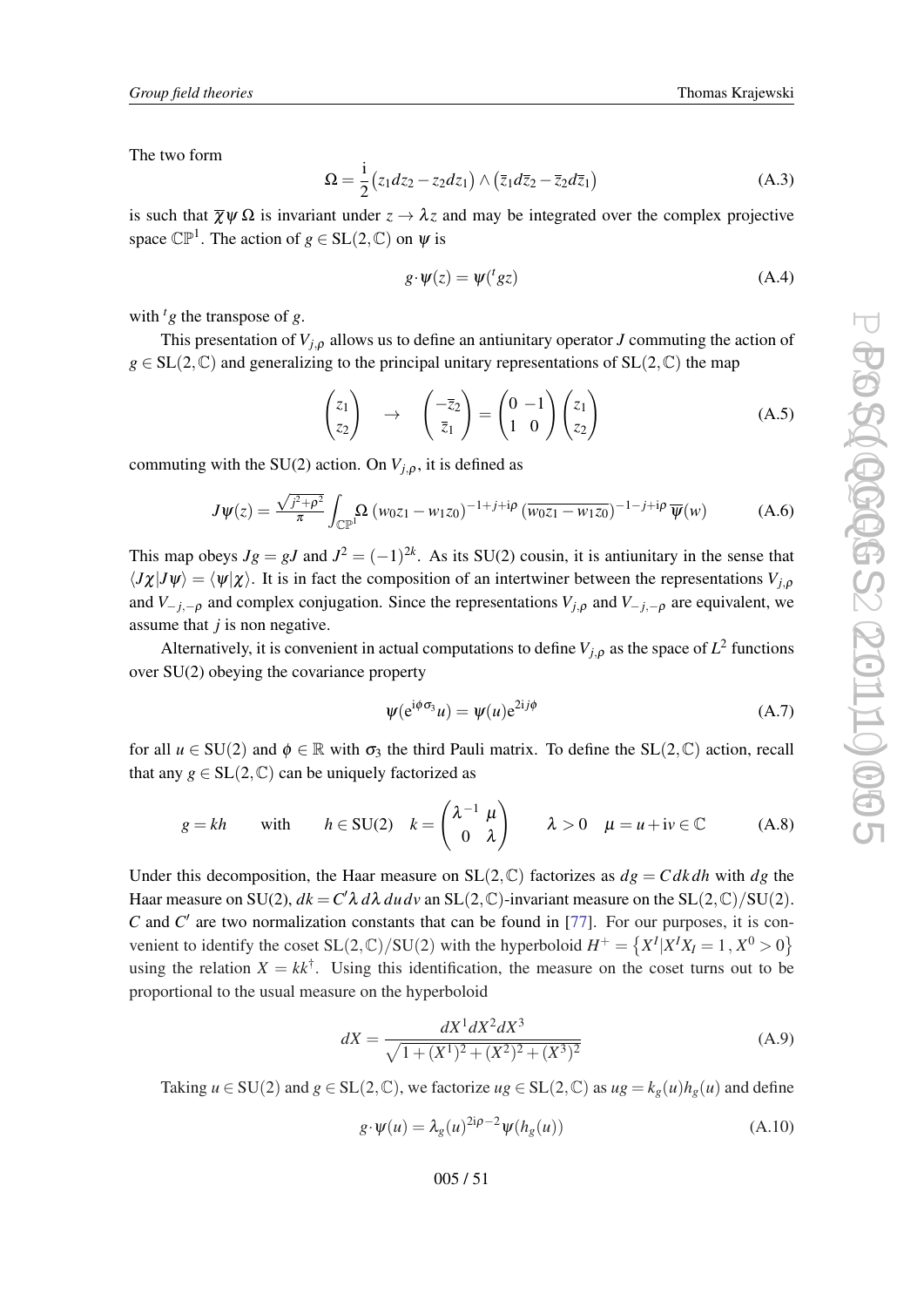<span id="page-51-0"></span>The correspondence with the spinorial representation relies on the use of the homogeneity condition ([A.1](#page-49-0)) for positive real numbers to assume that  $|z_1|^2 + |z_2|^2 = 1$  and define

$$
u = \begin{pmatrix} z_1 & z_2 \\ -\overline{z}_2 & \overline{z}_1 \end{pmatrix}
$$
 (A.11)

Then, the covariance condition  $(A.7)$  $(A.7)$  is equivalent to the homogeneity condition for complex numbers of modulus 1.

Recall that the Peter-Weyl theorem theorem states that any  $L^2$  function on SU(2) can be expanded over Wigner matrices  $D_{m'm}^k(u)$  with  $k \in \frac{\mathbb{N}}{2}$  $\frac{N}{2}$ ,  $m, m' \in \{-k, -k+1, \ldots, k\}$  and that the latter obey the Schur orthogonality relations

$$
\int_{\text{SU}(2)} dg \overline{\mathscr{D}}_{m,d}^j(g) \mathscr{D}_{m',d}^{j'}(g) = \frac{\delta_{j,j'} \delta_{m,m'} \delta_{n,d}}{2j+1}
$$
\n(A.12)

The covariance condition ([A.7\)](#page-50-0) imposes  $m' = j$  so that an orthonormal basis of  $V_{j,\rho}$ , called the canonical basis, is provided by the functions

$$
|k,m\rangle_{j,\rho} = \sqrt{2k+1} D^k_{jm}(u) \qquad k-j \in \mathbb{N} \quad m \in \{-k, -k+1, ..., k\}
$$
 (A.13)

Consequently, as a representation of  $SU(2) \subset SL(2,\mathbb{C})$ , it decomposes as

$$
V_{j,\rho} = \bigoplus_{k-j \in \mathbb{N}} V_k \tag{A.14}
$$

Let us denote  $Y_{j,\rho}: V_j \to V_{j,\rho}$  the embedding as SU(2) representation, so that

$$
Y_{j,\rho}|j,m\rangle = |j,m\rangle_{\rho,j} \quad \text{and} \quad Y_{j,\rho}^{\dagger}|k,m\rangle_{j,\rho} = \delta_{k,j}|j,m\rangle \tag{A.15}
$$

with  $|j,m\rangle$  the standard basis of  $V_j$ .

## B. SU(2) coherent states and their use in  $SL(2,\mathbb{C})$  representation theory

It is also useful to recall a few facts about SU(2) coherent states, see [\[78](#page-57-0)] for a complete survey. Given a unit vector *n*, let  $g_n \in SU(2)$  be any rotation that takes the unit vector  $n_0$  along the *z* axis to *n*. The spin *j* coherent state is defined by acting with  $g_n$  on the highest spin vector  $|j, j\rangle$ 

$$
|j,n\rangle = g|j,j\rangle = \sum_{-j \le m \le j} D_{mj}^j(g)|j,m\rangle
$$
 (B.1)

The rotation  $g_n$  is defined up to a rotation around the *z* axis so that the coherent state  $|j, n\rangle$  is defined up to a phase. This phase is irrelevant as soon as the coherent state appears as a ket  $|j,n\rangle$  and a bra  $\langle j, n |$ . To be definite, let us fix the rotation in such a way that its axis is  $n_0 \times n$  with a angle in  $[0, \pi]$ . Coherent states satisfy the following properties, which are very useful in our context.

The scalar product of two coherent states is

$$
\langle j, n_1 | j, n_2 \rangle = \exp\{ij\varphi(n_0, n_1, n_1)\} \left(\frac{1 + n_1 \cdot n_2}{2}\right)^j
$$
 (B.2)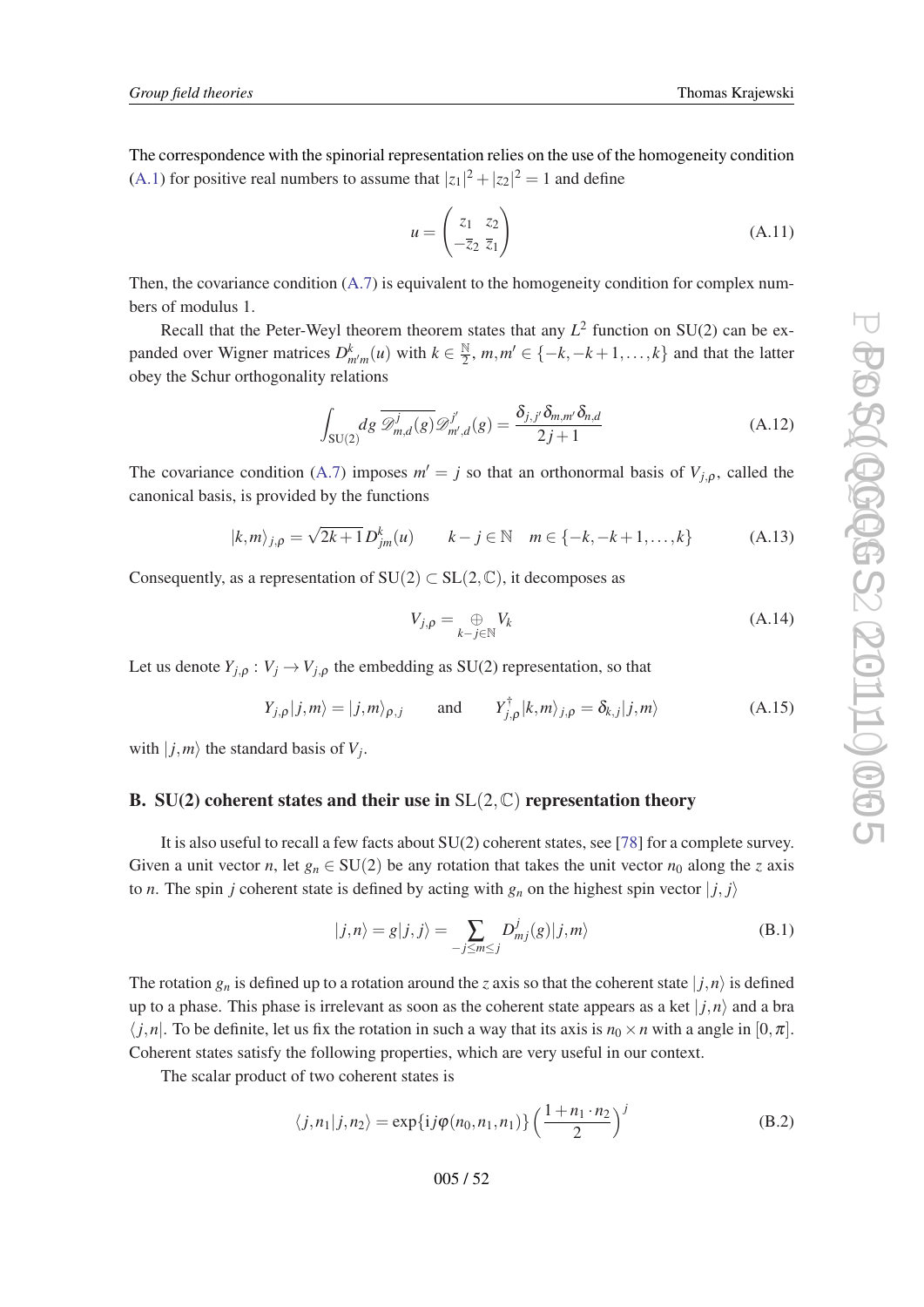where  $\varphi(n_0, n_1, n_1)$  is the algebraic area of the geodesic triangle on the unit sphere with vertices at  $n_0$ ,  $n_1$  and  $n_2$ . Although not orthogonal, they form an over complete basis of  $V_j$  in the sense that

$$
\frac{2j+1}{4\pi} \int_{S^2} dn |j,n\rangle\langle j,n| = 1_{V_j}
$$
 (B.3)

The action of  $g \in SU(2)$  on a coherent state is again a coherent state,

$$
g|j,n\rangle = \exp\{ij\varphi(n_0,n,n_g)\}|j,n_g\rangle
$$
 (B.4)

with  $n_g$  the transformed of  $n_0$  under the rotation defined by *g*.

All these properties allow us to reduce any computation of matrix elements of *g* (by convention *g* acts on the ket on its right) between two coherent states to the spin  $\frac{1}{2}$  representation

$$
\langle j, n_1 | g | j, n_2 \rangle = \left( \langle n_1 | g | n_2 \rangle \right)^{2j} \tag{B.5}
$$

where we have dropped the label  $j = \frac{1}{2}$  $\frac{1}{2}$  to alleviate the notation.

All these relations prove to be useful in order to compute the following trace, with  $g_a, g_b \in$  $SL(2,\mathbb{C})$ , in terms of coherent states

$$
Tr_{V_j}(Y_{\rho,j}^{\dagger}g_a^{-1}g_bY_{\rho,j}) = \sum_{-j\leq m\leq j} j,\rho\langle j,m|g_a^{-1}g_b|j,m\rangle_{j,\rho}
$$
\n(B.6)  
\n
$$
= \sum_{-j\leq m\leq j} (2j+1) \int_{SU(2)} du \lambda_{g_a}(u)^{-2i\rho-2} \lambda_{g_b}(u)^{2i\rho-2} \overline{D}_{jm}^j(h_{g_a}(u)) D_{jm}^j(h_{g_b}(u))
$$
\n(B.7)

$$
= \sum_{-j\leq m\leq j} (2j+1) \int_{SU(2)} du \,\lambda_{g_a}(u)^{-2i\rho-2} \lambda_{g_b}(u)^{2i\rho-2} \langle j,m|h_{g_a}^{-1}(u)|j,j\rangle \langle j,j|h_{g_b}(u)|j,m\rangle
$$
\n(B.8)

$$
= (2j+1) \int_{SU(2)} du \,\lambda_{g_a}(u)^{-2i\rho-2} \lambda_{g_b}(u)^{2i\rho-2} \langle j, j | h_{g_b}(u) h_{g_a}^{-1}(u) | j, j \rangle \tag{B.9}
$$

(B.10)

To express the face amplitude in terms of coherent states, we have to compute the matrix element

$$
\langle j,j|h_{g_a}(u)h_{g_b}^{-1}(u)|j,j\rangle = \langle \frac{1}{2}, \frac{1}{2}|h_{g_a}(u)h_{g_b}^{-1}(u)|\frac{1}{2}, \frac{1}{2}\rangle^{2j}
$$
(B.11)

with all group elements considered as  $2 \times 2$  matrices evaluated in the fundamental representation and  $\left|\frac{1}{2}\right|$  $\frac{1}{2}, \frac{1}{2}$  $\frac{1}{2}\rangle =$  $\sqrt{1}$  $\boldsymbol{0}$  $\setminus$ .

Since  $h_g(u) = k_g^{-1}(u)u$ g is defined by the decomposition  $ug = k_g(u)h_g(u)$ , we have

$$
(h_g(u))^{-1} = (h_g(u))^{\dagger} = (g^{-1})u^{\dagger}k_g(u)
$$
 (B.12)

and

$$
h_g(u) = k_g^{\dagger}(u)u(g^{-1})^{\dagger}
$$
 (B.13)

Recall that

$$
k_g(u) = \begin{pmatrix} \lambda_g^{-1}(u) & \mu_g(u) \\ 0 & \lambda_g(u) \end{pmatrix},
$$
 (B.14)

005 / 53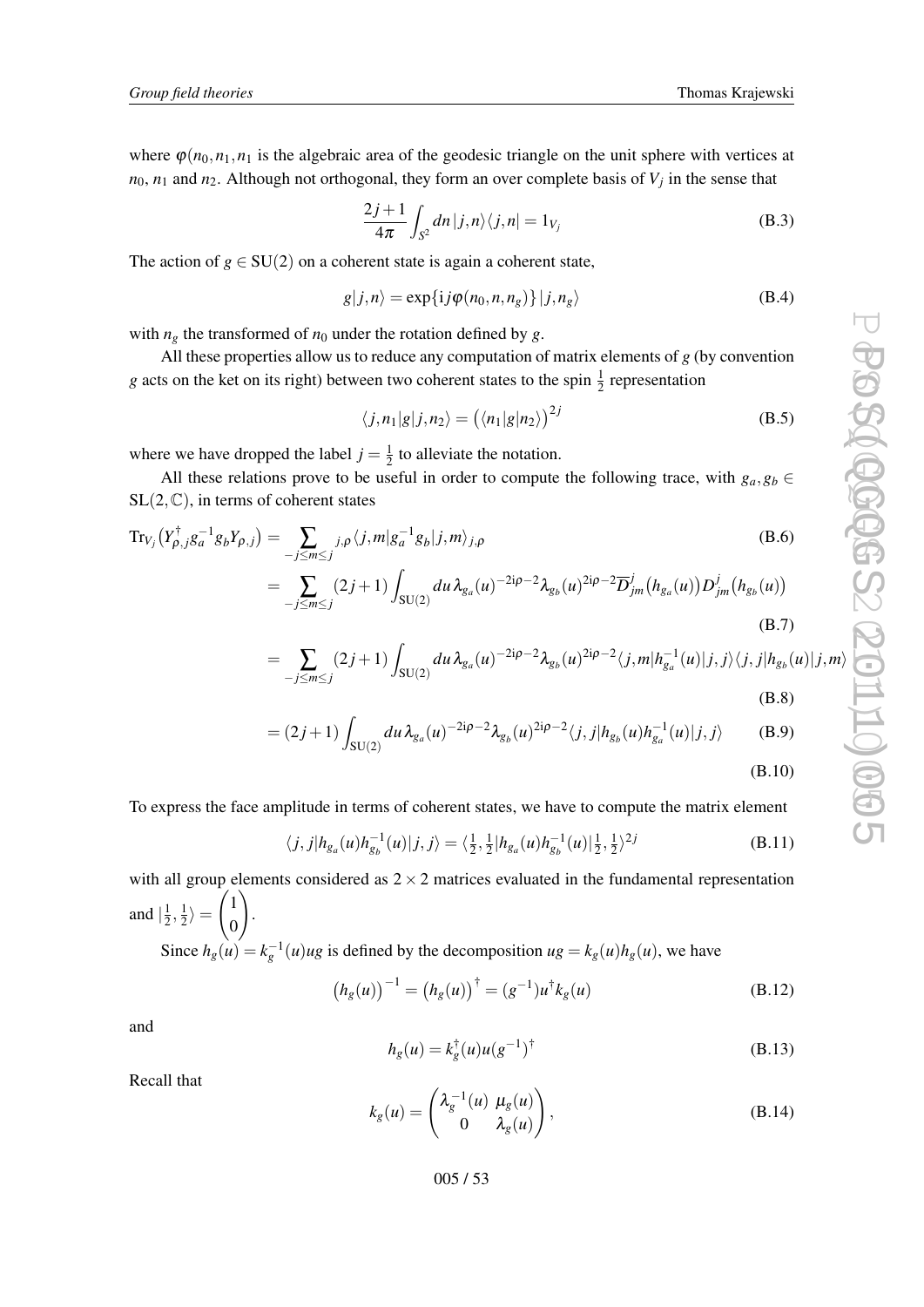<span id="page-53-0"></span>so that  $\frac{1}{2}$  $\frac{1}{2}, \frac{1}{2}$  $\frac{1}{2}$  is an eigenvector of  $k_g(u)$  with eigenvalue  $\lambda_g^{-1}(u)$ . Thus the matrix element reads

$$
\langle \frac{1}{2}, \frac{1}{2} | h_{g_a}(u) h_{g_b}^{-1}(u) | \frac{1}{2}, \frac{1}{2} \rangle = \lambda_{g_a}^{-1}(u) \lambda_{g_b}^{-1}(u) \langle \frac{1}{2}, \frac{1}{2} | u(g_a^{-1})^{\dagger} g_b^{-1} u^{\dagger} | \frac{1}{2}, \frac{1}{2} \rangle \tag{B.15}
$$

Taking all terms into account, we have

$$
\operatorname{Tr}_{V_j}\left(Y_{\rho,j}^{\dagger}g_a^{-1}g_bY_{\rho,j}\right) = (2j+1)\int_{SU(2)} du \,\lambda_{g_a}(u)^{2(-i\rho-1-j)}\lambda_{g_b}(u)^{2(i\rho-1-j)}\left[\left\langle \frac{1}{2},\frac{1}{2}\left|u(g_a^{-1})^{\dagger}g_b^{-1}u^{\dagger}\right|\frac{1}{2},\frac{1}{2}\right\rangle\right]^{2j}
$$
\n(B.16)

To compute explicitly  $\lambda_g(u) > 0$ , notice  $\lambda_g^2(u)$  is nothing but the upper left corner of the matrix  $(k_g(u)^{-1})^{\dagger} k_g^{-1}(u) = u(g^{-1})^{\dagger} g^{-1} u^{\dagger},$ 

$$
\lambda_g(u) = \left[ \langle \frac{1}{2}, \frac{1}{2} | u(g^{-1})^\dagger g^{-1} u^\dagger | \frac{1}{2}, \frac{1}{2} \rangle \right]^{\frac{1}{2}}
$$
(B.17)

Therefore,

$$
\text{Tr}_{V_j}\left(Y_{\rho,j}^{\dagger}g_a^{-1}g_bY_{\rho,j}\right) = (2j+1)\int_{SU(2)}du
$$
\n
$$
\frac{\left[\left(\frac{1}{2},\frac{1}{2}|u(g_a^{-1})^{\dagger}g_b^{-1}u^{\dagger}\right]\frac{1}{2},\frac{1}{2}\right]^{2j}}{\left[\left(\frac{1}{2},\frac{1}{2}|u(g_a^{-1})^{\dagger}g_a^{-1}u^{\dagger}\right|\frac{1}{2},\frac{1}{2}\right)\right]^{(+i\rho+1+j)}\left[\left(\frac{1}{2},\frac{1}{2}|u(g_b^{-1})^{\dagger}g_b^{-1}u^{\dagger}\right]\frac{1}{2},\frac{1}{2}\right)^{(-i\rho+1+j)}}\tag{B.18}
$$

Finally, we identify  $u^{\dagger}$  $\frac{1}{2}$  $\frac{1}{2}, \frac{1}{2}$  $\frac{1}{2}$ ) = |*n*) with a coherent state in the spin  $\frac{1}{2}$  repsentation. Therefore, up to a factor of  $\pi$ , the integral can be written as an integral over  $S^2$ 

$$
\text{Tr}_{V_j}\left(Y_{\rho,j}^{\dagger}g_a^{-1}g_bY_{\rho,j}\right) = (2j+1)\int_{S^2} dn \frac{\left[\langle n|(g_a^{-1})^{\dagger}g_b^{-1}|n\rangle\right]^{2j}}{\left[\langle n|(g_a^{-1})^{\dagger}g_a^{-1}|n\rangle\right]^{(ip+1+j)}\left[\langle n|(g_b^{-1})^{\dagger}g_b^{-1}|n\rangle\right]^{(-i\rho+1+j)}}\tag{B.19}
$$

Acknowledgement: The author is indebted to Joseph Ben Geloun, Razvan Gurau, Vincent Rivasseau, Carlo Rovelli and Simone Speziale for sharing their insights into the various topics presented here. He also thanks the organizers of the "Third Quantum Gravity and Quantum Geometry School" that took place in Zakopane in february 2011. Thanks also to Frank Hellmann, Editor of the Proceedings, who patiently waited for this contribution.

#### References

- [1] C. Kiefer *Quantum gravity* Oxford University Press 2007
- [2] D. Oriti (Editor) *Approaches to quantum gravity: Towards a new understanding of space, time and matter* Oxford University Press 2007
- [3] J. Ambjørn, B. Durrhuus and T . Jonsson *Quantum geometry: A statistical field theory approach* Cambridge University Press 1997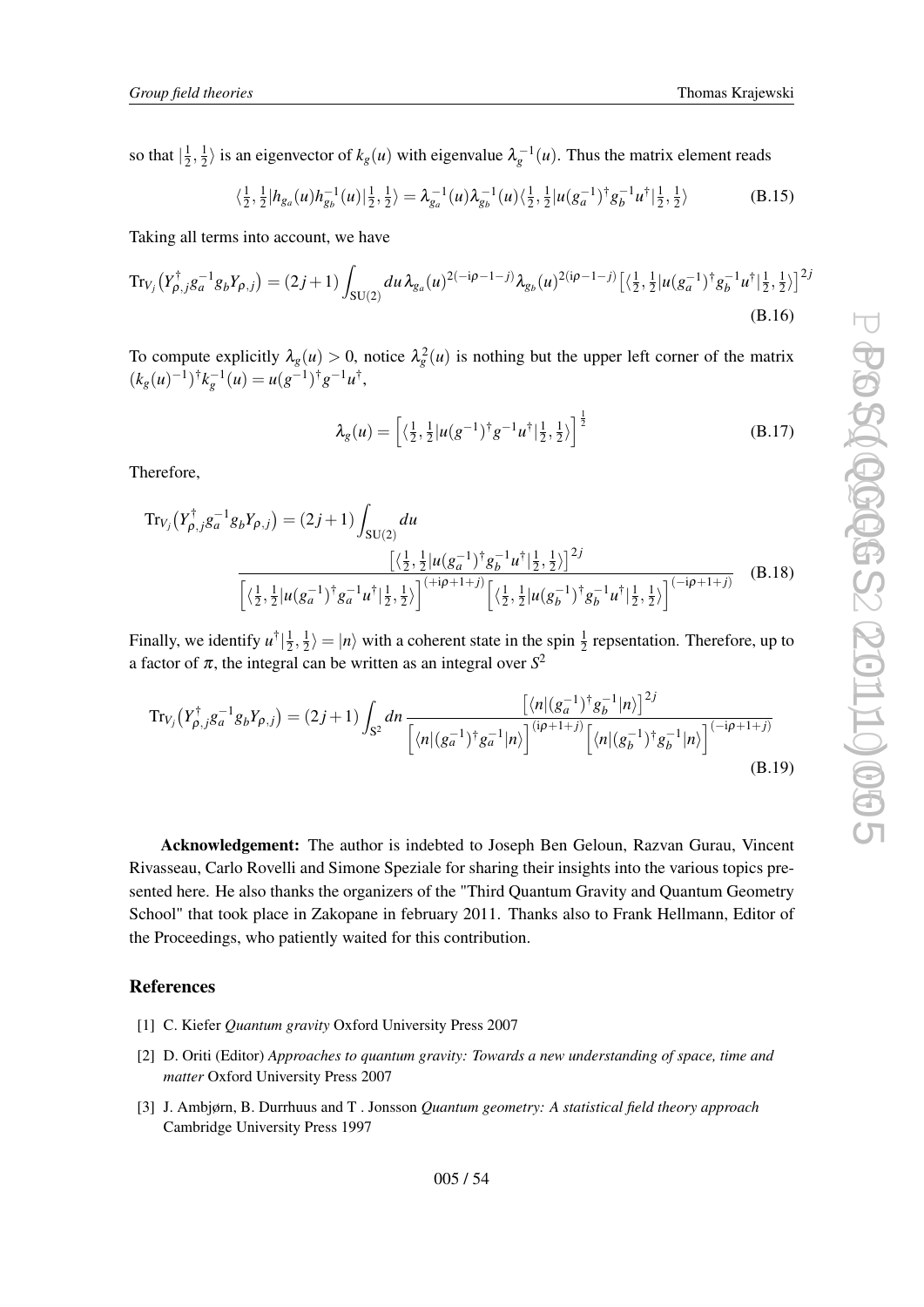- <span id="page-54-0"></span>[4] M. Carfora and A. Marzuoli, *"Quantum triangulations. Moduli spaces, strings, and quantum computing"* Lect. Notes Phys. 845 (2012) 1
- [5] C. Rovelli *Quantum gravity* Cambridge University Press 2007
- [6] T. Thiemann *Modern canonical quantum general relativity* Cambridge University Press 2002
- [7] C. Rovelli, *"Zakopane lectures on loop gravity"* [arXiv:1102.3660 \[gr-qc\]\]](http://arXiv.org/abs/arXiv:1102.3660)
- [8] K. Giesel and H. Sahlmann, *"From Classical To Quantum Gravity: Introduction to Loop Quantum Gravity"* [arXiv:1203.2733 \[gr-qc\]](http://arXiv.org/abs/arXiv:1203.2733)
- [9] P. Dona and S. Speziale, *"Introductory lectures to loop quantum gravity"* [arXiv:1007.0402 \[gr-qc\]](http://arXiv.org/abs/arXiv:1007.0402)
- [10] A. Perez, *"The Spin Foam Approach to Quantum Gravity"*, to appear in Living Reviews in Relativity [arXiv:1205.2019 \[gr-qc\]](http://arXiv.org/abs/arXiv:1205.2019)
- [11] D. V. Boulatov, *"A Model of three-dimensional lattice gravity"* Mod. Phys. Lett. A7 (1992) 1629-1646. [\[hep-th/9202074\]](http://arXiv.org/abs/hep-th/9202074)
- [12] H. Ooguri, *"Topological lattice models in four-dimensions"* Mod. Phys. Lett. A7 (1992) 2799-2810. [\[hep-th/9205090\]](http://arXiv.org/abs/hep-th/9205090).
- [13] R. De Pietri, L. Freidel, K. Krasnov and C. Rovelli, *Barrett-Crane model from a Boulatov-Ooguri field theory over a homogeneous space"* Nucl. Phys. B 574 (2000) 785 [\[hep-th/9907154\]](http://arXiv.org/abs/hep-th/9907154)
- [14] A. Baratin and D. Oriti, *"Group field theory with non-commutative metric variables"* Phys. Rev. Lett. 105 (2010) 221302. [arXiv:1002.4723 \[hep-th\]](http://arXiv.org/abs/arXiv:1002.4723)
- [15] R. Gurau, *"Colored Group Field Theory"* Commun. Math. Phys. 304 (2011) 69-93. [arXiv:0907.2582](http://arXiv.org/abs/arXiv:0907.2582) [\[hep-th\]](http://arXiv.org/abs/arXiv:0907.2582)
- [16] R. Gurau, *"The complete 1/N expansion of colored tensor models in arbitrary dimensions"* [arXiv:1102.5759 \[gr-qc\]](http://arXiv.org/abs/arXiv:1102.5759)
- [17] J. Ben Geloun and V. Rivasseau, *"A Renormalizable 4-Dimensional Tensor Field Theory"* [arXiv:1111.4997 \[hep-th\]](http://arXiv.org/abs/arXiv:1111.4997)
- [18] J. Zinn-Justin, *Quantum field theory theory and critical phenomena* Oxford University Press 2002
- [19] L. Freidel, *"Group field theory: An Overview"* Int. J. Theor. Phys. 44 (2005) 1769-1783. [arXiv:hep-th/0505016](http://arXiv.org/abs/arXiv:hep-th/0505016)
- [20] D. Oriti, *"The microscopic dynamics of quantum space as a group field theory"* [arXiv:1110.5606](http://arXiv.org/abs/arXiv:1110.5606) [\[hep-th\]](http://arXiv.org/abs/arXiv:1110.5606)
- [21] A. Baratin and D. Oriti, *"Ten questions on Group Field Theory (and their tentative answers"* J. Phys. Conf. Ser. 360 (2012) 012002 [\[arXiv:1112.3270 \[gr-qc\]](http://arXiv.org/abs/arXiv:1112.3270)
- [22] R. Gurau and J. P. Ryan, *"Colored Tensor Models a review"* [arXiv:1109.4812 \[hep-th\]](http://arXiv.org/abs/arXiv:1109.4812)
- [23] V. Rivasseau, *"Towards Renormalizing Group Field Theory"* PoS CNCFG2010 (2010) 004. [arXiv:1103.1900 \[gr-qc\]\]](http://arXiv.org/abs/arXiv:1103.1900)
- [24] V. Rivasseau, *"Quantum Gravity and Renormalization: The Tensor Track"* AIP Conf. Proc. 1444 (2011) 18 [arXiv:1112.5104 \[hep-th\]](http://arXiv.org/abs/arXiv:1112.5104)
- [25] V. Rivasseau, *"The Tensor Track: an Update"* [arXiv:1209.5284 \[hep-th\]](http://arXiv.org/abs/arXiv:1209.5284)
- [26] A. Baratin and D. Oriti, *"Ten questions on Group Field Theory (and their tentative answers)"* J. Phys. Conf. Ser. 360 (2012) 012002 [arXiv:1112.3270 \[gr-qc\]](http://arXiv.org/abs/arXiv:1112.3270)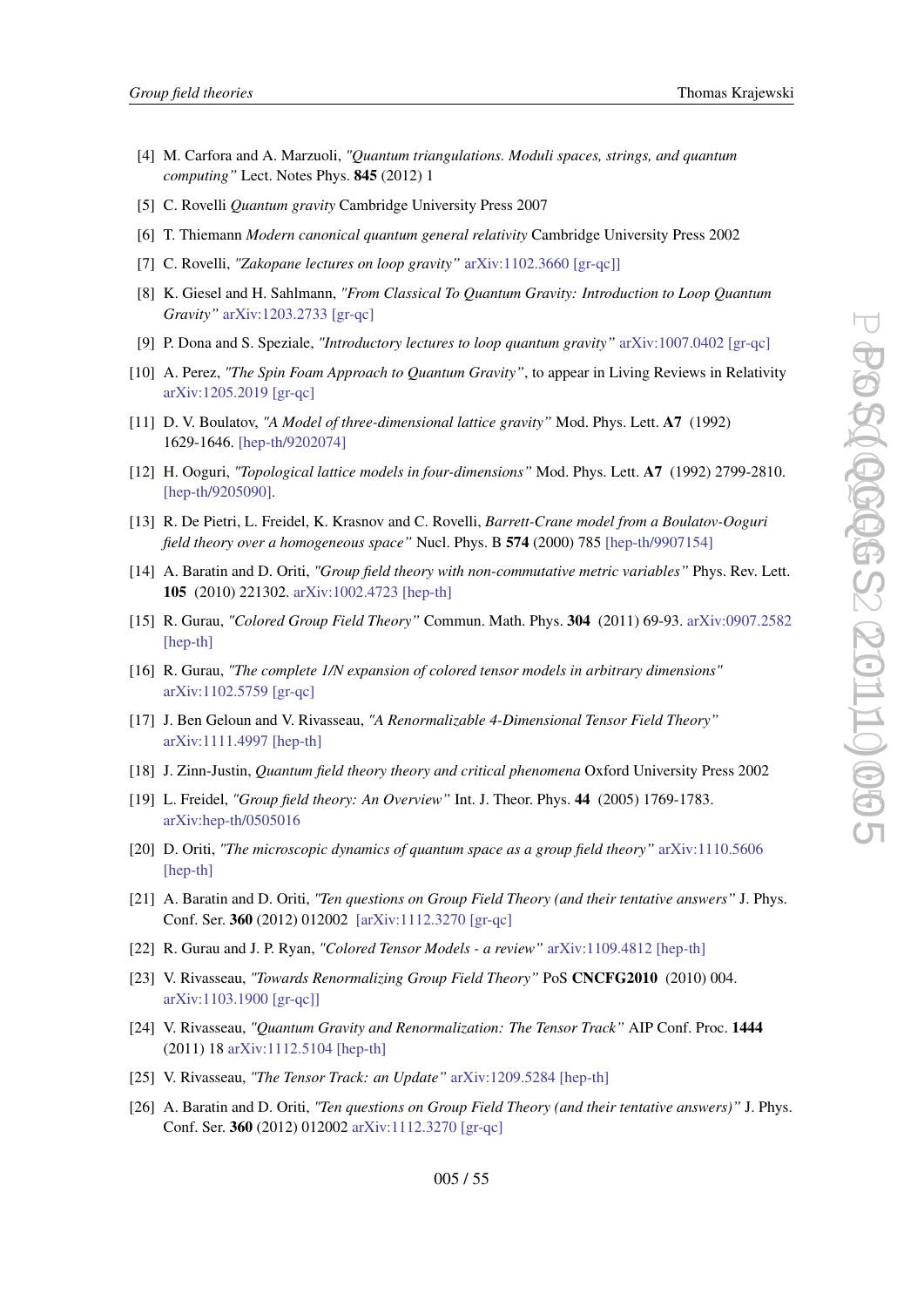- <span id="page-55-0"></span>[27] C. Itzykson and J. B. Zuber , *Quantum field theory* Dover (2006)
- [28] P. Di Francesco, P. H. Ginsparg and J. Zinn-Justin, *"2-D Gravity and random matrices"* Phys. Rept. 254 (1995) 1 [hep-th/9306153](http://arXiv.org/abs/hep-th/9306153)
- [29] R. De Pietri and C. Petronio, *"Feynman diagrams of generalized matrix models and the associated manifolds in dimension 4"* J. Math. Phys. 41 (2000) 6671 [gr-qc/0004045](http://arXiv.org/abs/gr-qc/0004045)
- [30] A. Perez, C. Rovelli, *"Observables in quantum gravity"* In 'Quanta of Maths', E.Blanchard, D.Ellwood, M.Khalkhali, M.Marcolli, H.Moscovici, S.Popa eds., 501-518, American Mathematical Society (2011). [\[gr-qc/0104034\]](http://arXiv.org/abs/gr-qc/0104034)
- [31] J. C. Baez, *"An Introduction to spin foam models of quantum gravity and BF theory"* Lect. Notes Phys. 543 (2000) 25-94. [\[gr-qc/9905087\]](http://arXiv.org/abs/gr-qc/9905087)
- [32] J. C. Baez and J. W. Barrett, *"The Quantum tetrahedron in three-dimensions and four-dimensions"* Adv. Theor. Math. Phys. 3 (1999) 815-850. [\[gr-qc/9903060\]](http://arXiv.org/abs/gr-qc/9903060)
- [33] L. Freidel and E. R. Livine, *"Effective 3-D quantum gravity and non-commutative quantum field theory"* Phys. Rev. Lett. 96 (2006) 221301. [\[hep-th/0512113\]](http://arXiv.org/abs/hep-th/0512113)
- [34] A. Baratin, F. Girelli and D. Oriti, *'Diffeomorphisms in group field theories"* Phys. Rev. D83 (2011) 104051. [arXiv:1101.0590 \[hep-th\]](http://arXiv.org/abs/arXiv:1101.0590)
- [35] J.B. Ben Geloun and V. Bonzom, *"Radiative corrections in the Boulatov-Ooguri tensor model: The 2-point functiod'* Int. J. Theor. Phys. 50 (2011) 2819-2841. [arXiv:1101.4294 \[hep-th\]](http://arXiv.org/abs/arXiv:1101.4294)
- [36] A. Perez and C. Rovelli, *"A Spin foam model without bubble divergences"* Nucl. Phys. B 599 (2001) 255 [\[gr-qc/0006107\]](http://arXiv.org/abs/gr-qc/0006107)
- [37] V. Bonzom and M. Smerlak *"Bubble divergences from twisted cohomology"* [arXiv:1008.1476](http://arXiv.org/abs/arXiv:1008.1476) [\[math-ph\]](http://arXiv.org/abs/arXiv:1008.1476)
- [38] J. W. Barrett and I. Naish-Guzman, *The Ponzano-Regge model"* Class. Quant. Grav. 26 (2009) 155014. [arXiv:0803.3319 \[gr-qc\]](http://arXiv.org/abs/arXiv:0803.3319)
- [39] V. Bonzom and M. Smerlak, *"Bubble divergences from cellular cohomology"* Lett. Math. Phys. 93 (2010) 295-305. [arXiv:1004.5196 \[gr-qc\]](http://arXiv.org/abs/arXiv:1004.5196)
- [40] L. Freidel, R. Gurau and D. Oriti, *"Group field theory renormalization the 3d case: Power counting of divergences"* Phys. Rev. D80 (2009) 044007. [arXiv:0905.3772 \[hep-th\]](http://arXiv.org/abs/arXiv:0905.3772)
- [41] J. Magnen, K. Noui, V. Rivasseau and M. Smerlak, *"Scaling behaviour of three-dimensional group field theory"* Class. Quant. Grav. 26 (2009) 185012. [arXiv:0906.5477 \[hep-th\]](http://arXiv.org/abs/arXiv:0906.5477)
- [42] V. Bonzom, M. Smerlak, *"Bubble divergences: sorting out topology from cell structure"* [arXiv:1103.3961 \[gr-qc\]](http://arXiv.org/abs/arXiv:1103.3961)
- [43] L. Freidel and D. Louapre, *"Nonperturbative summation over 3-D discrete topologies"* Phys. Rev. D68 (2003) 104004. [\[hep-th/0211026\]](http://arXiv.org/abs/hep-th/0211026)
- [44] J. A. Bondy and U. S. R. Murty, *Graph theory*, Graduate Text in Mathematics 244, Springer, 2008
- [45] J. Ben Geloun, T. Krajewski, J. Magnen and V. Rivasseau, *"Linearized Group Field Theory and Power Counting Theorems"* Class. Quant. Grav. 27 (2010) 155012 [\[arXiv:1002.3592 \[hep-th\]](http://arXiv.org/abs/arXiv:1002.3592)
- [46] V. Rivasseau, *"From perturbative to constructive renormalization"* Princeton, USA: Univ. Pr. (1991) (Princeton series in physics)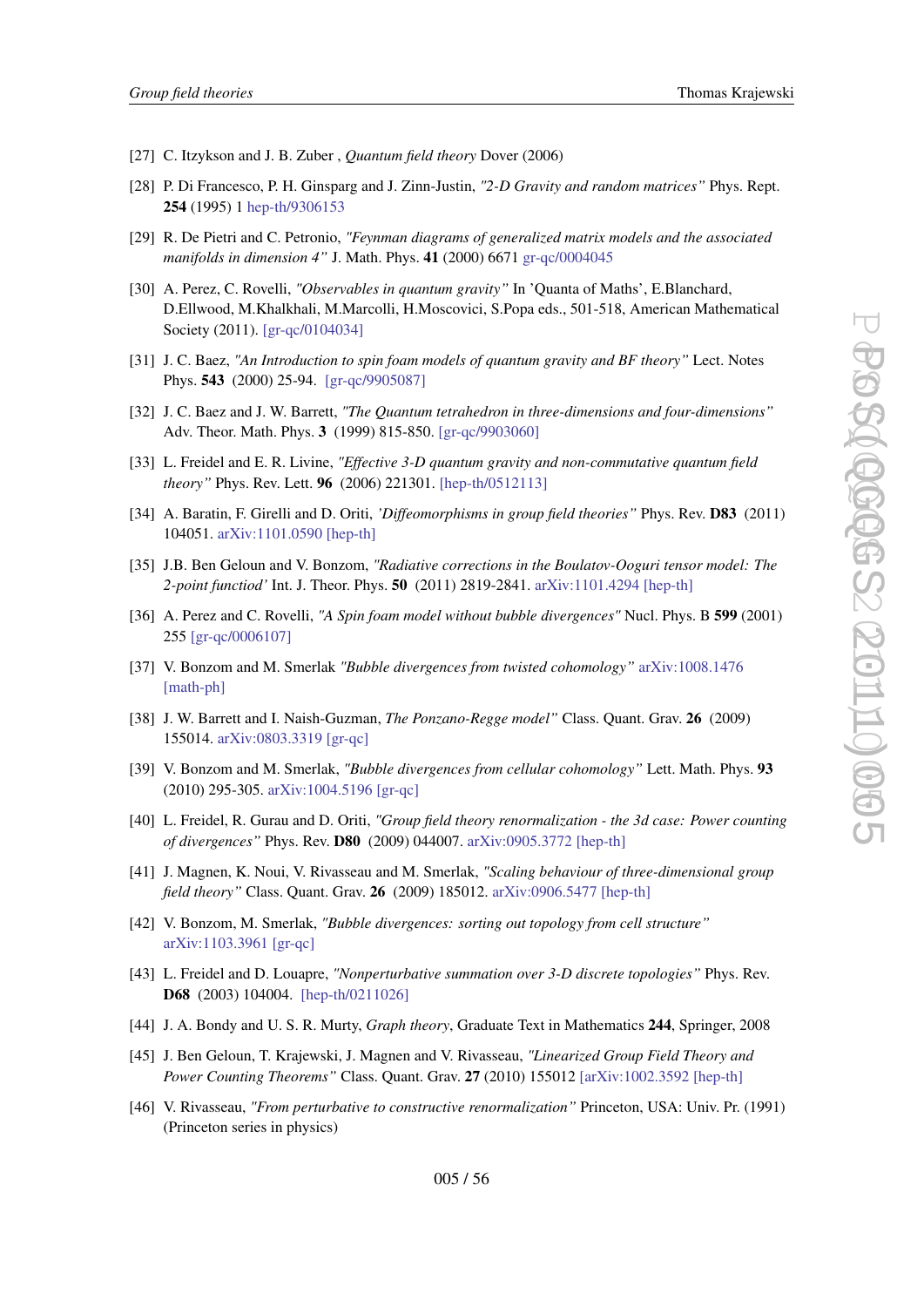- <span id="page-56-0"></span>[47] J. Ben Geloun and D. O. Samary, *"3D Tensor Field Theory: Renormalization and One-loop* β*-functions"* [arXiv:1201.0176 \[hep-th\]](http://arXiv.org/abs/arXiv:1201.0176)
- [48] J. Ben Geloun, *"Two and four-loop* β*-functions of rank 4 renormalizable tensor field theories"* [arXiv:1205.5513 \[hep-th\]](http://arXiv.org/abs/arXiv:1205.5513)
- [49] J. B. Geloun and E. R. Livine, *"Some classes of renormalizable tensor models"* [arXiv:1207.0416](http://arXiv.org/abs/arXiv:1207.0416) [\[hep-th\]](http://arXiv.org/abs/arXiv:1207.0416)
- [50] J. Engle, E. Livine, R. Pereira and C. Rovelli, *"LQG vertex with finite Immirzi parameter"* Nucl. Phys. B799 (2008) 136-149. [arXiv:0711.0146 \[gr-qc\]](http://arXiv.org/abs/arXiv:0711.0146)
- [51] L. Freidel and K. Krasnov, *"A New Spin Foam Model for 4d Gravity"* Class. Quant. Grav. 25 (2008) 125018. [arXiv:0708.1595 \[gr-qc\]](http://arXiv.org/abs/arXiv:0708.1595)
- [52] E. R. Livine and S. Speziale, *"A New spinfoam vertex for quantum gravity"* Phys. Rev. D 76 (2007) 084028 [arXiv:0705.0674 \[gr-qc\]](http://arXiv.org/abs/arXiv:0705.0674)
- [53] C. Rovelli, *"Simple model for quantum general relativity from loop quantum gravity"* J. Phys. Conf. Ser. 314 (2011) 012006. [arXiv:1010.1939 \[hep-th\]](http://arXiv.org/abs/arXiv:1010.1939)
- [54] C. Rovelli and S. Speziale, *"Lorentz covariance of loop quantum gravity"* Phys. Rev. D 83 (2011) 104029 [arXiv:1012.1739 \[gr-qc\]](http://arXiv.org/abs/arXiv:1012.1739)
- [55] E. Buffenoir and P. Roche, *"Harmonic analysis on the quantum Lorentz group"* Commun. Math. Phys. 207 (1999) 499-555. [\[q-alg/9710022\]](http://arXiv.org/abs/q-alg/9710022)
- [56] C. Perini, C. Rovelli and S. Speziale, *"Self-energy and vertex radiative corrections in LQG"* Phys. Lett. B 682 (2009) 78. [arXiv:0810.1714 \[gr-qc\]](http://arxiv.org/abs/arXiv:0810.1714).
- [57] L. Freidel and D. Louapre, *"Diffeomorphisms and spin foam models"* Nucl. Phys. B 662 (2003) 279 [gr-qc/0212001](http://arxiv.org/abs/gr-qc/0212001)
- [58] M. Han, *"4-dimensional Spin-foam Model with Quantum Lorentz Group"* J. Math. Phys. 52 (2011) 072501. [arXiv:1012.4216 \[gr-qc\]\]](http://arXiv.org/abs/arXiv:1012.4216)
- [59] W. J. Fairbairn and C. Meusburger, *"Quantum deformation of two four-dimensional spin foam models"* [arXiv:1012.4784 \[gr-qc\]\]](http://arXiv.org/abs/arXiv:1012.4784)
- [60] J. W. Barrett and L. Crane, *A Lorentzian signature model for quantum general relativity"* Class. Quant. Grav. 17 (2000) 3101-3118. [\[gr-qc/9904025\]](http://arXiv.org/abs/gr-qc/9904025)
- [61] J. W. Barrett, R. J. Dowdall, W. J. Fairbairn, F. Hellmann and R. Pereira, *"Lorentzian spin foam amplitudes: Graphical calculus and asymptotics"* Class. Quant. Grav. 27 (2010) 165009. [arXiv:0907.2440 \[gr-qc\]](http://arXiv.org/abs/arXiv:0907.2440)
- [62] M. Han and M. Zhang, *"Asymptotics of Spinfoam Amplitude on Simplicial Manifold: Lorentzian Theory"* [arXiv:1109.0499 \[gr-qc\]](http://arXiv.org/abs/arXiv:1109.0499)
- [63] T. Krajewski, J. Magnen, V. Rivasseau, A. Tanasa and P. Vitale, *"Quantum Corrections in the Group Field Theory Formulation of the EPRL/FK Models"* Phys. Rev. D82 (2010) 124069. [arXiv:1007.3150 \[gr-qc\]](http://arXiv.org/abs/arXiv:1007.3150)
- [64] J. Ben Geloun, R. Gurau and V. Rivasseau, *"EPRL/FK Group Field Theory"* Europhys. Lett. 92 (2010) 60008. [arXiv:1008.0354 \[hep-th\]](http://arXiv.org/abs/arXiv:1008.0354)
- [65] R. Pereira, PhD Thesis, Marseille (2011)
- [66] C. Rovelli and M. Smerlak, *"In quantum gravity, summing is refining"* [arXiv:1010.5437 \[gr-qc\]](http://arXiv.org/abs/arXiv:1010.5437)